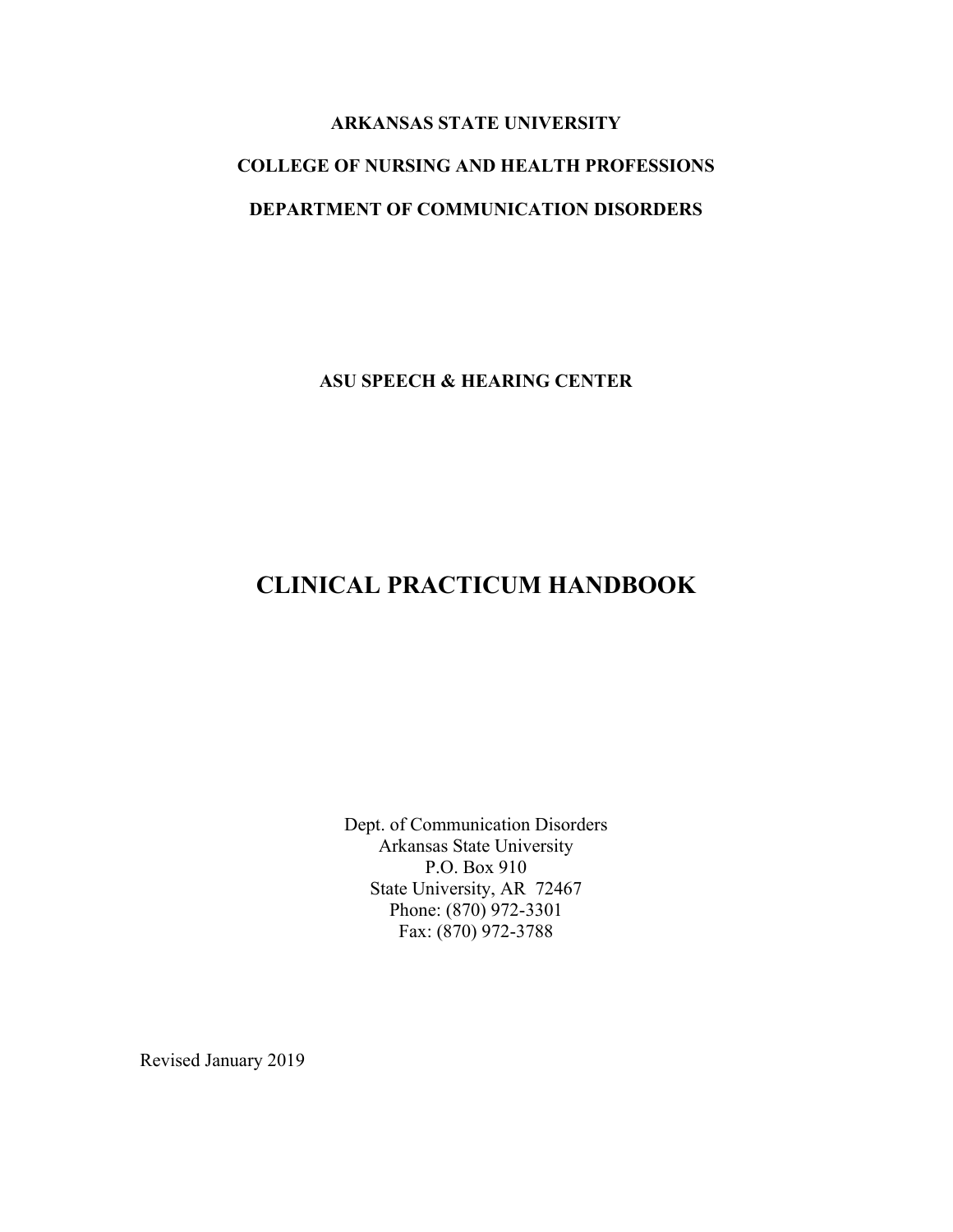### **Arkansas State University Speech and Hearing Center**

#### INTRODUCTION

The Arkansas State University Speech and Hearing Center (SHC) exists as a primary practicum component for the Department of Communication Disorders within the College of Nursing and Health Professions. The department's major goal is to provide scholarly and clinically appropriate opportunities for students enrolled in both the undergraduate and graduate studies in Communication Disorders (CD). Undergraduate and graduate students participate in observation, assessment and management of disorders of communication resulting from deficits associated with speech production (articulation, fluency, voice, or dysphagia), language reception and expression, hearing/aural rehabilitation, and related difficulties (English as a second language or accent reduction). The client population served by the SHC includes children and adults in the immediate Jonesboro area as well as the surrounding communities of Northeast Arkansas and Southeast Missouri. The major goals of the SHC include: 1) provision of a teaching center allowing student accumulation of practicum experiences required for certification purposes by the American Speech-Language-Hearing Association (ASHA), 2) provision of a teaching center allowing licensure by the Arkansas Board of Examiner's in Speech-Language Pathology and Audiology (ABESPA) or other state licensure/certification boards, and 3) provision of speech, language, and hearing services to the ASU Campus, the city of Jonesboro area and neighboring communities.

#### Policy Regarding Equitable Provision of Clinical Services

Arkansas State University is an Equal Opportunity/Affirmative Action institution and, thereby, complies with all applicable federal and state legislation regarding employment practices and admission/treatment of students without regard to race, color, religion, age, disability, gender, national origin, participation restriction, sexual orientation, veteran status, or status as a parent. As a single point-of-service entity within Arkansas State University, the Arkansas State University Speech and Hearing Center complies with all state and federal equal opportunity legislation in the provision of prevention, screening, diagnostic, and therapy services to all client populations served in the Center. Questions about this policy should be addressed to the Title 9 & Institutional Equity Coordinator 2105 Aggie Road, Human Resources Room 218A, P.O. Box 1500, State University, Arkansas 72467, phone (870) 972-2015

This handbook is intended to inform students of pertinent information and the numerous guidelines applicable to the SHC. Each student is expected to become familiar with the contents and will be held responsible for its review and application. As a result, the student will be responsible for verifying the record of courses, practicum clock hours and compliance to university, department, ASHA, ABESPA or other applicable licensure or certification requirements. Each student is also primarily responsible for his/her own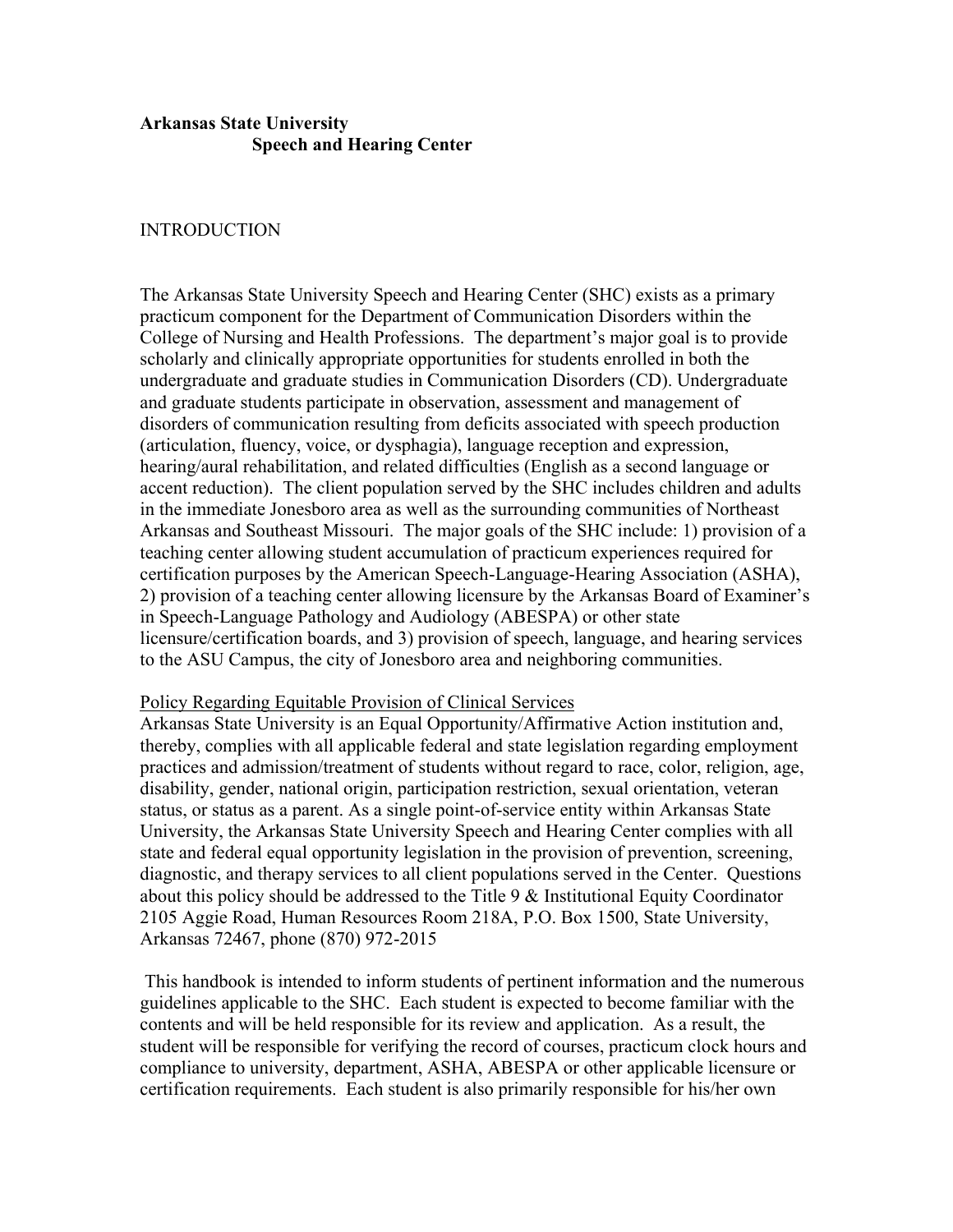professional growth. Supervisors will, however, provide guidance and directions related to the development of clinical competencies and professional practice ethics.

All students involved in observation or practicum will be enrolled in appropriate coursework and will have completed all prerequisites. The general SHC guidelines for students are presented in the following text of information. Reference to "clinician" in this presentation pertains to all CD practicum students. Additionally, reference to treatment/instruction applies to client therapy. Specific requirements and/or samples are presented in the appendices.

The contents are subject to change without notification.

## **MISSION STATEMENT**

## **Arkansas State University**

Arkansas State educates leaders, enhances intellectual growth, and enriches lives.

## **College of Nursing and Health Professions**

The mission of the College of Nursing and Health Professions is to provide quality education to students, graduates and health care providers in a variety of health disciplines. Recognizing our unique position in the lower Mississippi Delta region, the College provides educational programs that are designed to promote lifelong learning based on the expressed needs of this area. The College assesses the attainment of this mission in terms of the contributions its graduates make to the health care industry.

#### **Department of Communication Disorders**

The mission of the Department of Communication Disorders is to prepare competent speech-language pathologists. Students are trained to provide ethical service delivery to a broad spectrum of individuals with communication disorders. In addition, students are trained to work with other professionals in a wide variety of service delivery settings.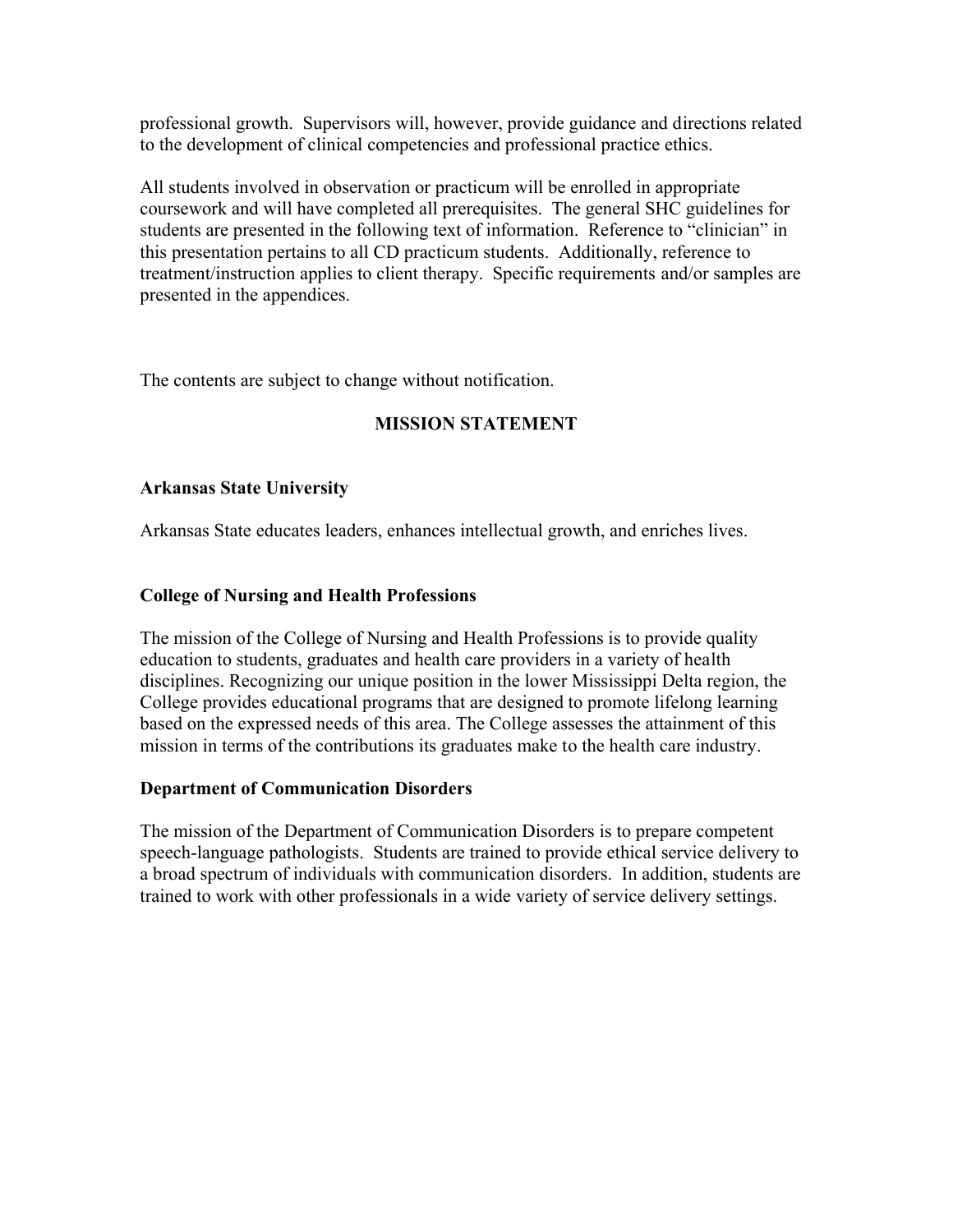## **CONTENTS**

- I. The Clinic
	- A. Clinic Facility
	- B. Equipment/Material
	- C. Facility Use
	- D. Emergency Procedure
- II. Operational Policies and Procedures
	- A. Ethical Responsibility
	- B. Maintenance of Clinical Records
		- 1. Permanent Client File
		- 2. Semester Client Work File
	- C. Referral Process/Disposition Form
	- D. Absenteeism/tardiness
	- E. Dress Standard
	- F. Infection Control
	- G. Substance Abuse
	- H. Complaint Procedure
	- I. Smoking Policy
	- J. Social Media Policy
	- K. Financial Compensation Policy
	- L. Maltreatment Reporting
- III. Student Responsibilities
	- A. Scheduling Information
		- 1. ASU SHC
		- 2. External Sites
	- B. Clinical Service Delivery
		- 1. Utilization of Stimulus Materials
		- 2. Parent/Significant Other Involvement
		- 3. Client/Parent/Significant Other Conferences
	- C. Clinic Procedures
		- 1. Referral
		- 2. Authorization
		- 3. Patient Information
	- D. Reports
		- 1. Diagnostic Summary
		- 2. Treatment Plan
		- 3. Weekly Intervention Plan/Summary
		- 4. Treatment Summary
		- 5. Discharge Summary
		- 6. Survey of Clinical Services
		- 7. Self Supervision
		- 8. Supervisor Evaluation
		- 9. Grades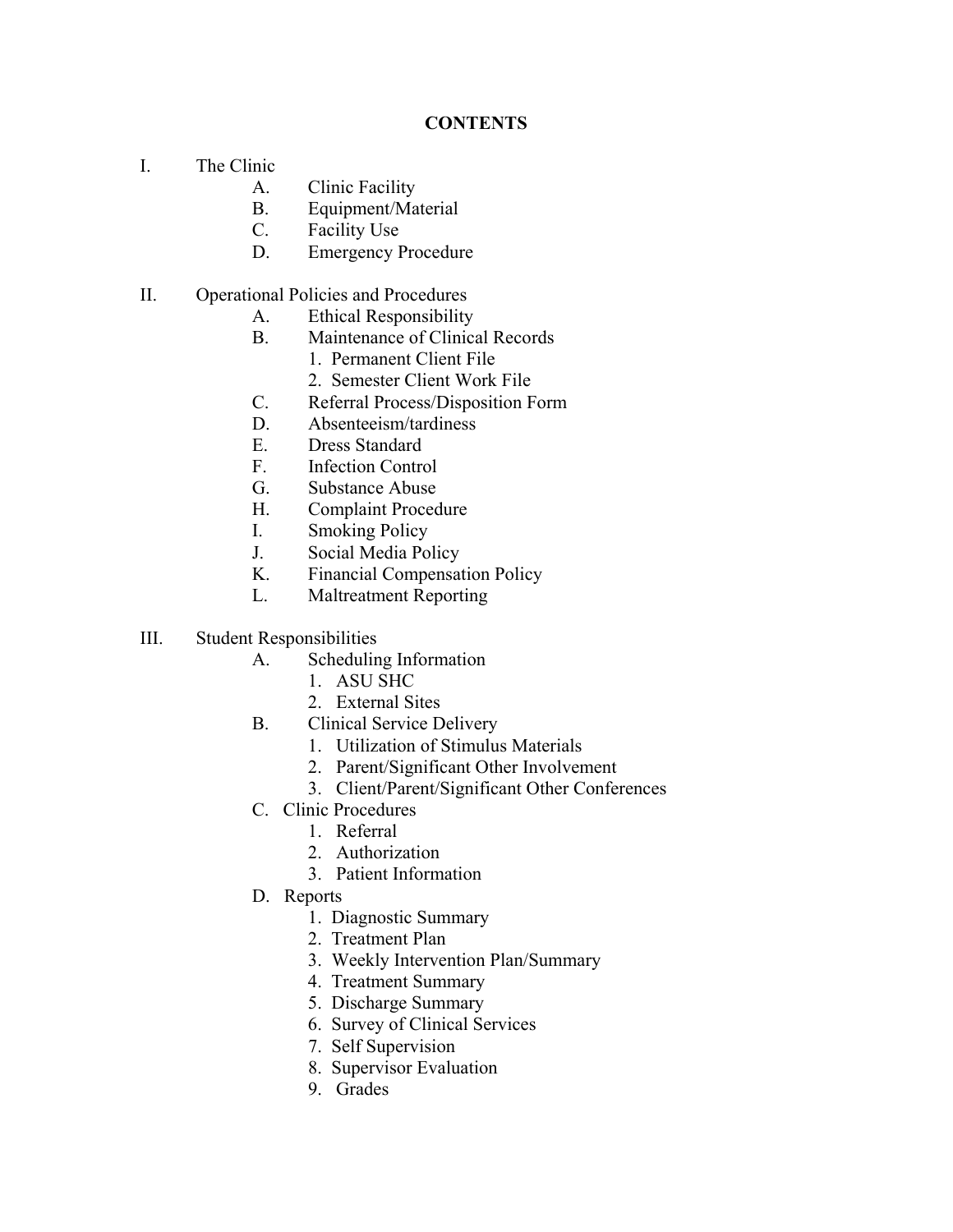#### IV. Practicum

- A. Guidelines
	- 1. Clinical Observations
	- 2. Admittance to Graduate Practicum
	- 3. Required Documentation
	- 4. Practicum Objective
	- 5. Clinic Calendar
	- 6. National Student Speech-Language-Hearing Association
- B. Supervisor Guidance
- C. Clock Hours

#### V. Appendices

- A-2 External Check-Out
- A-3 Copy Request Order
- A-4 Emergency Medical Status
- A-5 Reynolds Building Exit Plan
- B-1 Code of Ethics/Honor
- B-2 File Audit
- B-4a Referral
- B-4b HNC Referral
- B-5 Disposition
- B-6 Contact Record
- B-7 ASU/CNHP Policy/Procedure Guidelines for Infection Control
- B-8 Hepatitis B
- B-9 Substance Abuse
- B-12 Clinical Misconduct Form
- B-13 Child Maltreatment Reporter Training
- C-3 Consent for Release of Information
- C-4 Informed Consent
- C-5 Publicity Consent
- C-6 Notice of Privacy Practices
- C-7 Patient Consent Form
- C-8 Authorization to Transport Minor
- C-9 Diagnostic Summary
- C-10 Treatment Plan
- C-11 Daily Session/Treatment Plan
- C-12 SOAP
- C-13 Treatment Summary
- C-14 Discharge Summary
- C-15 Survey of Clinical Services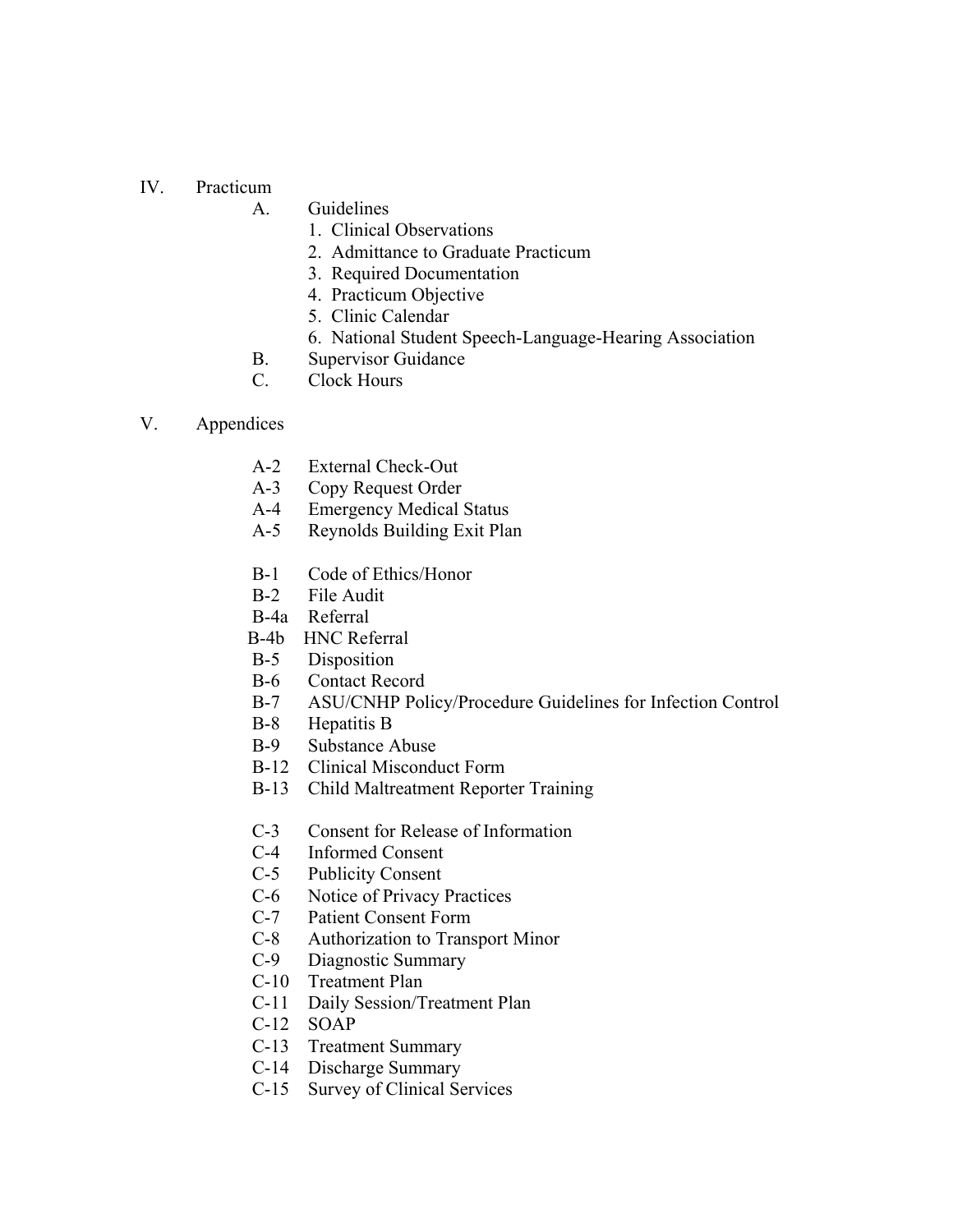- C-16 Self-Reflection
- C-17 Evaluation of Supervision
- C-18 Clinical Observation / Consultation
- C-19 Evaluation of Diagnostic
- C-20 Evaluation of Intervention
- D-1 Observation Summary
- D-2 Observation Record
- D-3 Daily Clinical Clock Hour Record
- D-4 Cumulative Clinical Clock Hour Record
- D-5 External Practicum Site Agreement
- VI. Signature Page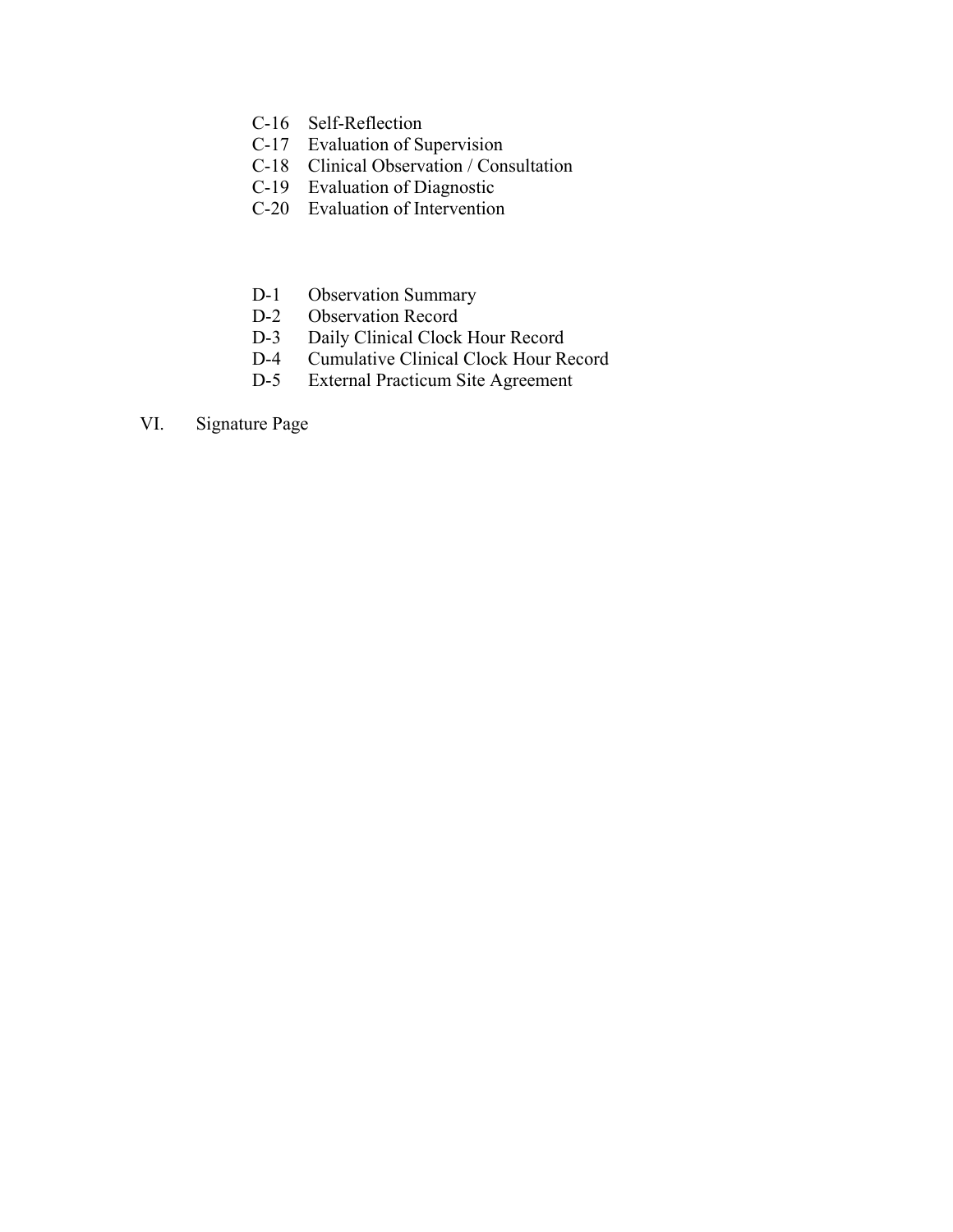## **Arkansas State University Speech and Hearing Center**

## I. THE CLINIC

#### A. Clinic Facility

The Arkansas State University Speech and Hearing Center (SHC) is located on the first floor of the Donald W. Reynolds Building on Danner Street in Jonesboro, Arkansas. The building is accessible for individuals with disabilities via both the Danner Street Entrance and the 2<sup>nd</sup> floor Caraway Road entrance. Access to the SHC facility and Department of Communication Disorders is provided by a centrally located elevator and stairways within the atrium of the Reynolds Building. The SHC area includes the office (serving the CD academic program and the SHC), waiting area, director's office, diagnostic or therapy rooms, audiology suite, clinician's workroom, library and equipment spaces, geriatric group room, and pediatric group room. Accessible restrooms are located just outside the SHC.

Parking for the SHC is managed by ASU Parking Services. Clients of the SHC who are not registered as an ASU student, staff, or faculty may park in any space reserved for the SHC or any visitor space. SHC spaces are located behind the Reynolds Building and are marked with appropriate signage. The SHC spaces require a hang tag to be displayed at all times in order to make use of those designated spaces. ASU visitor spaces are located in the parking garage on Caraway Road and marked with blue and white "V" signage. Clients parking in disability spaces must display a handicapped parking permit. Disability parking sites are located within the Caraway Road parking garage while additional spaces are located behind and West of the Reynolds Building. Failure to observe parking privileges appropriately or parking in restricted zones could result in fines by ASU's Parking Services Department.

Therapy rooms in the SHC are equipped with a motion activated digital video & audio recording system for observation purposes. Additionally, each therapy room has an adjacent observation room for parental, student, and/or supervisor use. A quiet environment must be maintained to insure appropriate observation opportunities. Likewise, use of cell phones and other electronic devices (during SHC hours) is limited to supervisors with incoming emergency calls. Student clinicians may only use cell phones in the workroom or as permitted by the supervisor.

Each therapy room is furnished to accommodate both children and adults. Placement of furniture must accommodate remote observation. Therapy rooms and hallways must remain evacuation ready at all times.

Prior to room use, furniture should be arranged to ensure appropriate access to viewing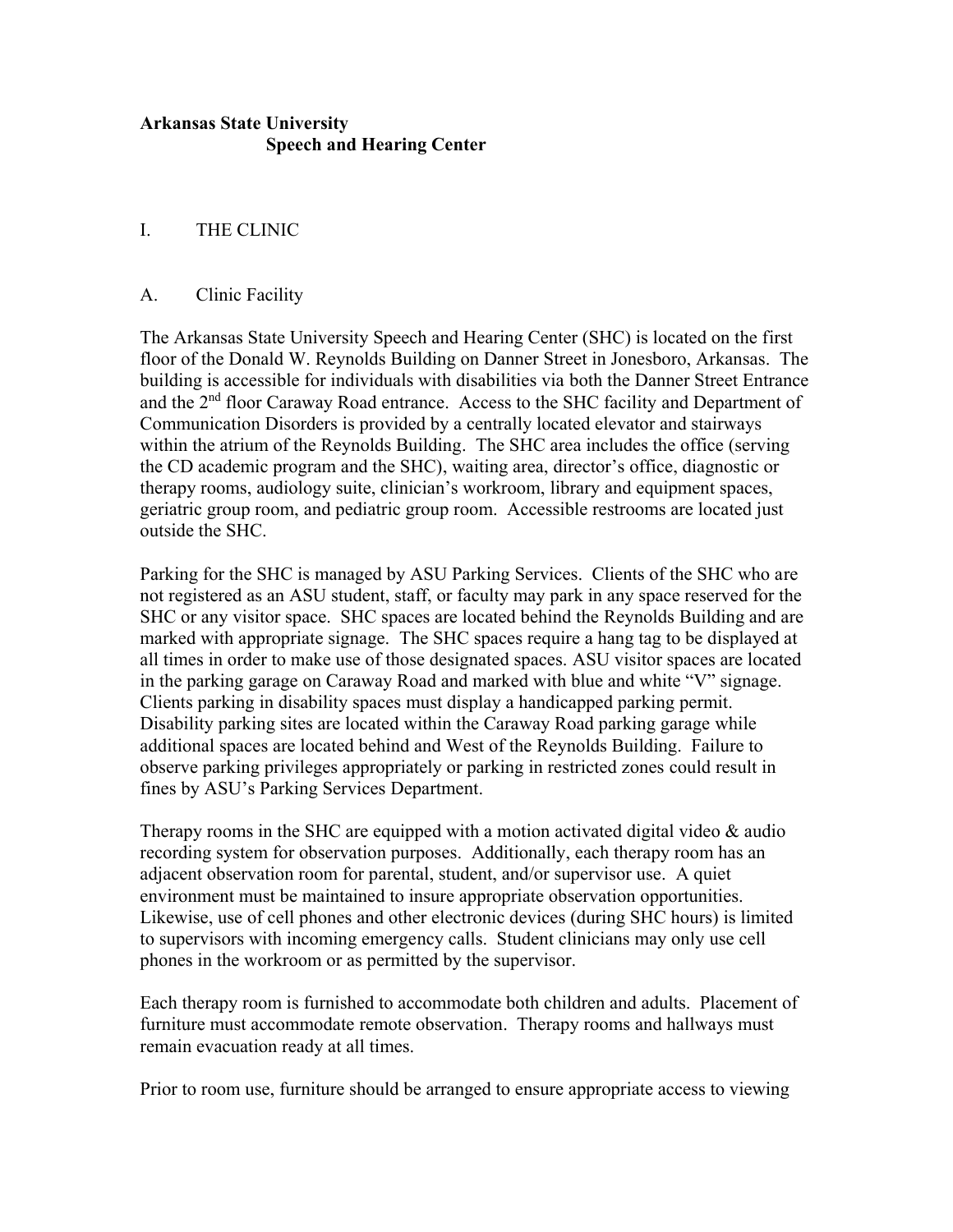from the observation room. Blinds should be adjusted to accommodate specific client needs, activities, or temperature levels. Activity or instruction in the room must end at the appointed time to allow sufficient time for cleaning and arranging the room for the next occupant. At the close of each therapy session, the room should be free of all therapy/instructional materials, table and chairs should be properly positioned, and debris should be placed in receptacles or removed from the room. As a general rule, a five minute period of time near the end of a session should allow sufficient time for evacuation and clean-up of a room as well as set up for the succeeding session. Such care will provide each clinician the assurance of a desirable work space and maintain a professional clinic environment.

The CD/SHC office, waiting area, student/material workroom, or hallways are not to be used as a social gathering place. Because these spaces are in close proximity to both the diagnostic and treatment areas and offices it is imperative that activities maintain a safe and quiet environment. It is never appropriate for visitors to be present in any student/client areas unless accompanied by a student, supervisor, or member of the faculty/staff. Family and friends will have many opportunities to visit during scheduled open houses and similar events. An additional client accessible waiting area is available immediately outside the first floor SHC in the atrium of the Reynolds Building.

The communication system within the SHC includes written postings on a bulletin board located in the library. The bulletin board located in the library allows for posting of official treatment session cancellation notices. Clinician and supervisor mail files are also located in the library. Although faculty mailboxes are located on the second floor of the Reynolds Building in the Department of Communication Disorders office, communication pertaining to SHC matters should be limited to the mail files housed in the library. Communication with clinicians and supervisors may include the current SHC schedule, SHC events, practicum calendars, diagnostic information, therapy information, clinician messages, client cancellations as well as relevant SHC information. Each clinician is required to provide the Clinic Director with an e-mail address for SHC use and faculty/supervisor interactions. It is the clinician's responsibility to check both the mail file, bulletin boards, and e-mail on a daily basis.

#### B. Equipment/Materials

#### 1. Diagnostic Material/Equipment.

The Diagnostics Inventory sheet is located in the reception office of the first floor SHC. Its revision is ongoing. Diagnostic tests and materials stored in the file room immediately adjacent to the SHC reception office are for student clinician use unless otherwise indicated. Tests may be checked out overnight (Monday through Thursday) 30 minutes prior to the close of the SHC or for the weekend after diagnostic evaluations are completed on Friday (or earlier if no evaluations are scheduled) and must be returned by 8:30 a.m. the following business day. Only the CD/SHC faculty/clinical supervisors, secretary, or a designated graduate assistant may enter the file room to secure diagnostic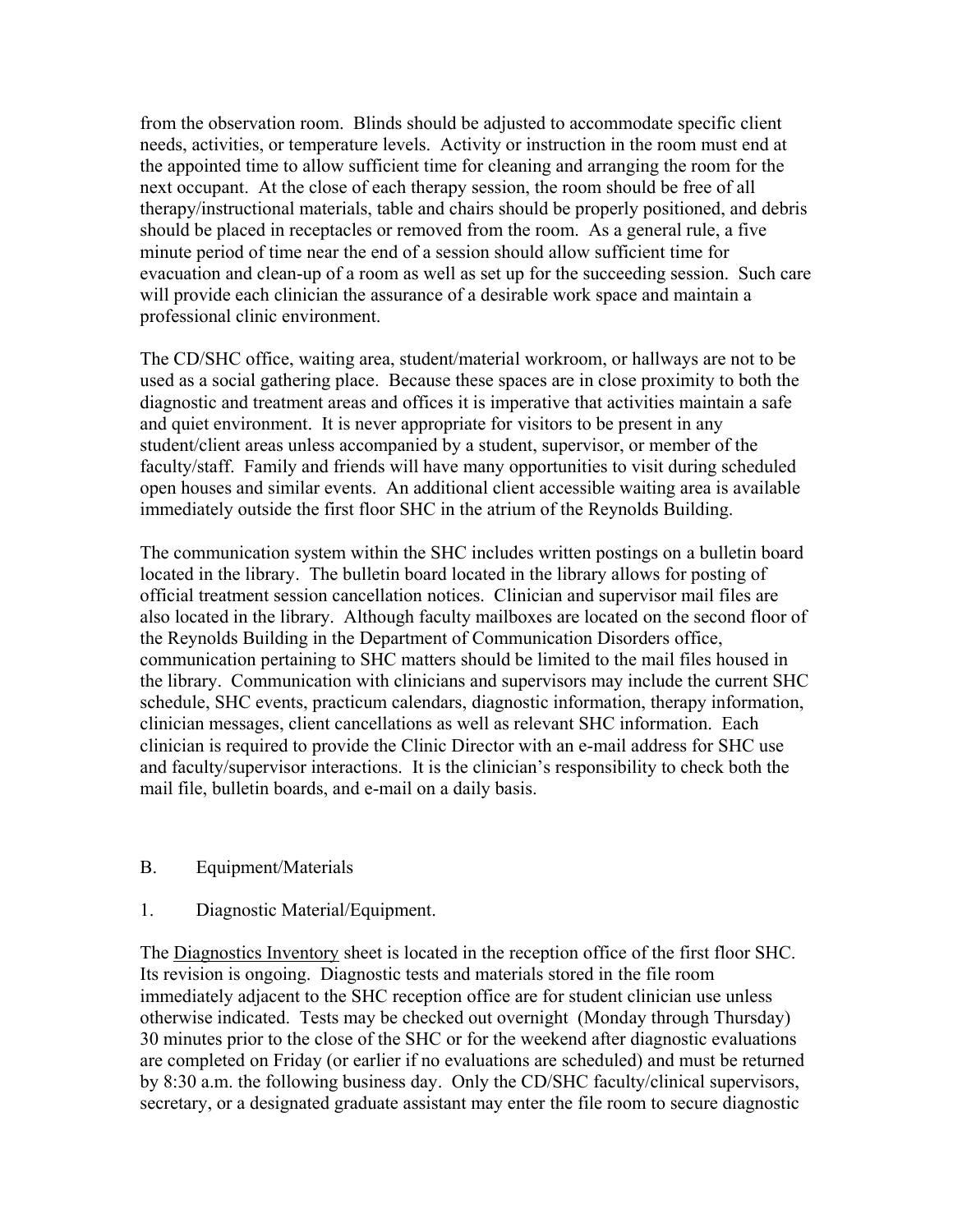tests and/or materials. Testing manuals, stimulus materials and manipulative objects must be replaced in the test housing (box, case, etc.) when finished with the assessment. Materials should also be disinfected before returning. Diagnostic tests and materials may be checked out for use at external practicum sites with permission of the Clinic Director and standard off-site check-out procedure (Appendix A-2). This check-out form is located in the SHC reception office and must be initialed by a faculty member, secretary, or GA.

Test protocol forms are located in the file room. Students are NEVER to take the final copy of a diagnostic record form or information sheet from the files, but are to inform the SHC secretary or Clinic Director to ensure supply replenishment. Due to cost factors, clinicians should use only one form per evaluation.

Note: Required SHC forms (client case history, informed consent and release of information) are housed in the library.

Portable audiometers are stored in the geriatric room(#126). Audiometers are available for use in the SHC by signing the test/equipment reservation sheet posted in the SHC office (#147). Although overnight check out is allowed, specific time restrictions do apply. Audiometers may be checked out overnight (Monday through Thursday) 30 minutes prior to the close of the SHC. Check out of audiometers on Friday is dependent upon availability of units. Audiometers must be returned by 8:30 a.m. on the next business day. All off-site use requires completion of the External Check-Out form (Appendix A-2).

## **Note: Audiometers are calibrated instruments requiring attention to the storage/transport temperatures as well as careful handling. Thus, special attention must be provided to maintain the functional integrity of the equipment.**

## 2. Clinic Materials

The Therapy Treatment Inventory sheet is posted in the SHC reception office. Its revision is ongoing. Speech-Language treatment materials are housed in the library  $(\#146)$ , or the file room  $(\#145)$ . Audiology materials are located primarily in the Audiology Suite (#122). Materials are to be returned immediately after use and should be disinfected. All pieces, parts, and/or sections of materials must be accounted for and must be in proper order. If only one part or a few pieces of a kit are needed, the entire kit should be taken. Do not remove cards and materials from a kit. Separate cards and materials into appropriate groups or classifications before returning them to the kits. As a general "rule of thumb", return the materials to the location from which they were taken. These materials are to be used ONLY in the SHC.

## 3. Tapes and Recordings

The SHC has a closed circuit television system for clinical training and supervision.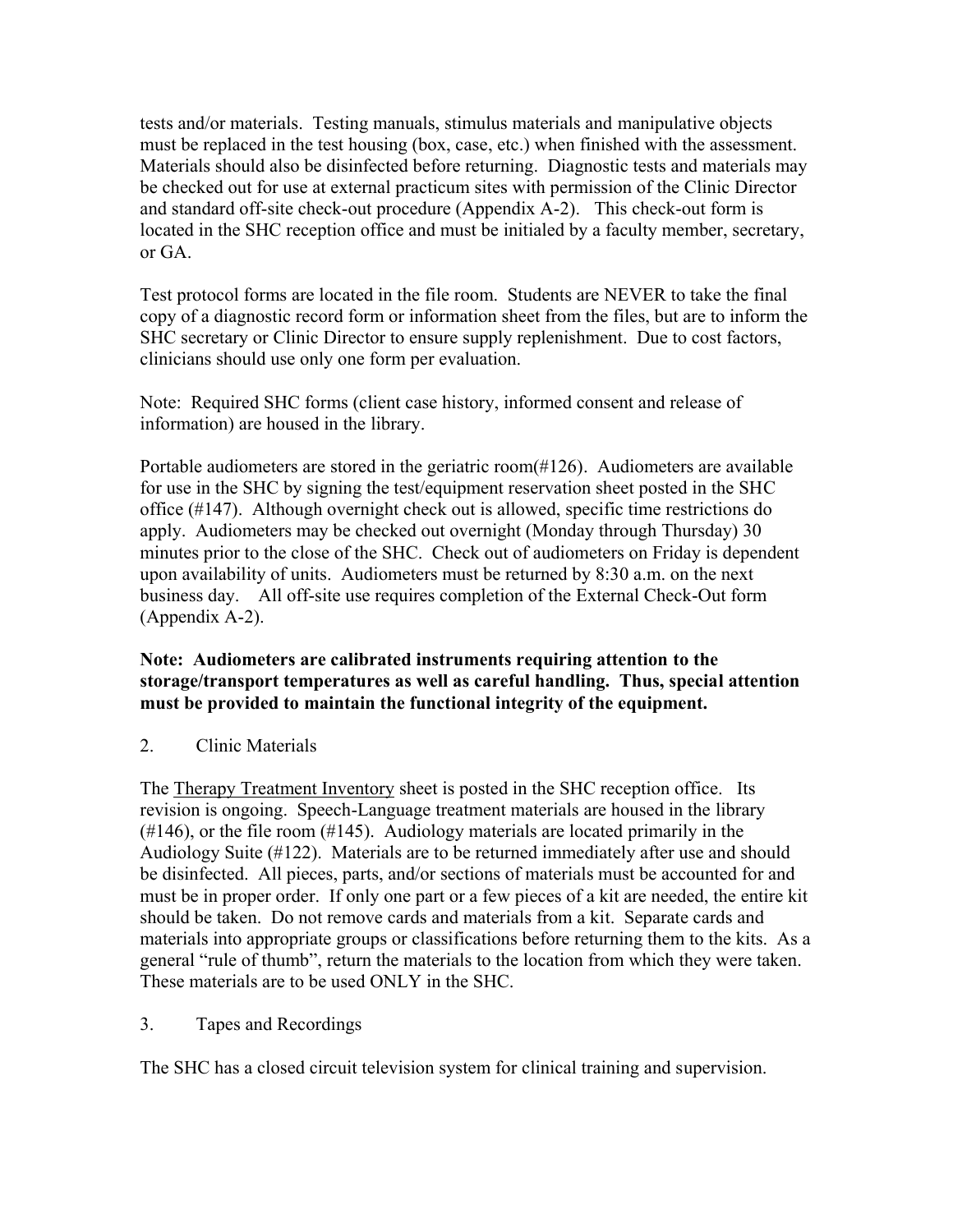Clinicians may record sessions with clients for self-evaluation and/or supervisory review provided written permission for such has been gained from the client. Sessions maybe saved to the computers in the supervision room. Written client permission is secured using the SHC Informed Consent form. All guidelines pertaining to confidentiality must be maintained with the use of all recordings.

## 4. Instrumentation

Computers and varied computer programs are available for diagnostic evaluations, treatment and instruction. In addition to access to computers in the AV Lab located on the second floor of the Reynolds Building, computer stations for clinician use are located in the clinic work room (#102). Other discipline specific equipment may be found in the materials/clinician workroom (#102), Audiology Suite (#122) and file room (#145). Articles of instrumentation include augmentative devices, computers, telephone, computerized speech lab, nasometer, laryngograph, portable audiometers, stop watches, assistive listening devices, musical keyboard, metronome, etc. A number of these instrumentation devices require reservation and/or check out through the SHC reception office. The majority of this equipment was purchased using student infrastructure fees.

5. Duplicating Equipment

Materials for **clinical use** may be copied by the SHC upon submission of a Copy Request Order as represented in the Appendices (Appendix A-3). A specified number of copies per student will be supplied each semester provided the procedure for acquisition is utilized and the service is not abused. These copies are the direct result of lab fees paid by each student clinician.

## 6. Repair Costs/Replacement

Broken equipment, repair requests or replacement needs should be reported immediately to a clinical supervisor, CD/SHC secretary or Clinic Director. Please keep in mind that SHC equipment and materials are costly and fragile; caution should be taken to protect all items. If they are lost or abused, limited funding will not normally permit immediate replacement. In the event equipment, test items or treatment materials are abused or lost by a clinician, he/she will be assessed a replacement cost based upon age and/or replacement cost of the item.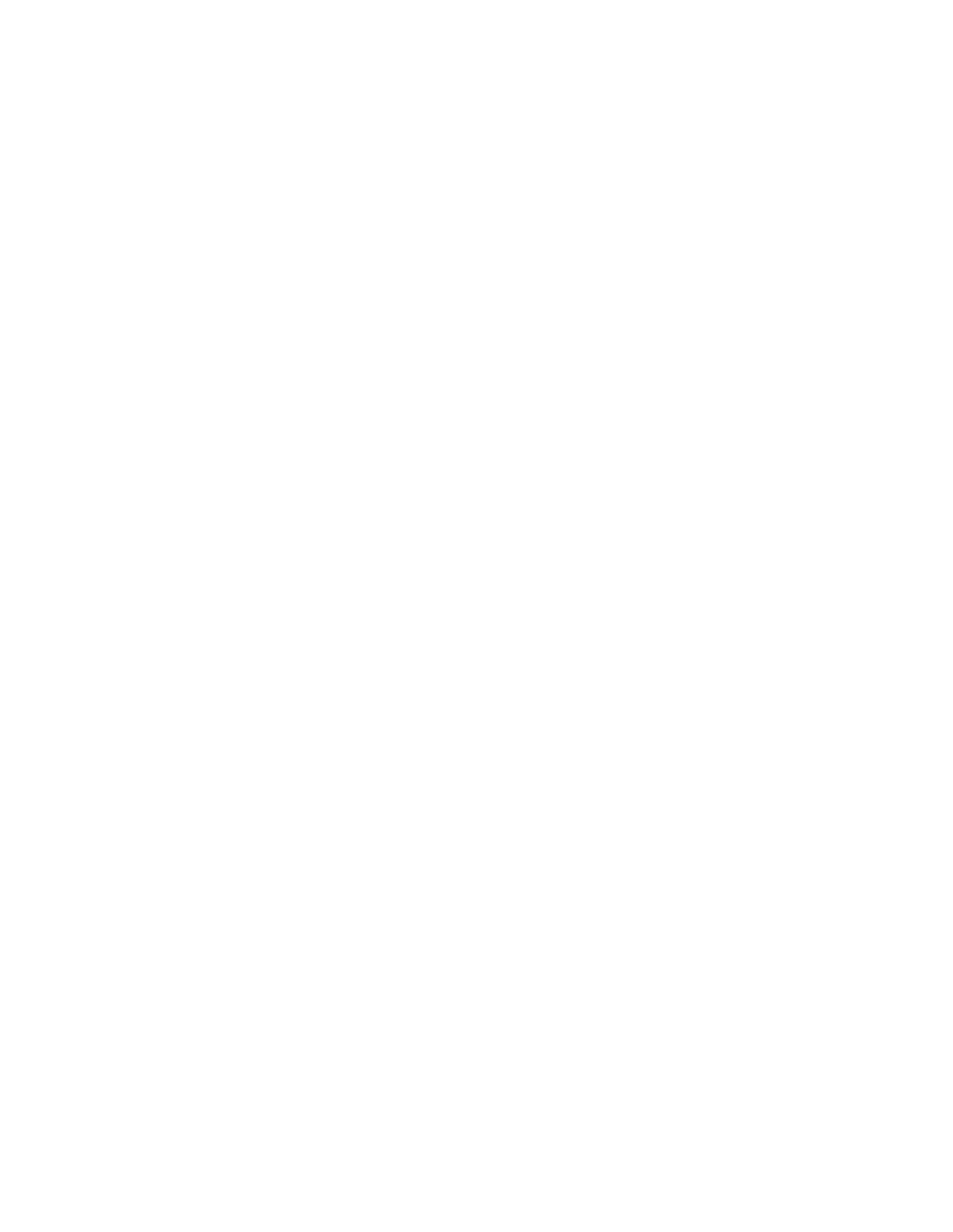## C. Facility Use

The SHC hours of operation during the Spring and Fall semesters are from 1 p.m. to 6 p.m., Monday through Friday, except for ASU closings. The SHC hours of operation during Summer I and Summer II dates are from 1 p.m. to 5 p.m. Monday through Thursday and by appointment only on Friday, except for ASU closings. Scheduling of SHC operations may extend beyond these times by arrangement through the Clinic Director. Cancellation due to inclement weather parallels closings for the Jonesboro School District.

Client scheduling is arranged through the referral process by the SHC secretary and the Clinic Director. Initial referral information appears on a Referral form (Appendix B-4) which is placed in the clinician's box following clinician/supervisor and room assignments. This information is immediately shared with the assigned supervisor. All scheduling of room use is managed by the Clinic Director and a schedule is available for reference at the front desk on the first floor. Temporary use of any SHC space should be arranged through the Clinic Director or SHC secretary.

Note: Clinicians should refrain from removing clients from the SHC for any reason unless permission has been granted by the significant other and supervisor. Inquiries should be made of food allergies as well as likes and dislikes. The client and clinician should be accompanied by the supervisor or undergraduate observer in the event treatment requires therapeutic opportunities outside the designated SHC treatment area. Likewise, clinicians providing supervision of bathroom needs by the client (child or adult) should engage an additional individual to assist.

The use of food is acceptable within reasonable limits during treatment/evaluation activities. However, no food or drink is allowed in the SHC therapy rooms except for therapy purposes.

All faculty, staff, and students are expected to help maintain rooms in the SHC. This includes individual responsibility to help keep these areas clean and orderly at all times. Failure to do so will result in restricted or denied use of the clinic workroom.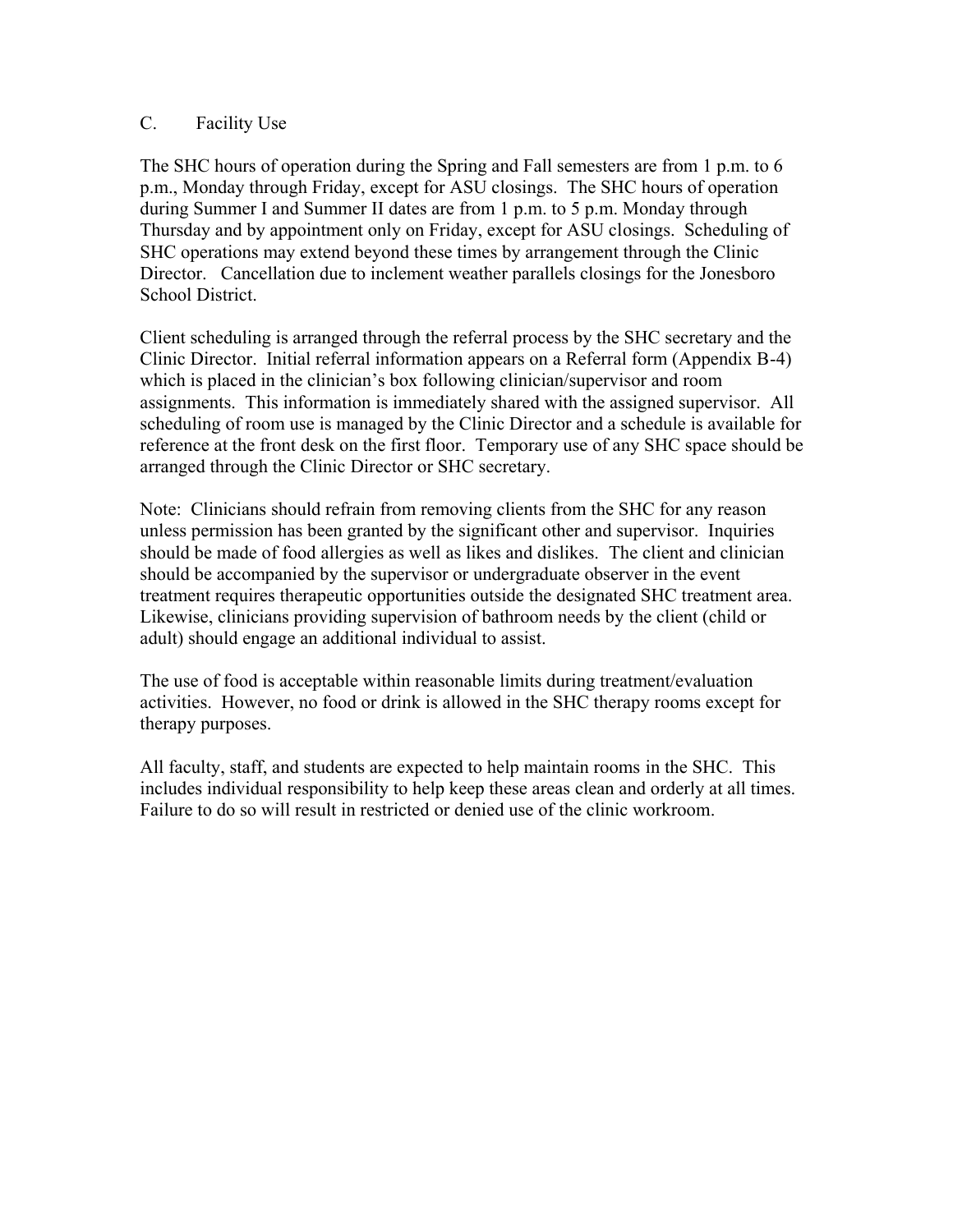## D. Emergency Procedures

1. Medical emergency.

At the beginning of each semester, clients, student clinicians, and University faculty and staff must complete an Emergency Medical Status form (Appendix A-4). Information must be documented regarding medical history, pertinent medical problems, medications, physician and hospital preference, as well as authorization to contact 911 EMS should a life threatening situation occur while on the premises. Student information will be maintained by the Clinic Director and housed in the SHC office. Client information will be housed in the client's working file in the clinician/materials workroom. Faculty information will be presented to the CD Department Chair/designee and placed in the faculty personnel file. **Note**: An EMS waiver may be submitted in the event one of the above individuals prefers an alternative emergency procedure.

In the event that a medical emergency occurs during therapy, the following procedures should be followed:

1. Immediately call for help if alone with the client.

2. Immediately notify supervisor or faculty designee by sending another person for one of the above named individuals – STAT.

3. Notify family member, supervisor or faculty designee to come to the location of the emergency.

Do not overreact. Many situations can be handled without calling 911, but do not hesitate to call for emergency assistance if the condition merits. Additional help may be available from the Nursing Department at ext. 3074.

4. If unable to reach family member or guardian, and emergency treatment is warranted:

a. If the EMS authorization has been signed, the supervisor or faculty designee will call ambulance (911) and accompany client to the hospital. Refer to the EMS card for pertinent information.

b. Supervisor or designee will continue to secure contact with significant others by phone to advise of medical status.

5. The supervisor will follow-up by calling family member or parent later to check on client.

Note: In the event any client should have medical conditions requiring specific emergency measures, the clinician and supervisor must be apprised of the condition at the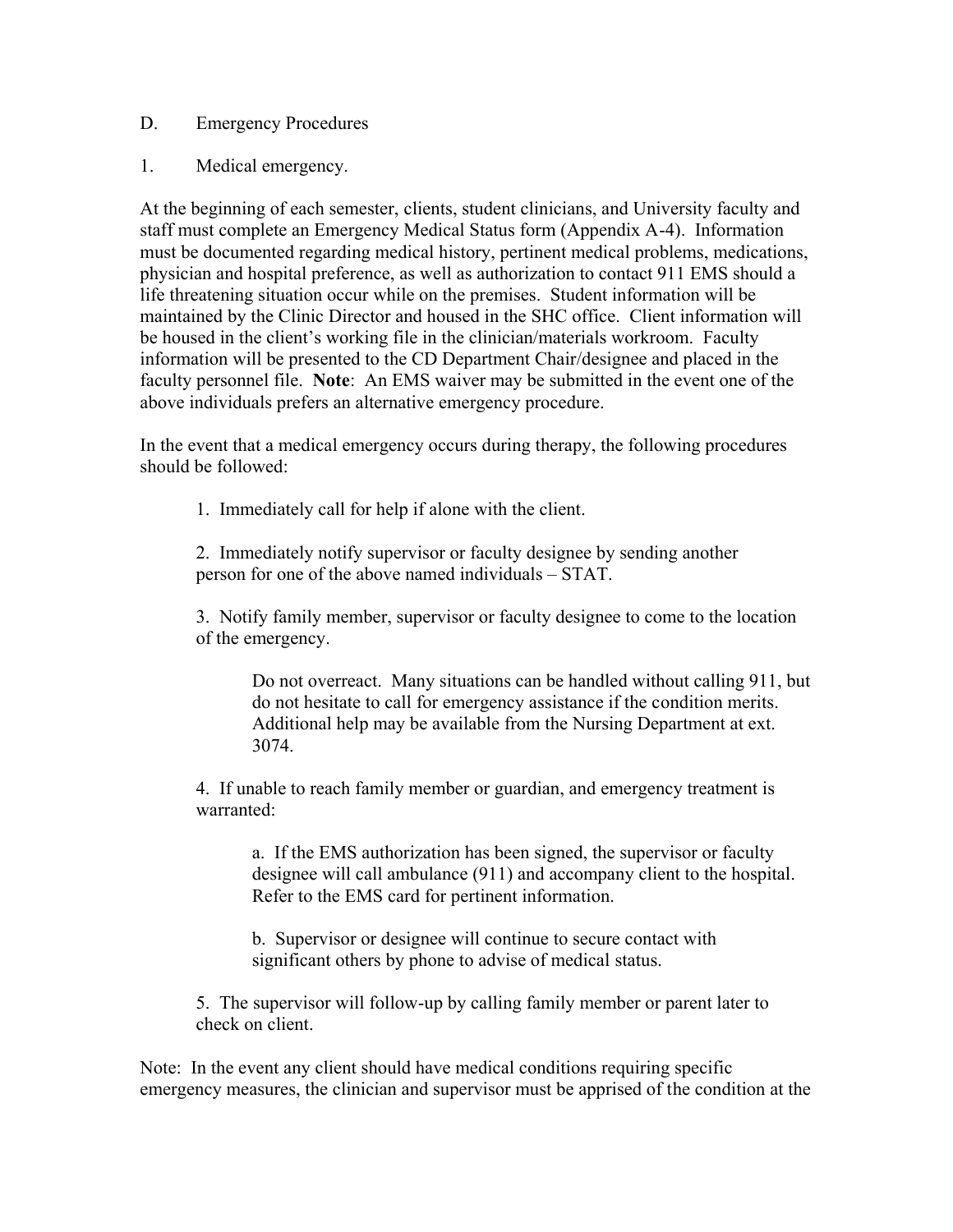initiation of services for that semester. They must also receive instruction by the client/family to become acquainted with the recommended measures. Family members or persons designated by the family must remain on the premises while the client receives services in order to administer or assist with such emergency measures.

## 2. Medical injuries.

Reporting of student or client injuries should follow ASU specified guidelines.

1. Report injury to immediate supervisor and Clinic Director even if medical treatment is not necessary.

2. Report incident to Dean of CNHP and the office of Safety & Emergency Management. File report as instructed. The CNHP Incident Report Form may be found in both the undergraduate and graduate student handbooks.

3. Emergency situations should result in following the above medical emergency guidelines. Non-emergency incident may result in medical consult/treatment at the expense of the student or client.

## 3. Emergency evacuation.

Emergency evacuation may be necessary as a result of fire, tornado, or earthquake. General procedures for fourth floor or building evacuation are posted at various points in the SHC for reference should a fire, tornado, earthquake, or other emergency alert be given. Note: A copy of the routine evacuation routes and/or procedures appears in Appendix A-5. Sound and visual alerting devices are placed throughout the SHC. Use of the elevator during an emergency alert or incident is prohibited. All clinicians and supervisors must facilitate an evacuation process for appropriate and safe removal of disabled individuals via the stairs from the second floor of the Reynolds Building to the designated first floor emergency area or outside of the building. Undergraduate students must participate in a client evacuation in-service (as arranged by the Clinic Director) prior to participating in the initial undergraduate practicum.

The Clinic Director and supervisors are responsible for making sure all individuals have left the SHC and that appropriate fire, tornado, and/or earthquake procedures are completed as outlined by the office of Safety  $&$  Emergency Managament. If possible, families should be apprised of the emergency situation after reaching a safe area.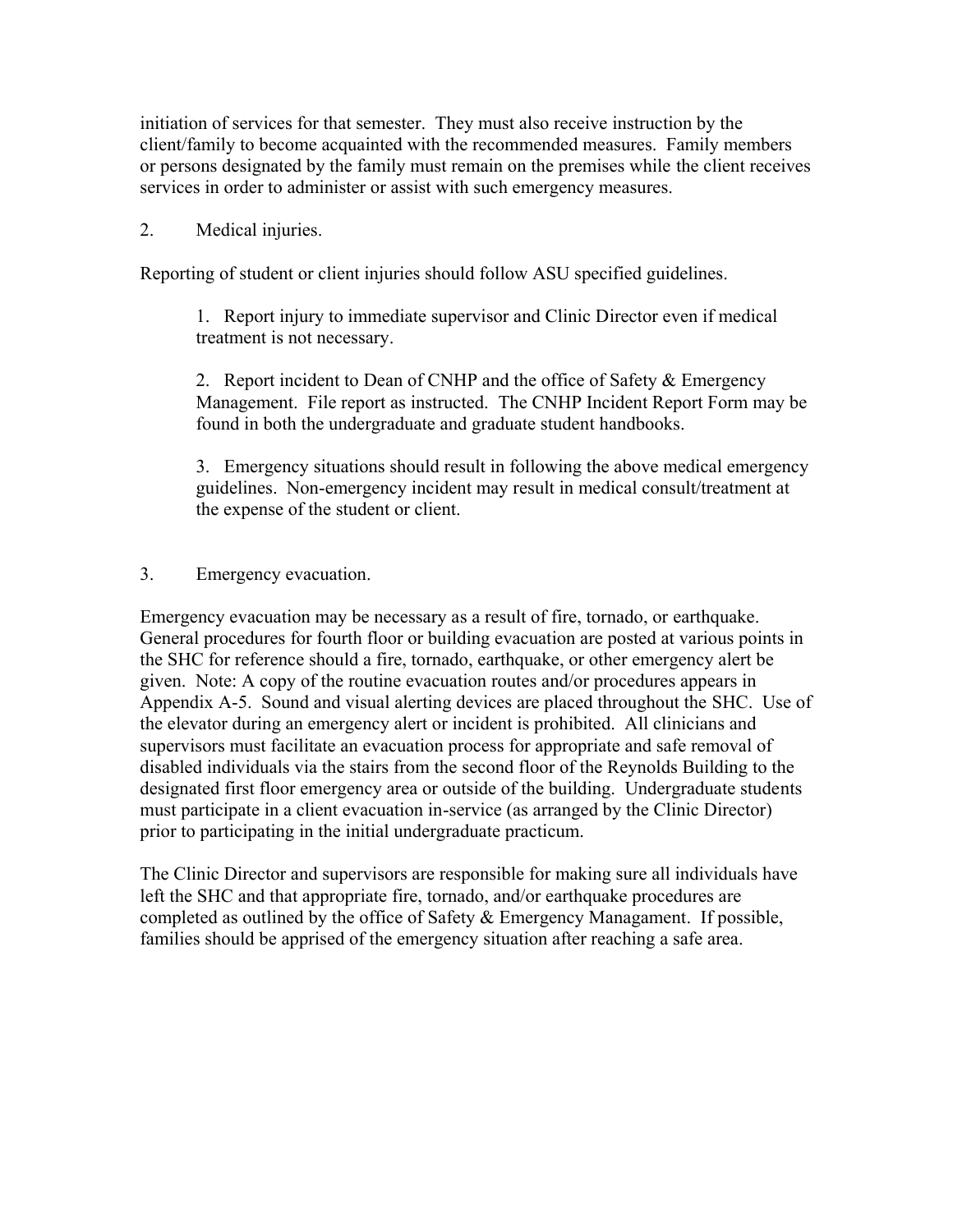## **Arkansas State University Speech and Hearing Center**

## II. OPERATIONAL POLICIES AND PROCEDURES

#### A. Ethical Responsibility

All clinical students (including student observers), faculty/staff, and adjunct faculty are to conduct themselves according to the Code of Ethics of the American Speech-Language and Hearing Association (ASHA) and the College of Nursing and Health Professions. (These guidelines are found in the appendix B-1). The final page document should be printed, signed, and submitted to the Clinic Director.

Practicum students must demonstrate responsibility and respect for the client and their significant others. Likewise, the student must develop the same characteristics toward self and clinical personnel. Students are responsible for the evaluation and treatment of assigned clients. Evaluation and treatment are under the direct supervision and approval of the assigned supervisor. Ultimately, provision of services by the student fall within the legal privileges extended the immediate supervisor by the Arkansas Board of Examiners in Speech-Language Pathology and Audiology and American Speech-Language-Hearing Association. Utilization of every resource is necessary to develop and provide the most effective services. All clients and their significant others must be informed of the results of an evaluation, the nature of the disorder, recommendation for treatment, and prognosis for improvement. Likewise, ongoing treatment assessment results must be reviewed to determine treatment effectiveness and efficiency. Students should also demonstrate responsibility through maintenance of accurate and precise client records. Clinical extern students are required to uphold the Code of Ethics of ASHA and the College of Nursing and Health Professions. Additionally, clinical extern students shall uphold the policies and procedures of their assigned clinical site.

Professional discretion and confidentiality of client information must be maintained at all times. It is the responsibility of the clinician to facilitate a confidential environment for open and uninterrupted discussion. Both written and verbal client information (active and inactive) will be handled with respect and confidentiality. Information is not to be discussed outside of the professional environments. Similarly, clinicians must not discuss client difficulties or progress regarding treatment in the reception area or hallways. Client related discussions must be contained within a secure area that fosters confidentiality without interruption. In the event a treatment room or office is not available, confidential conversations should occur in the Reynolds Center building. Clients, or their significant others, must be made aware of both the SHC Consent for Release of Information form and Informed Consent form prior to the initiation of an evaluation or treatment and at the beginning of each semester of service.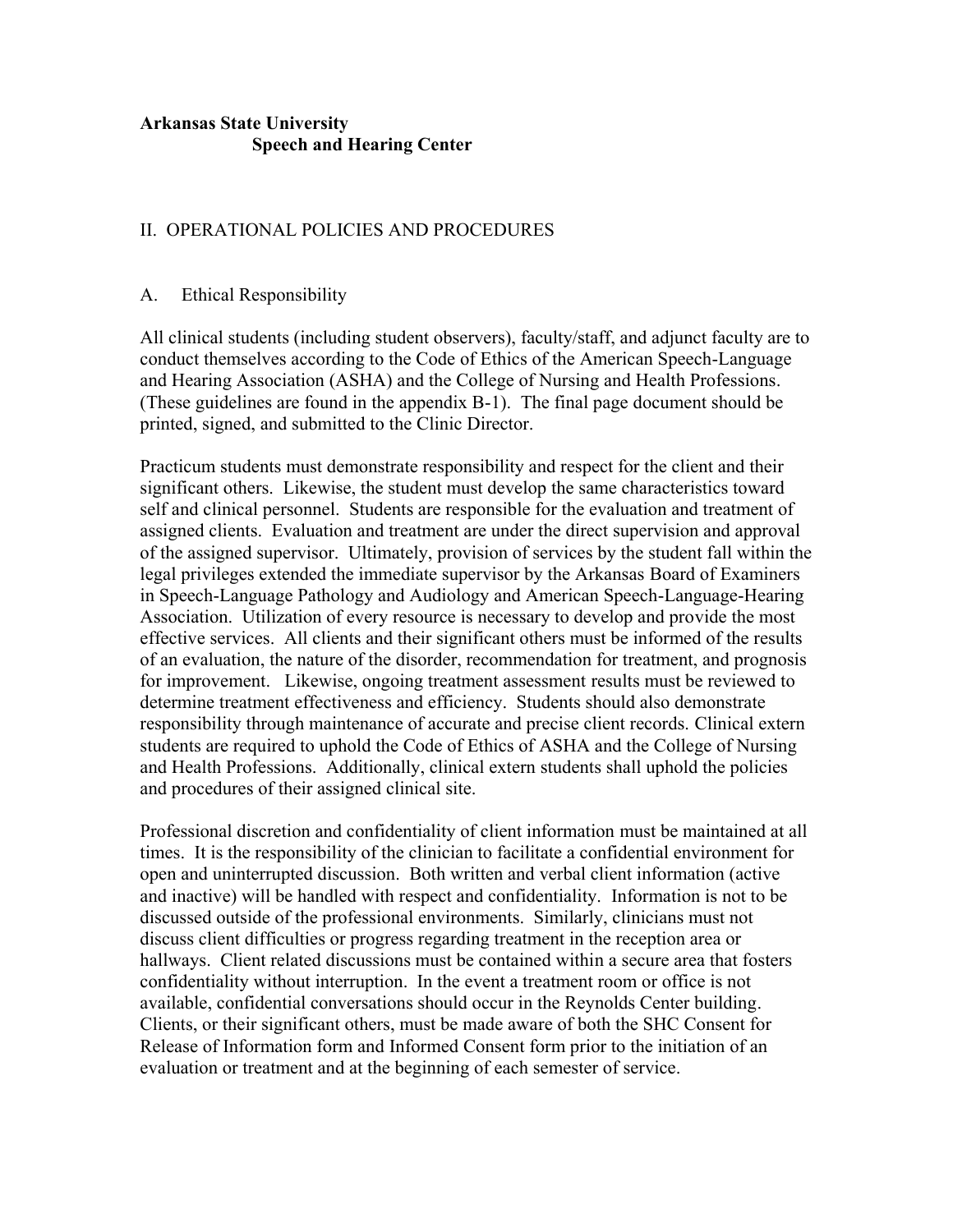No part of the permanent file and/or the working file should be removed from the SHC unless the file is taken t a supervisor's office.

Any clinical student who does not behave in an ethical manner, or does not follow the policies and procedures of their clinical site will be reprimanded by the Director of Clinical Services. A Clinical Misconduct Form (Appendix B-12) will be completed and the student will be informed of the misconduct during a meeting with the Director. At that time, any remediation strategy will be determined based upon the severity of the clinical misconduct.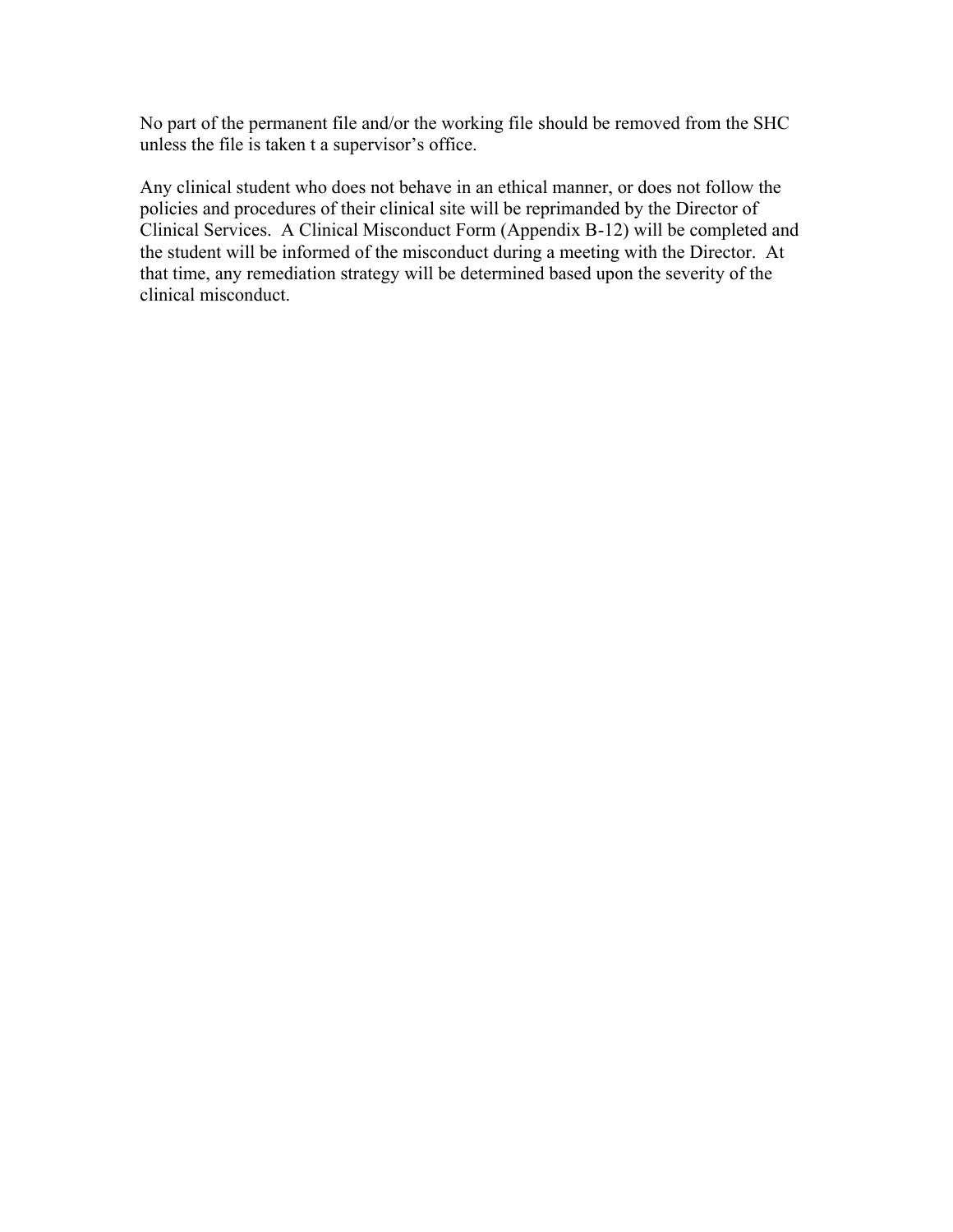- B. Maintenance of Clinical Records
- 1. Permanent client files.

Procedures for permanent client file check out are to be followed when securing the permanent client file for review. Permanent client files are housed in the SHC file room and are released to appropriate personnel using a formal check-out procedure. Only the Clinic Director, SHC secretary, or designated graduate assistant may secure a permanent client file. A request for permanent client file requires the official client file number assigned by the SHC secretary upon completion of an evaluation and/or determination for receipt of clinical services. Permanent client files must be returned to the SHC reception office when the clinician leaves the SHC at the end of each day. Permanent client files should NEVER be placed in the clinician mail box or separated from the clinician's immediate possession for any reason.

Each permanent client file is arranged in a specific content order as designated on the front of each file. Additionally, each of the seven (7) content areas is organized from front to back or most current to initial sequence so that the latest information always appears at the front of each content area. Each client file should contain the required information pertinent to the designated disorder and be organized in the following content order from front to back:

- 1. Summary of contact File Audit form EMS Care / Patient Information Contact Log
- 2. History Referral

 Disposition forms Additional disorder history information packet (Case History)

- 3. Correspondence In-coming and out-going written correspondence
- 4. Diagnostic Original diagnostic report(s) and updates from ASU SHC (including protocols, language samples, etc.) Copies of outside diagnostic reports (SLP, psychological, audiological, etc.) Supporting test results and raw test data collected during a diagnostic evaluation
- 5. Treatment Original Treatment Plan Original end of semester Treatment Summary/Discharge Discharge Summaries and Treatment Reports from other settings
- 6. Session Plans Original Daily Session Plans/ Summaries
- 7. Consent/Release Consent for Release of Information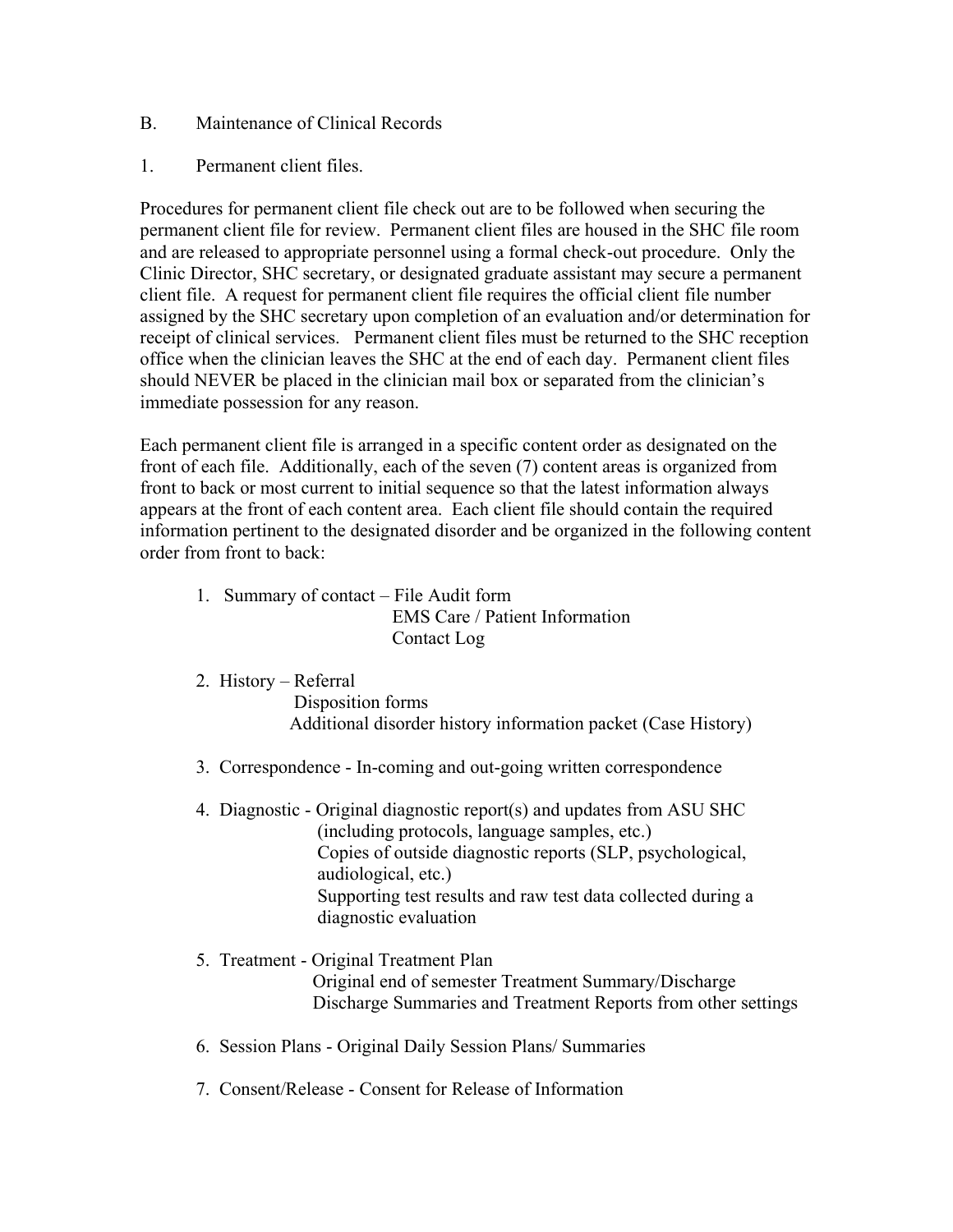Informed Consent Receipt of Notice of Privacy Practices (HIPAA) Patient Consent Form (HIPAA) Authorization for Transport of Minor Publicity Consent

Note: Clients receiving only speech-language or audiology evaluative procedures do require establishment of a permanent file and entries as appropriate. Upon arrival for the appointment, the SHC secretary will assign a file number and provide the clinician with the numbered folder. All diagnostic materials should be kept in the folder, and upon inclusion of completed and signed report, the folder should be turned in to the SHC secretary.

The clinician is responsible for maintaining appropriate organization and content of the permanent client file under the direction of the supervisor. At the conclusion of each semester and upon discharge, the clinician and supervisor will utilize the File Audit form as presented in Appendix B-2 to ensure proper transfer of semester information into the permanent file. The File Audit form will be placed in the front of the client file in the summary of contact section as noted on the audit form. As new information is added, it should be placed in the appropriate section and the proper chronological order. As previously indicated, the most current information is to be placed in front of or on top of each section, with the initial or oldest on the bottom.

Clinicians are bound by the Health Insurance Portability and Accountability Act of 1996 (HIPAA). Each clinician is required to complete the training in HIPAA regulations as provided by the Clinical Director. All protected health information is subject to the restrictions of the SHC Notice of Privacy Practices as found in Appendix C-6 and C-7.

All information in the files is CONFIDENTIAL and should never be discussed with anyone not professionally involved with the client, immediately related to the client, or legally responsible for the client. Client rights and professional ethics mandate confidential and secure record systems. Incomplete or problematic permanent client files should be reported to the Clinic Director or SHC secretary. Requests for forwarding of client information (reports, test results, etc.) must be submitted in writing to the SHC secretary. Subsequently, such requests will be forwarded by the SHC secretary based upon authorization from the client/SO.

2. Semester Client Work Files.

Semester work files for each client provide a short-term system for maintaining client information as described above. Each client enrolled in therapy at the SHC for a given semester should have a working file. Clients previously enrolled at the SCH will have the previously used working file in the back of the permanent file at the beginning of the semester, and clinicians should retrieve it upon initial file check-out. These client work files are arranged in alphabetical order by the clinician's last name in the file cabinet in the materials/clinician workroom. The establishment of a working file for new clients is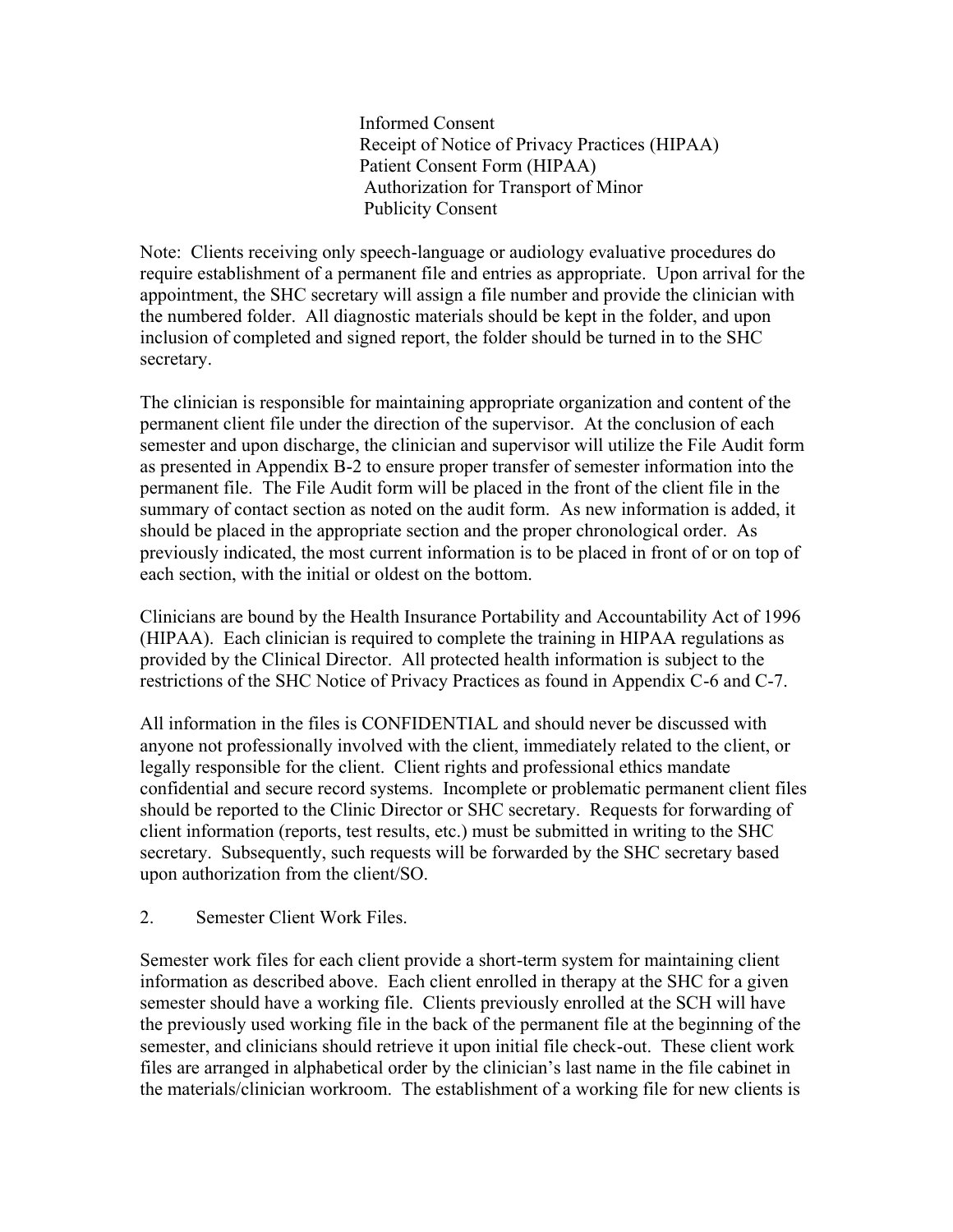the responsibility of the assigned clinician. Each file should contain all semester relevant information as identified for the permanent client file. Likewise, its arrangement should closely resemble the overall compilation of the permanent work file sections. Timely placement of completed client information will be closely monitored by the supervisor on a regular basis throughout the semester. The clinician and supervisor are ultimately responsible for maintaining proper organization and content of the permanent and working client file material. Use of the File Audit sheet at the conclusion of each semester or upon discharge provides a systematic review of information or file material for transfer from the semester client work file to the permanent client file. The formal audit of the client work file must be initiated by the clinician and approved by the supervisor before actual transfer from the semester client work file to the permanent client file. Information or file material not transferred to the permanent file should be shredded in the paper shredder located in the materials/clinician workroom. All information in the files is CONFIDENTIAL and its existence as a professional and legal record will not be compromised.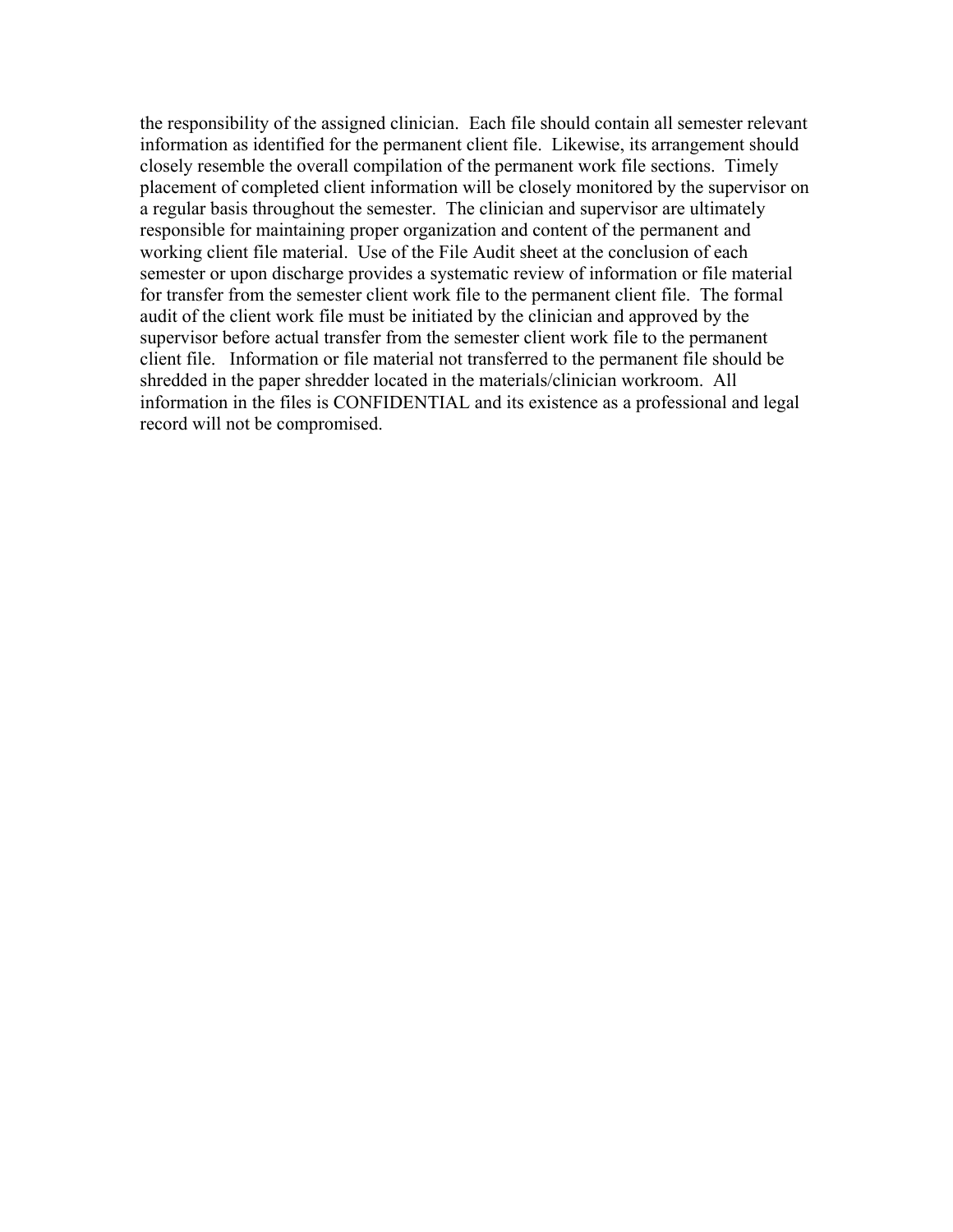## C. Referral Process/Disposition Form

Referral for services at the SCH is documented on the client Referral form (Appendix B-4A & B4B). This request may be for a screening, specialized or comprehensive evaluation, and/or treatment related speech-language pathology and/or audiology. Initial information received may indicate a diagnostic evaluation be scheduled if none has been done or a significant period of time has lapsed since one has been completed. In every case, a diagnostic evaluation must be in place before treatment services are initiated. All scheduling of evaluations and treatment are based upon completion of paperwork, as well as client availability, SHC schedule or space, clinician or faculty/supervisor availability, etc.

The Clinic Director is directly responsible for scheduling of all speech-language screenings, evaluations and therapy sessions. Likewise, the Clinic Director assumes responsibility for scheduling of hearing screenings and comprehensive audiological assessments. The SHC secretary provides support related to appointment day, time, room and clinician/supervisor as requested by the Clinic Director. When a client, clinician, schedule, and/or room change occurs, the supervisor and clinician are notified via their mailbox or email.

The inability to schedule a client may result in placement on a waiting list or referral to an outside provider. In the event an outside referral is warranted following the initial evaluation, the supervisor and clinician should advise the client or significant other of available resources or alternatives. Likewise, an outside referral resulting during established or scheduled treatment should follow the same guidelines related to provision of information and assistance to the client and/or significant other. Referral recommendations should be documented in associated SHC reports or separate notation and housed in the permanent file.

Completion of a Disposition form at the conclusion of evaluations (Appendix B-5a) or each semester of intervention (Appendix B-5b) serves as the major resource for subsequent scheduling of services. The clinician and supervisor are responsible for securing a completed Disposition form for each client upon completion of assessment or two weeks prior to the end of each semester for returning established treatment clients. For clients not returning for any reason, clinicians should complete the client information section and write "discharged" boldly across the face of the form. All Disposition forms must be presented to the Clinic Director for scheduling purposes.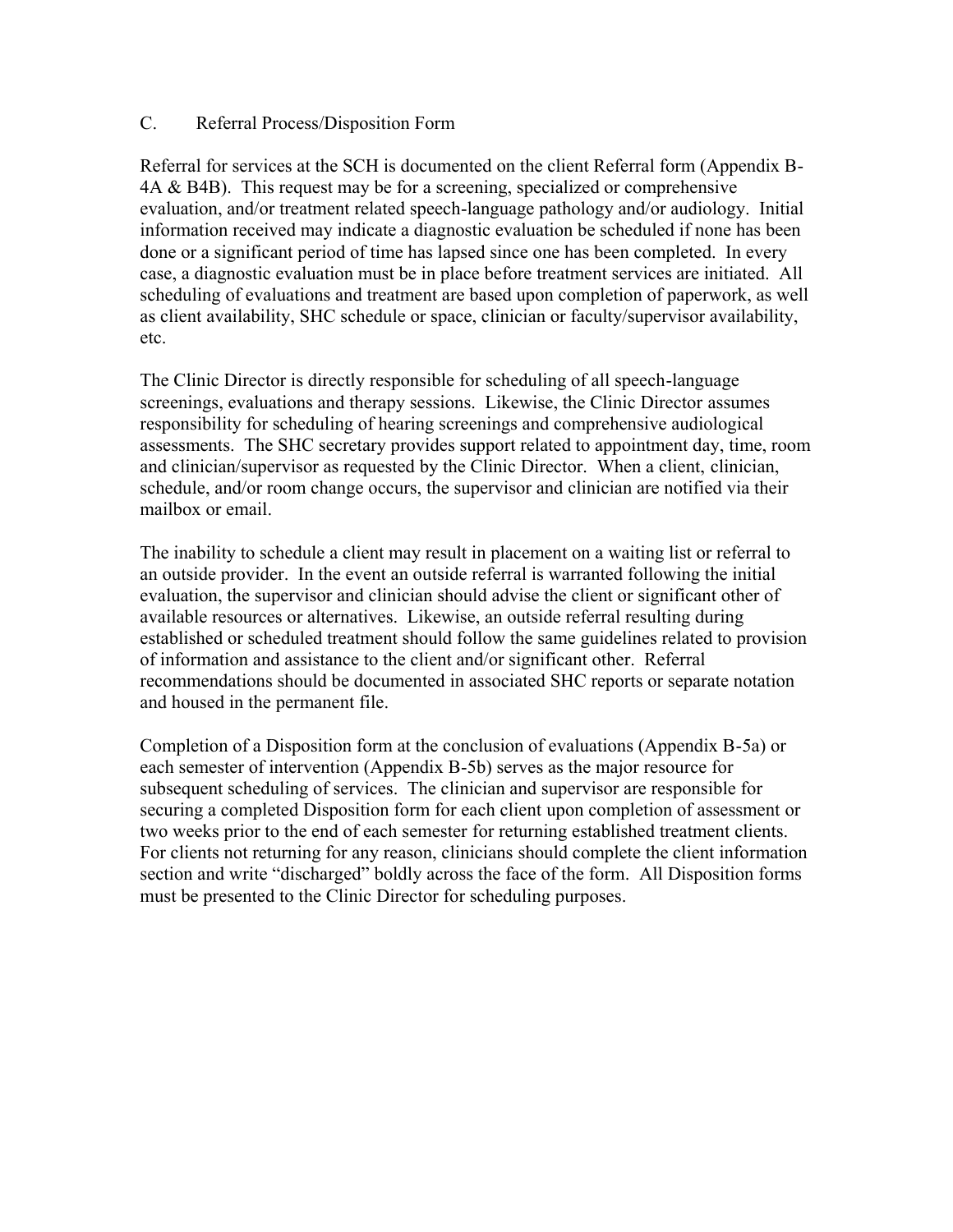#### D. Absenteeism/Tardiness

Student clinicians are responsible for informing the client or significant others of absenteeism procedures and policies. The importance of prompt, regular attendance and its favorable influence on client improvement should be emphasized. Client attendance is also critical to the student's accumulation of practicum clock hours.

When clients need to cancel therapy, they are to notify the SHC office as soon as possible. This information is then distributed to those assigned to the case via the session notices board located in the SHC library. Should the client or significant other not notify the SHC office when an absence is anticipated, it is determined to be an unexcused absence. Three unexcused absences should be brought to the attention of the supervisor and Clinic Director, and such cases could warrant dismissal from services based on supervisor and Clinic Director recommendations. The student clinician should make contact following the first and second unexcused absence to determine the reason for absence. All communication with the client regarding absences should be reported on the Contact Record form (Appendix B-6) as a matter of record.

Student clinicians are to meet clients promptly at the assigned time. The client should not need to wait beyond the appointed evaluation or treatment time. The student, however, is expected to wait **20 minutes** for a tardy client to arrive. An attempt should be made to contact the client by phone to investigate the absence. If the client does not arrive, the clinician may leave the SHC after notifying the supervisor. Follow-up discussion between the clinician/supervisor and the client regarding prompt, regular attendance and favorable opportunities for improvement are encouraged. Communication with the client regarding tardiness should also be documented on the Contact Record form as a matter of record. A treatment session should begin and end at the assigned time. Beginning early or ending later than scheduled can be problematic for a number of reasons.

#### SHC Clinician Attendance

Clinician attendance is mandatory. If a situation arises that may warrant that a clinician be excused from therapy, the clinician must obtain permission from both the supervisor and Clinic Director. The supervisor and/or Clinic Director may request that the clinician secure an appropriate substitute to assume responsibility for therapy. Failure to demonstrate commitment to the practicum experience will result in a reduction of the clinic grade or recommendation by the Department Chair for dismissal from practicum enrollment.

#### Extern Clinician Attendance

Once an external site schedule is established, clinician attendance is mandatory. In the event of an emergency, the clinician will contact the extern supervisor for advisement. If it is concluded that the clinician should be absent from the site, it is the student clinician's responsibility to notify the Clinic Director.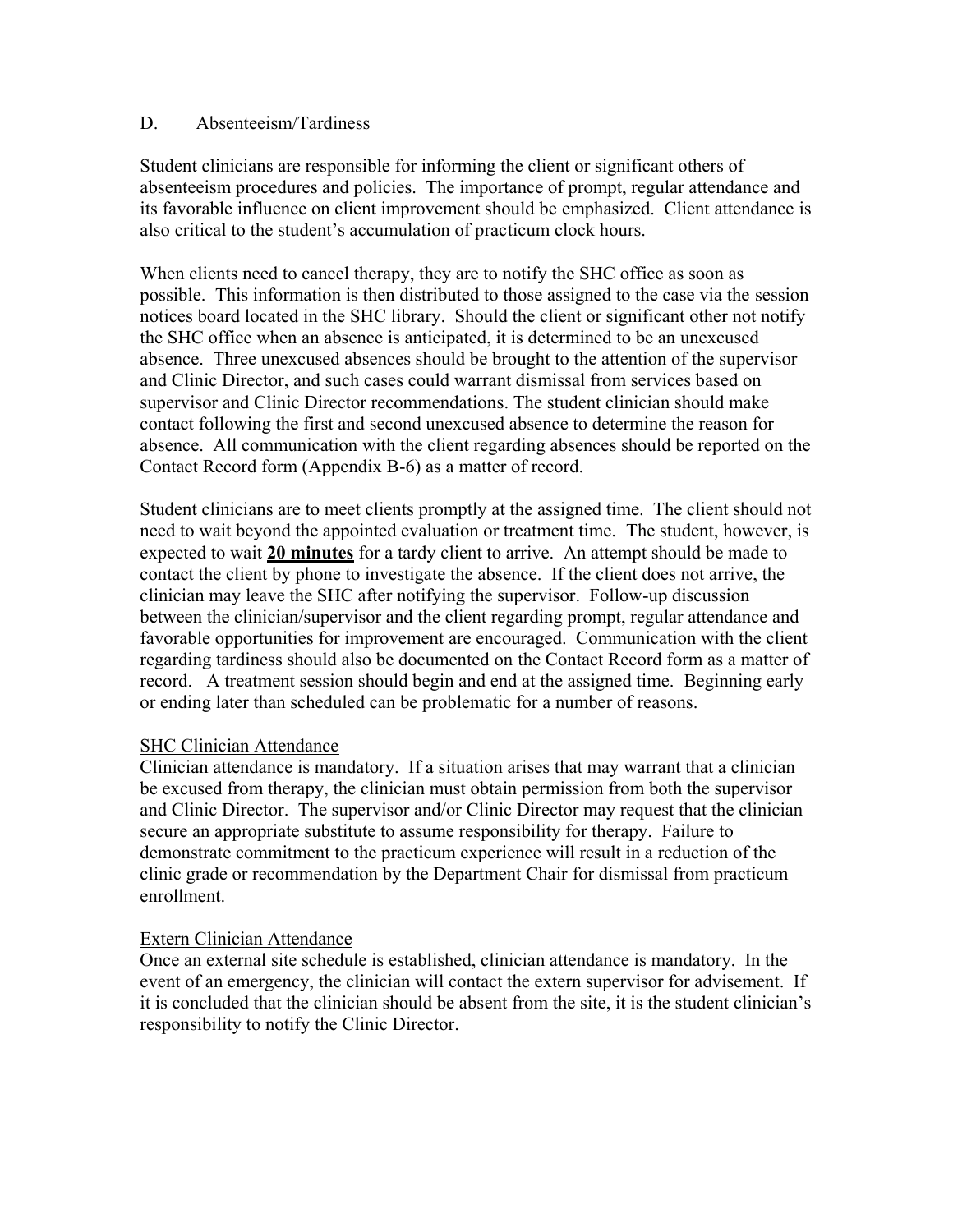#### E. Dress Standard

Appropriate dress is required for all clinical practicum participants. All SHC students (including student observers), faculty and staff should be neat and professional in appearance when engaged in any SHC activity. Professional posture contributes to credibility when delivering professional information or services. Professional posture includes direct eye contact, pleasant facial expression, composed physical posture, personal hygiene, as well as selection and maintenance of garments worn while functioning in a professional capacity. Adherence to standards of professional posture as noted above are emphasized and expected. It is frequently necessary to adjust apparel and/or appearance based upon the nature of the client's disorder, type and place of activities, etc. It is extremely important to respect the dislikes or distracters for each client.

Students are required to adhere to certain personal standards both for their own safety and the comfort of the client. Jewelry is generally prohibited for health and safety reasons. A special note should be made regarding accessories such as scarves, ear rings, necklaces, etc. Care should be given to the choice of accessories as they can adversely impact safety for the clinician and provide a serious source of distraction for some clients. The display of "body art" such as tattoos, nose rings, tongue rings, and jewelry items that accentuate body piercing of other anatomical sites will be prohibited while students are engaged in clinical practicum experiences in both on and off-campus sites. Additionally, hair for both males and females must be short or else confinable so as not to hang loosely around the face during treatment. Any open lesions must be adequately covered and protected from contamination. Personal hygiene should be maintained at the highest level and students must pay attention to such potential problems as bad breath, body odor, excessive fragrances/scents, etc.

**Student Observers** - Student observers will adhere to a professional dress standard. Appropriate dress is "business casual." Clothing should be clean and neat. Inappropriate dress or apparel includes: jeans, shorts, beach or sport wear such as sweatshirts, t-shirts, tops with narrow straps, tops or slacks/jeans revealing the bare waist, short skirts, tennis shoes, etc.

**SHC Student Clinicians** - SHC student clinicians will abide by a uniform dress code. Clinicians will wear the prescribed SHC shirt. Student clinicians may wear either skirts or pants that are appropriate for therapy. No denim will be permitted. Tennis shoes are also prohibited.

**External Site Clinicians** - Student clinicians completing practicum at an external site will abide by the dress standard of that facility. Regardless of the accepted dress of a site, professional posture will be practiced by all ASU clinicians.

Consultation among the clinician, supervisor, and/or Clinic Director may result from inappropriate presentations of dress. Failure to implement appropriate professional posturing may result in the reduction of a clinic grade or recommendation to the Department Chair for dismissal from the clinical assignment.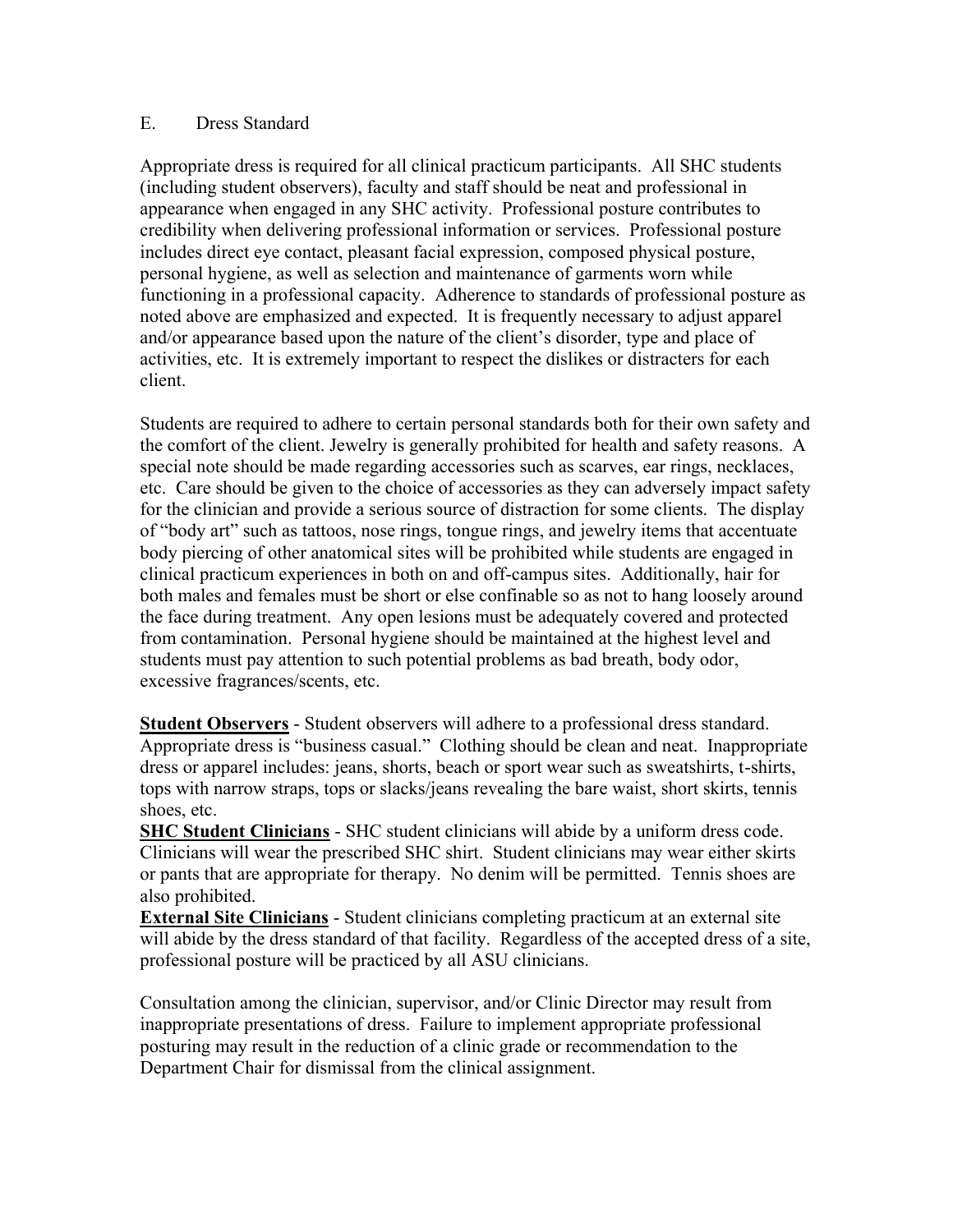#### F. Infection Control

Appropriate education and training with regard to communicable and infectious disease policies will be presented throughout the academic courses and clinical experiences. Minimal "Standard Precautions" such as hand washing and disinfection are expected when interacting with clients. For the safety of students and clients, no long fingernails extending beyond fingertip are allowed. Additionally, no acrylic nails are to be worn by student clinicians. Nail polish is allowed; however, it must be in good condition free of chips. Further, the CNHP has adopted additional policies and procedures which are found in Appendix B-7. Such policies and procedures include information related to admission, retention, appeals, counseling, transmission, exposure, etc. Additionally, a Hepatitis B Vaccine declination form (Appendix B-8) is available for completion following an in-service (arranged by the Clinic Director) regarding the occupational risks associated with the hepatitis B virus and the benefits of receiving the hepatitis B vaccine. A student may negotiate a new Hepatitis B Vaccine form at any time during their clinical experience by notifying the Clinic Director. Any vaccine or immunity status change should be reported to the Clinic Director immediately.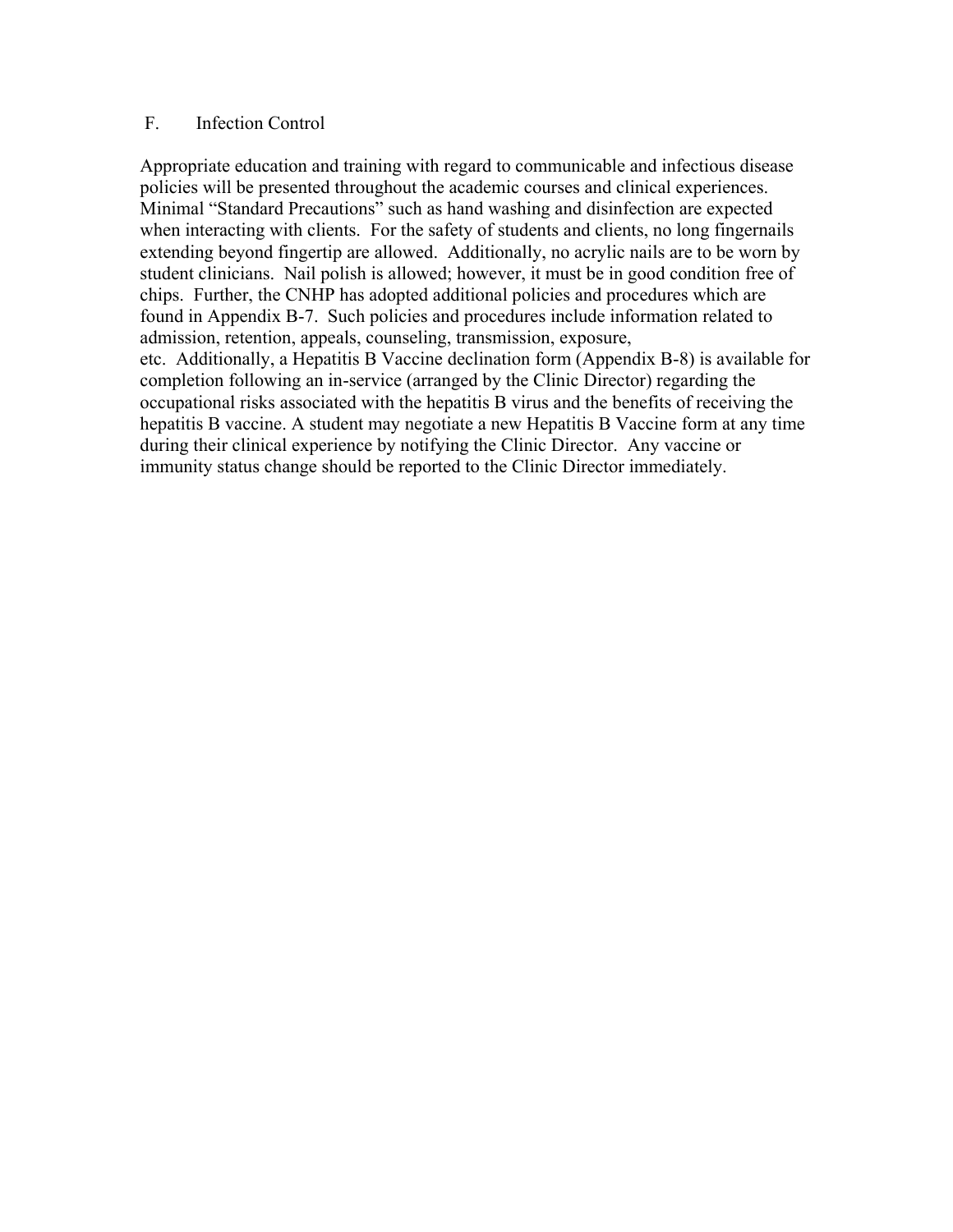## G. Substance Abuse

Detailed CNHP substance abuse policies have been developed in addition to those already in place at the university level. These policies are found in Appendix B-9.

The final page of the B-9 document is a signature page that must be signed and submitted to the Clinic Director prior to clinical practicum for both undergraduate and graduate levels.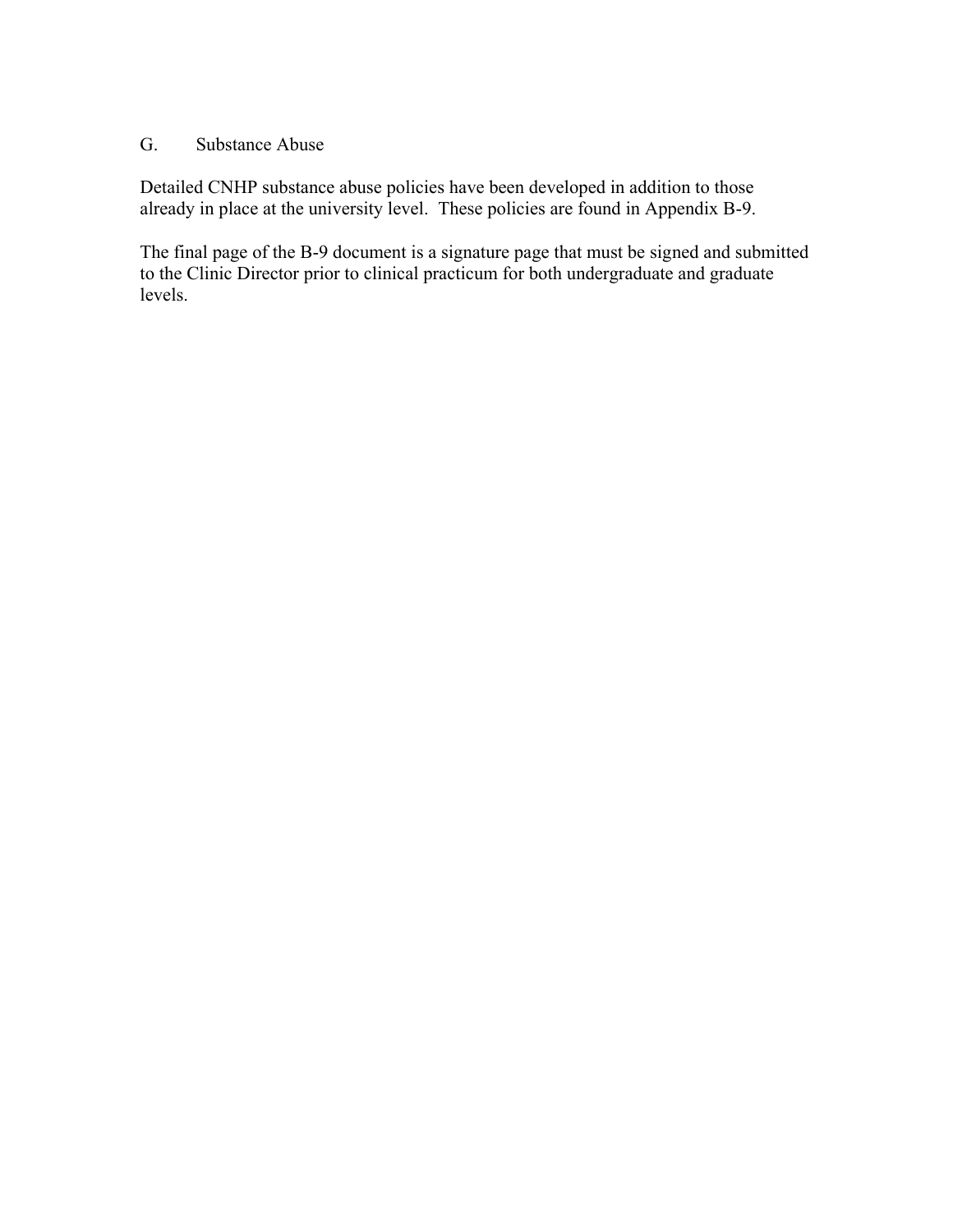## H. Complaint Procedure

The formal complaint procedure provides the clinical students a mechanism for resolving written complaints against the ASU Department of Communication Disorders and/or personnel. The full complaint procedure is located in the Communication Disorders Undergraduate & Graduate Student Handbooks.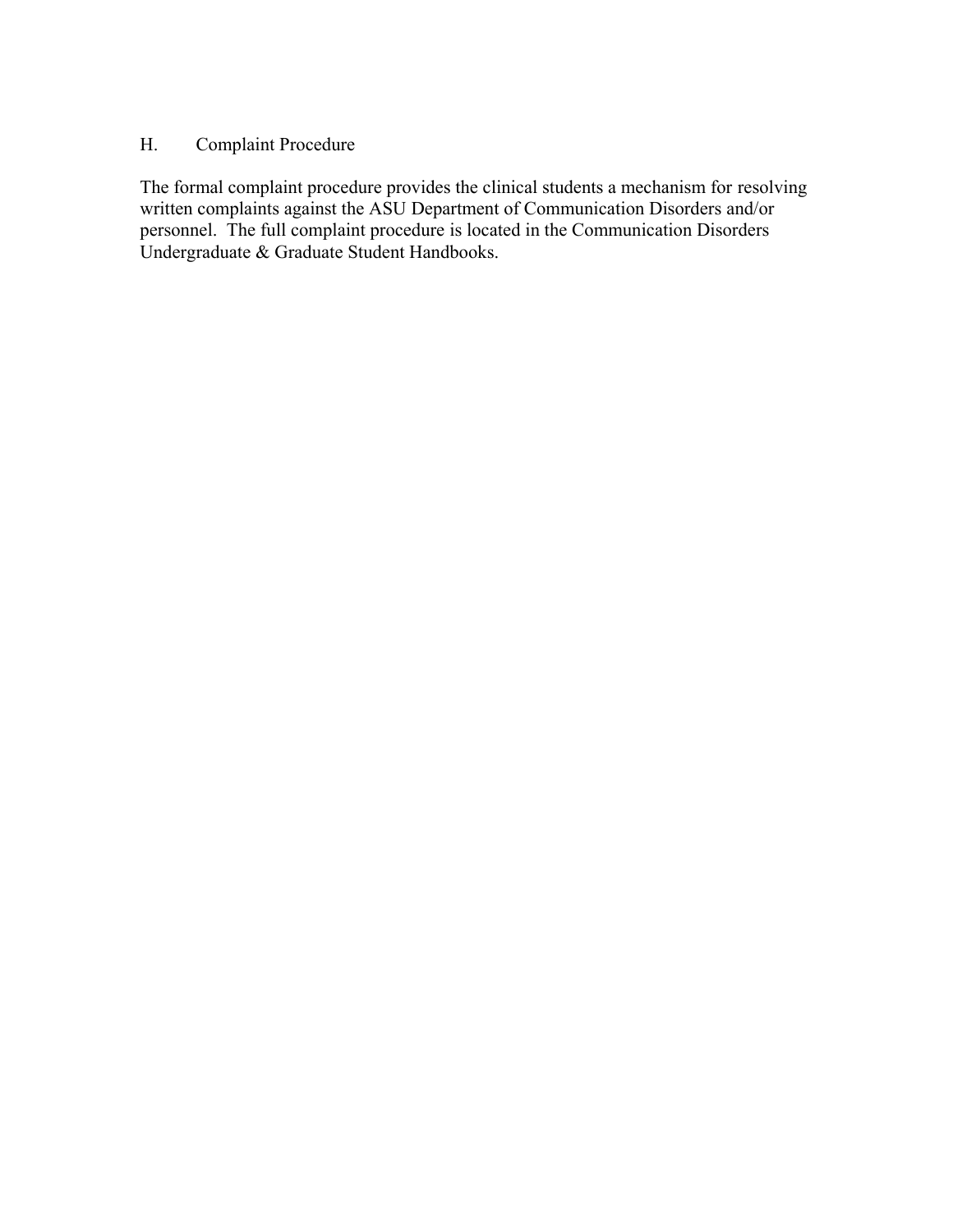## I. Smoking Policy

According to HB 1193 it is unlawful to engage in the use of tobacco products in and on the grounds of all medical facilities in Arkansas. Thus, the policy of the CD department and the SHC is that any CD student completing external observations or clinical practica abides by all state, local, and facility policies regarding the use of tobacco products.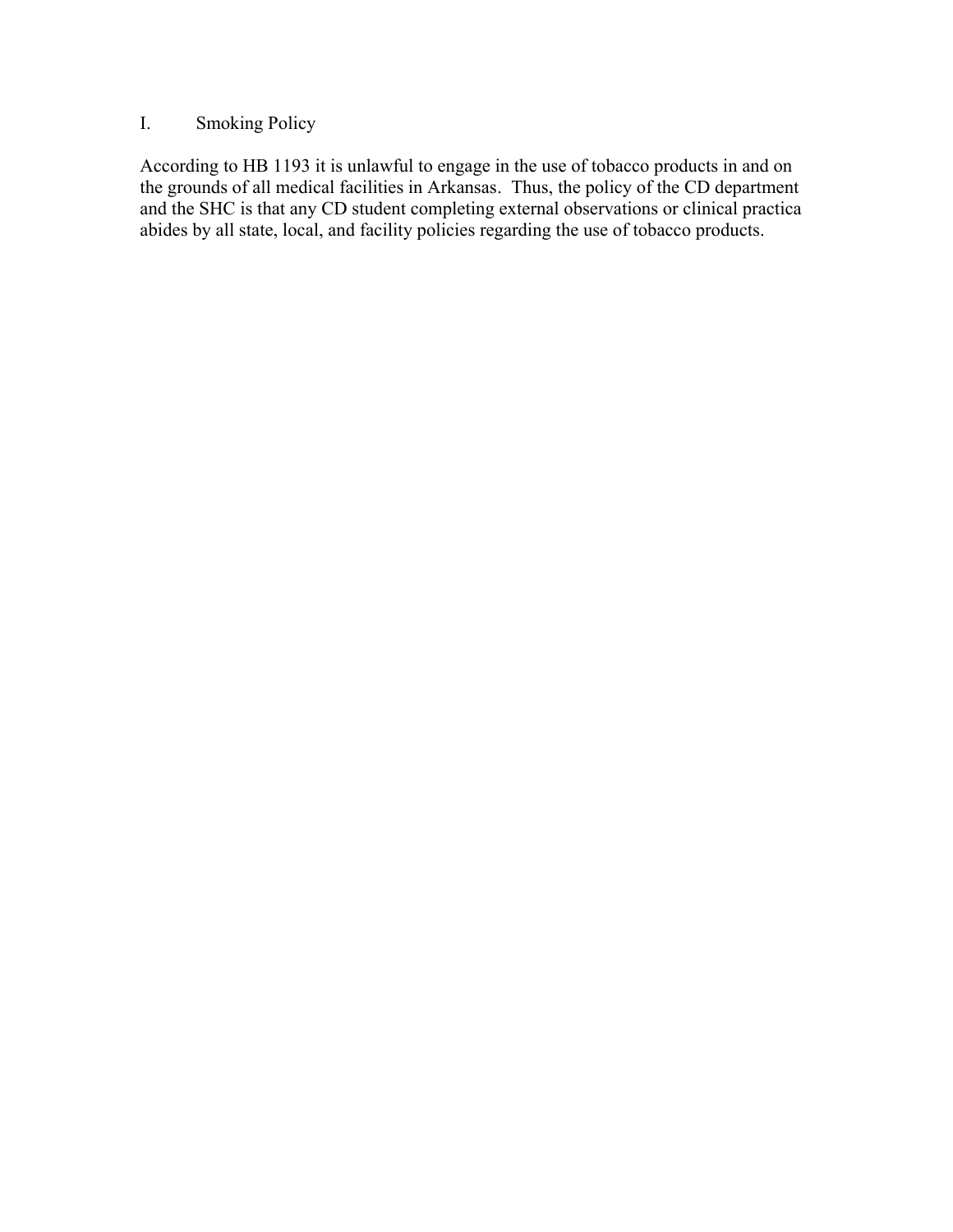#### J. Social Media Policy

Social media can be a way to share life experiences and opinions with others. Use of social media presents risks and carries with it certain responsibilities.

Social media includes all means of communicating or posting information or content of any sort via the Internet or other electronic communication method. Social media includes your personal or someone else's personal web log/blog, journal, website, or chat room, and group interchanges such as Facebook, Twitter, or LinkedIn and social media anonymous sites. You are solely responsible for what you post online. Inappropriate postings specific to patients, classmates or faculty that include discriminatory remarks, harassment or threats, or violations of professional codes of conduct are subject to disciplinary action. Your actions could adversely affect your standing in your health professions program which could include program dismissal.

You should be aware that future employers may view potential candidate's websites. Students are advised to review their site (s) for any unprofessional images or language which could adversely affect successful employment upon graduation.

Please make responsible decisions about your use of social media.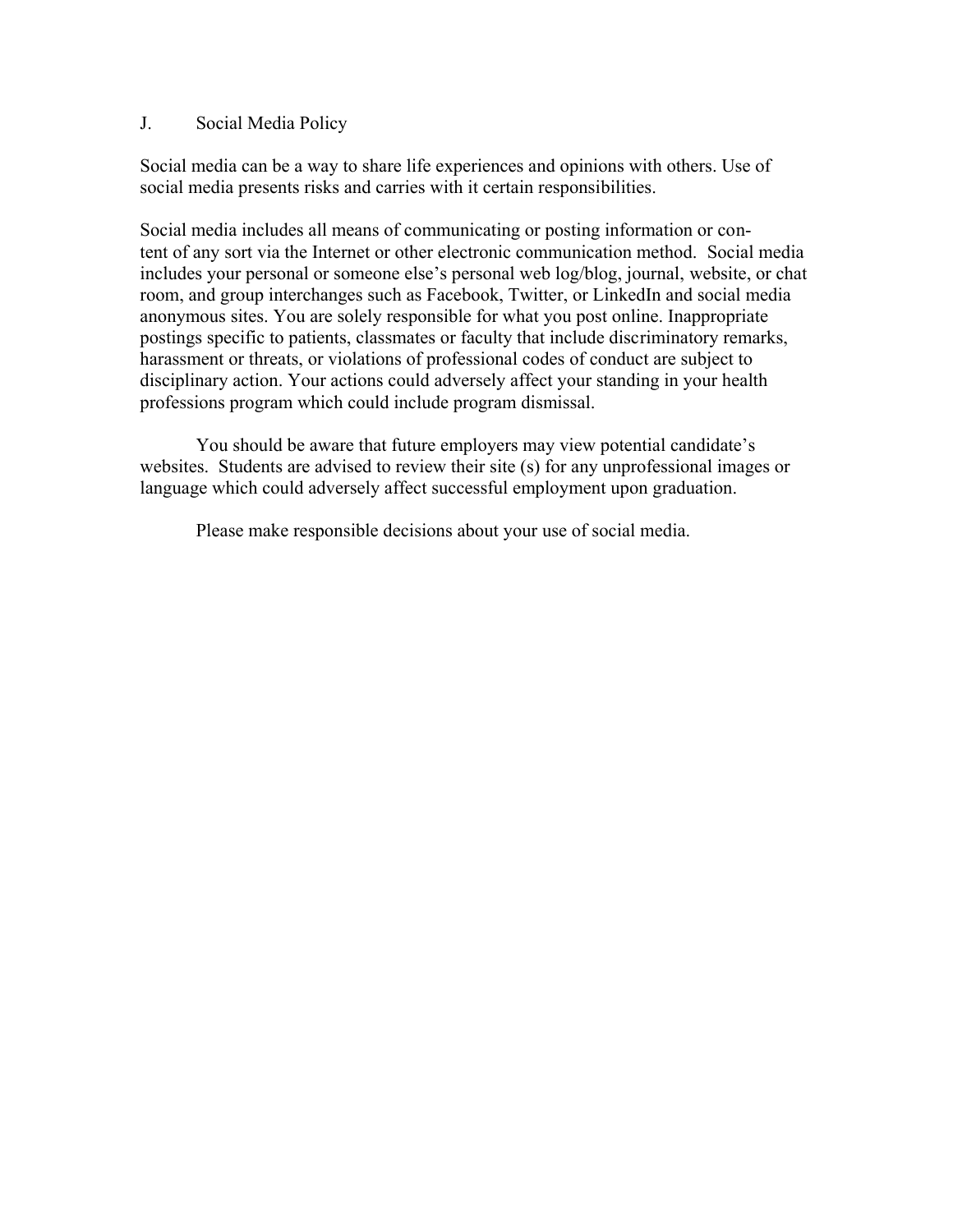## K. Financial Compensation Policy

As part of the professional degree program, students will be required to enroll in clinical/field courses at various sites and locations. Students enrolled in clinical practicum courses are not to be financially compensated for these field or clinical courses by either Arkansas State University or the entity who operates the site and location where these field or clinical courses will take place.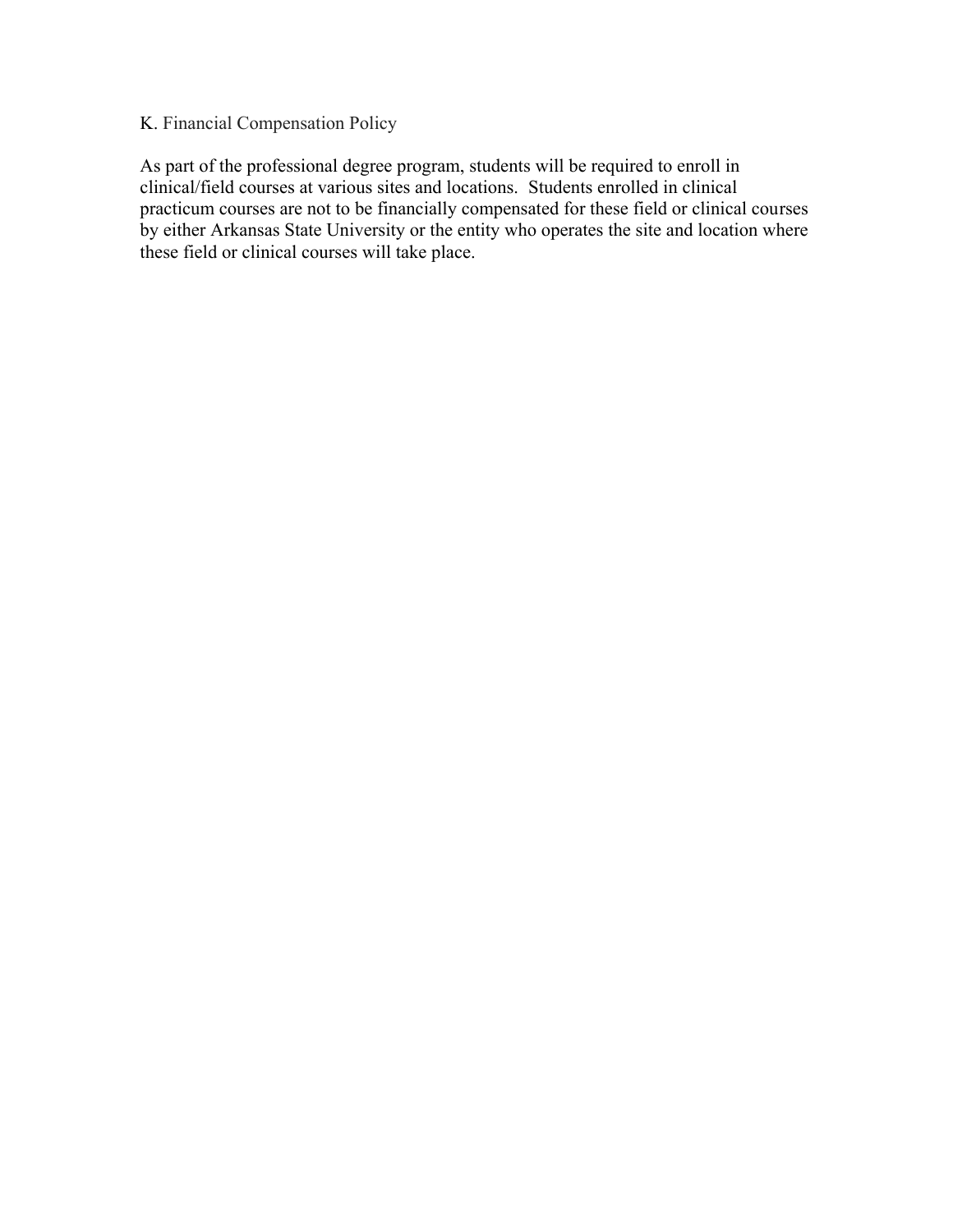## L. Maltreament Reporting

Act 703 of 2007 (Arkansas Code Annotated 6-61-133) states that for each degree program at an institution of higher learning in this state that is a prerequisite for licensure or certification in a profession in which the professional is a child maltreatment mandated reporter under the Child Maltreatment Act, the Arkansas Department of Higher Education shall coordinate with all institutions to ensure that for before receiving a degree, each graduate receives training in 1) recognizing the signs and symptoms of child abuse and neglect; 2) the legal requirements of the Child Maltreatment Act and the duties of mandated reporters under the act; and 3) methods for managing disclosures regarding child victims.

All clinical students must complete the Child Maltreatment Reporter Training form(Appendix B-13) and return it to the Clinic Director.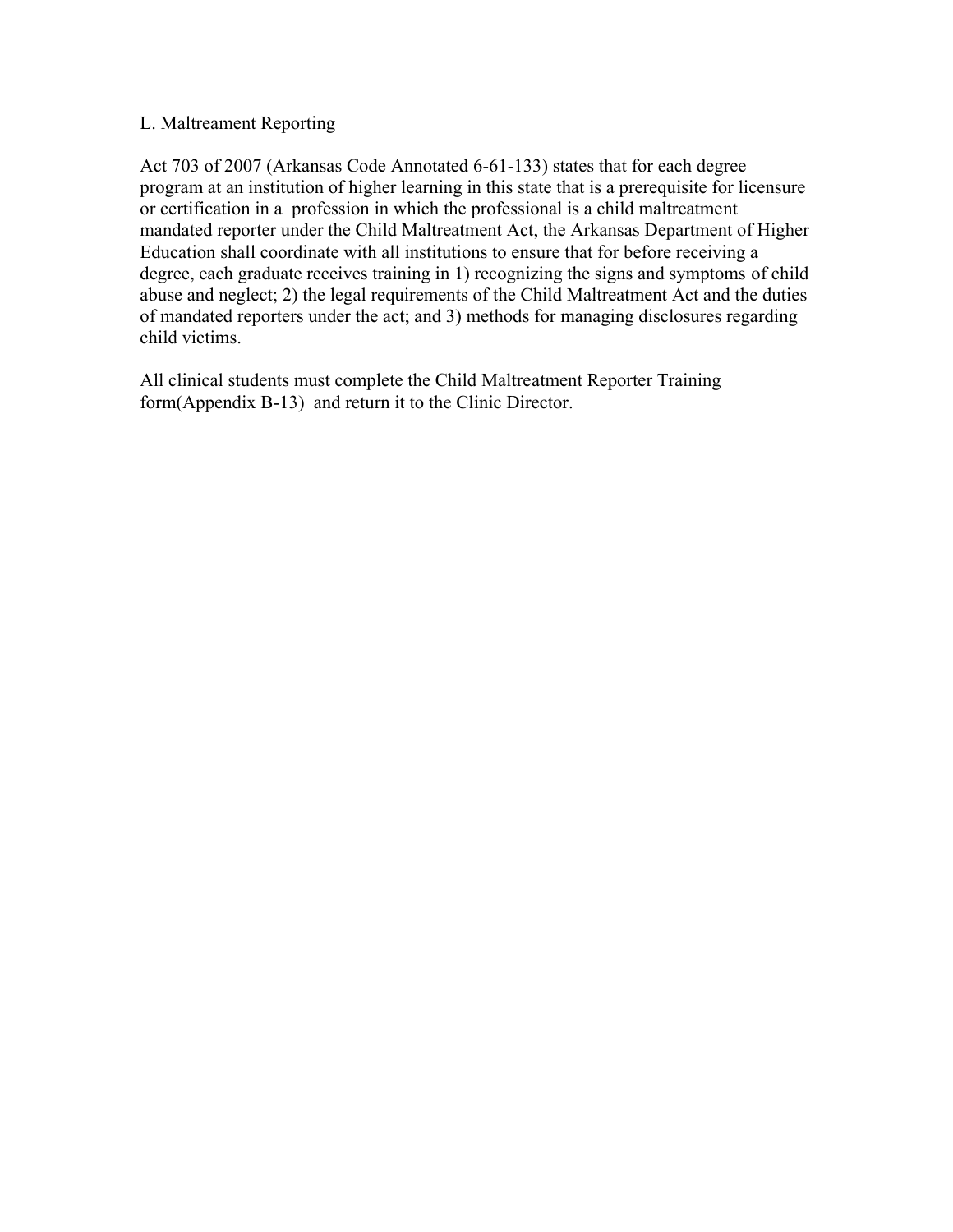## **Arkansas State University Speech and Hearing Center**

## III. STUDENT RESPONSIBILITIES

## A. Scheduling Information

## 1. ASU SHC.

The SHC schedule for clients receiving treatment is established by the end of the first week for each academic semester. Every effort is made to accommodate client preference with regard to time and days. Student assignment is based upon a number of factors focusing upon acquisition of clinical skills. It is imperative that each student notify the Clinic Director of any courses they are enrolled in outside of the senior block of classes (undergraduates) or course rotation (graduates).

The clinician is directly responsible to the assigned supervisor regarding all client management decisions. Everything related to diagnostic evaluations, management, parent/significant other involvement, referral, etc., must be discussed and approved by the supervisor. Additionally, all decisions pertaining to changes in scheduling, room assignments, time, day, etc. must be approved first by the supervisor and finally the Clinic Director. As previously stated, all SHC schedule changes must be approved through the supervisor and then the Clinic Director's office. The clinician is not afforded the privilege of changing appointment times.

Decisions regarding client initiation of treatment and/or dismissal are primarily the responsibility of the assigned clinician and supervisor, however, consultation with the Clinic Director may be appropriate. Written notification of the decisions regarding client treatment and/or dismissal must be made to the Clinic Director. Recommendations for dismissal of a client must be reported to the client file in a final "Summary of Treatment/Discharge." Additionally, upon discharge, a Disposition Form (with client information completed at the top and "discharged" written boldly across the face of the form) must be presented to the Clinic Director.

The master SHC schedule is maintained in the Clinic Director's office. In addition, there are copies of the schedule in the SHC reception office and posted on the side of the student lockers in the clinician workroom (#102). Students should check the posted schedule on a daily basis for official revisions.

Speech-Language and Audiology evaluation and screening schedules are established within the first few weeks of each semester and are updated on an "as needed" basis. Clinicians may be assigned to diagnostic or screening teams based upon clock hour needs, availability of clinicians/supervisors, and SHC opportunities, etc. Subsequent to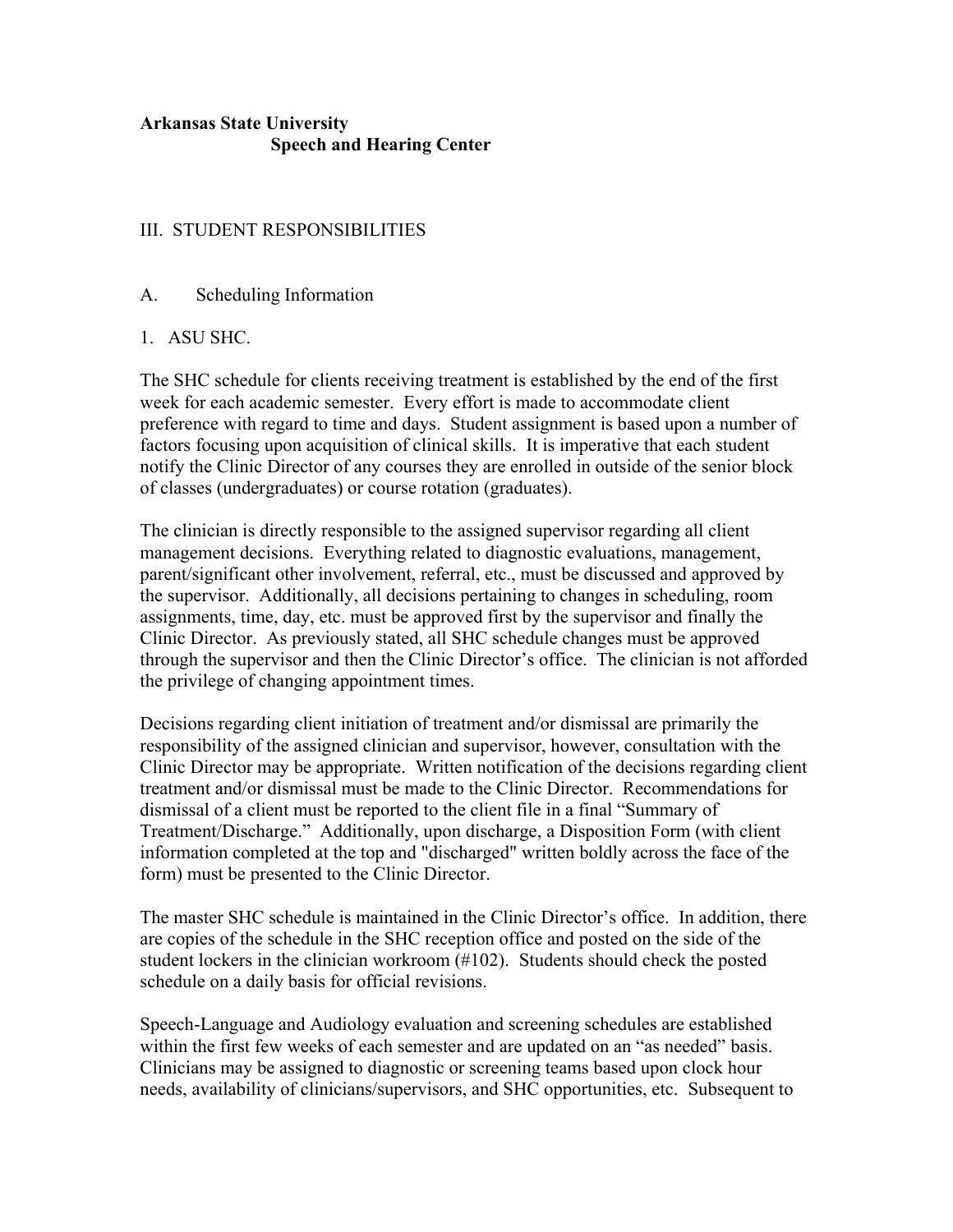individual or team assignments by the Clinic Director, client appointments are managed by the SHC secretary/receptionist. Assignment to a diagnostic team does not guarantee acquisition of clock hours equal to the time assigned.

## 2. External sites.

Practicum students are assigned from two to four external sites in order to gain clinical experience and the required clinical clock hours. Assignments are made by the Clinic Director prior to the beginning of each semester. All assignments are made after careful consideration of clock hour needs, student preferences, site and/or supervisor availability, disorders/ages of persons with disabilities, etc. A Clinical Affiliation Agreement (between Arkansas State University College of Nursing and Health Professions and the administration of the site) is initiated by the Clinic Director through the dean's office, which must be approved prior to beginning practicum at the site. Most agreements are constructed for a three year period of time. Both students and external clinical supervisors receive information relative to introduction, overview of expectations and timelines for completion and submission of required documentation. Students assigned to external sites must secure and submit copies of the supervisor's state licensure and certification credentials, as determined by the Clinic Director, and an External Practicum Site Agreement (Appendix D-5), which is an agreement between the off-site supervisor and the clinician. All information is confidential.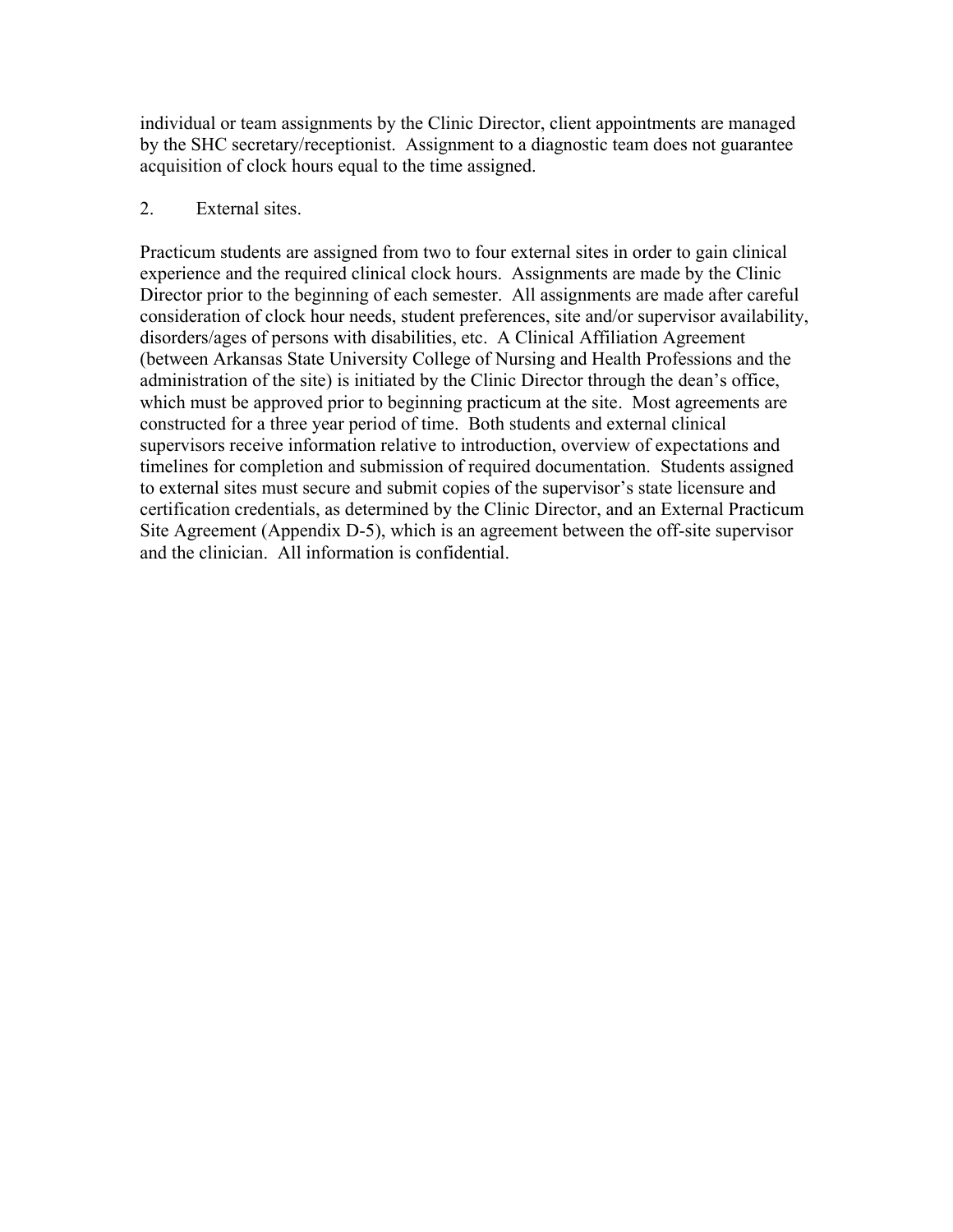- B. Clinical service delivery
- 1. Utilization of stimulus materials.

The SHC provides a variety of therapy materials for use in treatment. However, students are strongly encouraged to have a personal collection of stimulus materials. Small mirrors, a small flashlight, stop watch, etc. are examples of frequently used items during assessment and treatment.

Students are responsible for insuring the cleanliness and safety aspects of all materials to be used. Particular consideration should be given to how materials will be housed during evaluation or treatment sessions. Attention should be given to Infection Control procedures described elsewhere in this publication. Likewise, it is imperative that general guidelines regarding use of the SHC materials and space be observed.

Students are encouraged to use a variety of therapy materials. The ASUSHC has a vast supply of items for student use in the library (room #146). Students should acquire five rulers and label those with their name. Each time a student removes a therapy material from the shelving, they are to insert a labeled ruler in its place.

2. Parent/significant other involvement.

The quality and quantity of parent/significant other/client interactions are a major influencing factor affecting skill development. Professional literature has increasingly stressed the desirability of caregiver involvement in the treatment of clients. The practicum student is responsible for initiating involvement as determined appropriate for the disorder, etc. Extent and progression of involvement must always be approved by the clinical supervisor prior to initiation. Parent/significant other involvement may include:

a. discussion and clarification of history data

b. observation of treatment/service delivery as allowed by privacy policy (see Appendix C-6)

c. discussion of information relative to the client's progress

d. discussion of treatment objectives, materials, instructional strategies, etc.

e. explanation and/or demonstration of techniques and materials for use outside the treatment setting

3. Client/parent/significant other conferences.

The student and supervisor will discuss results of diagnostic information, treatment objectives, and/or recommendations prior to client/parent/significant other conferences. Students will not provide information that has not been approved by the supervisor. The supervisor will be available for all client-related conferences. The clinician will be thoroughly prepared to provide both verbal and written comprehensive reports regarding pertinent client information at the conference and offer meaningful explanations to questions.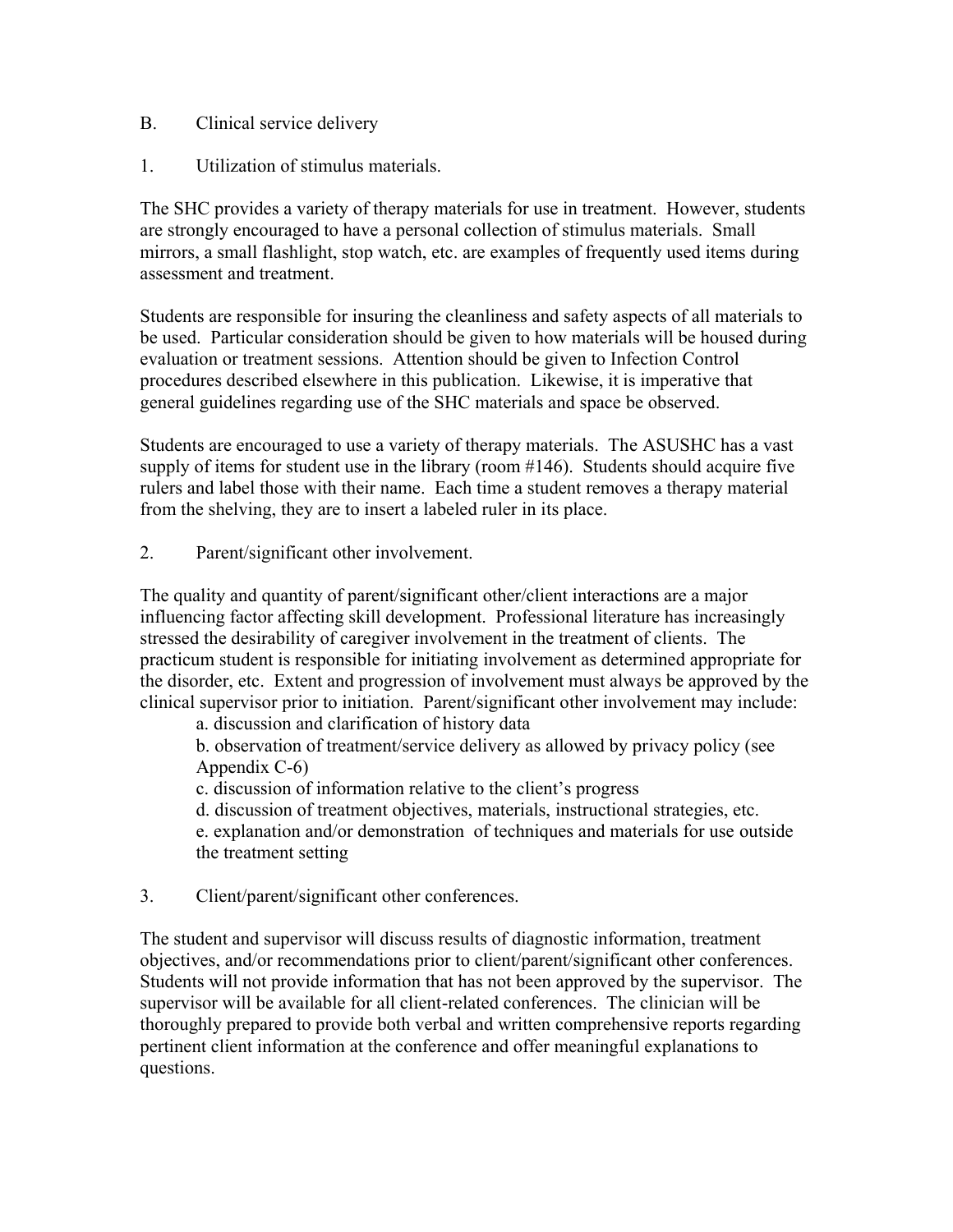## C. Clinic procedures

## 1. Referral

Clinicians and supervisors should take advantage of information provided via the referral form. Such information is generated as the result of a request for evaluation or treatment. Most referrals are physician or parent/significant other generated. Although most referrals for the SHC are requests for treatment, an equally significant number of requests for evaluation are indicated or received during a semester. Scheduling of client evaluations and first time clients for treatment will generate a Referral form (Appendix B-4a or B4-b). The Referral form will be placed in the clinician's mailbox as clinical assignments are made. It is the responsibility of the clinician to immediately share this information with the assigned supervisor**.** The Referral form will then be placed in the client work file for future placement in the permanent client file.

## 2. Authorizations and Client Forms

All authorization forms must be signed by the client (or parent, if client is a minor) unless legal "Power of Attorney" has been provided to another individual, in which case the person holding "Power of Attorney" must be the authorizing signature. All initial client forms are to be submitted to the SHC office (immediately upon obtaining the signatures) for review and processing. After processing, the completed forms will be returned to the clinician for filing in the client work file and will be transferred to the permanent client file upon completion of the diagnostic evaluation or at the end of each semester during the file audit. Initial client authorizations forms are:

a. The Consent for Release of Information (Appendix C-3) is completed on an "as-needed" basis by the authorized individual, and provides official permission to *obtain or release* confidential client information from or to other service providers. All requests for release of information must clearly indicate what information is authorized to be obtained or released prior to presentation to client for signature, and should be forwarded to the SHC secretary or Clinic Director for review and processing of the request. This form is customarily printed on yellow paper.

b. The Emergency Medical Status/Patient Information form is detailed in Section I: D: 1 of this handbook and is customarily printed on blue paper.

c. The Informed Consent (Appendix C-4) provides release of liability for all professional parties providing services and must be completed prior to the initiation of assessment and/or treatment of any kind. Failure to do so increases the liability for the student, supervisor, and SHC. They are very important and must be handled responsibly. The Informed Consent form not only provides the SHC with permission to evaluate or treat an individual but identifies the conditions under which services may be provided or used for academic or clinical teaching. It is extremely important that the clinician review each consent item on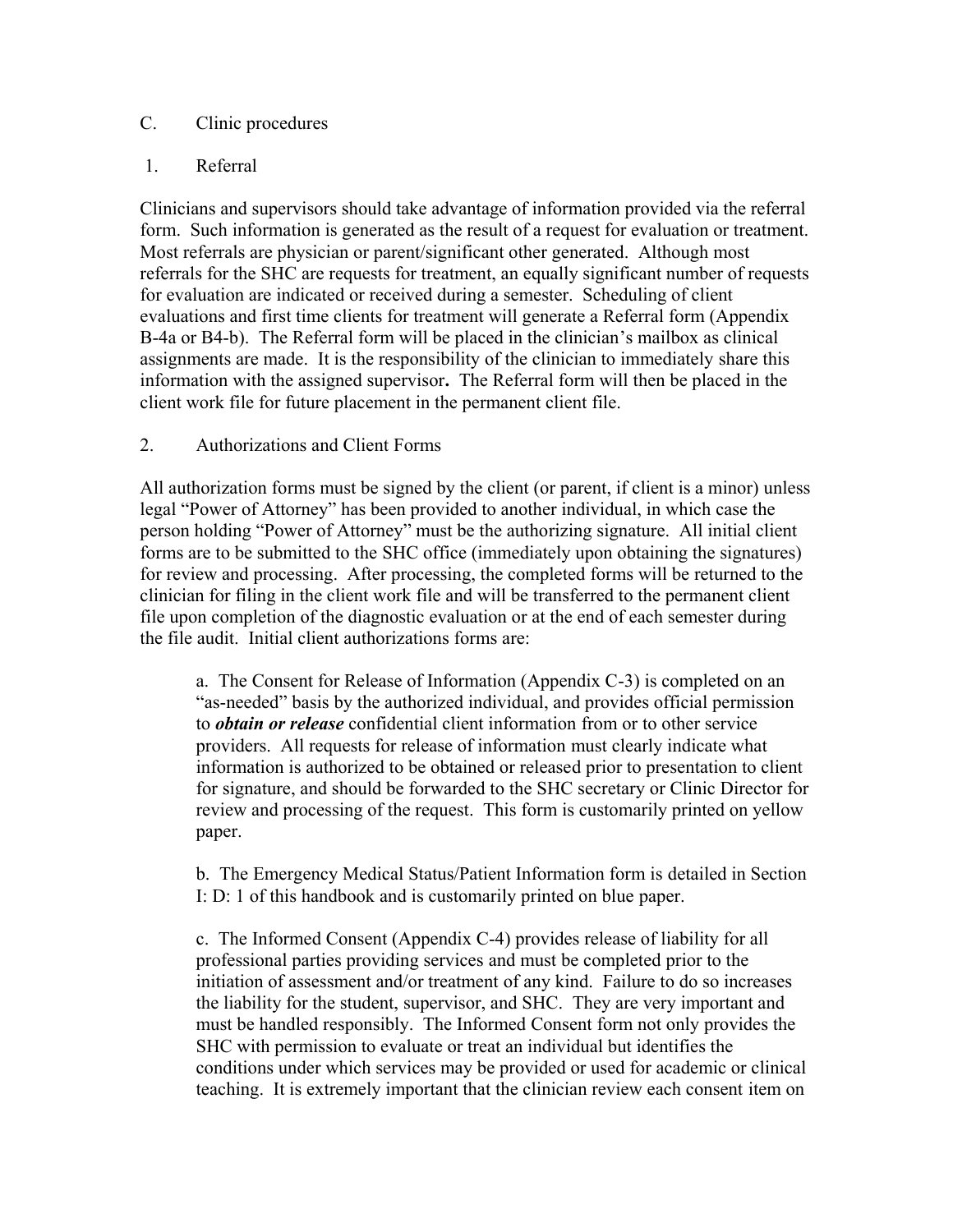the form and secure authorized initials *and* date of initialing on each item. Although clients may refuse selected consent items, explanation regarding our clinical/academic training status frequently provides a better understanding of each item's intent. Thus, fewer clinical training restraints are placed upon the student, supervisor, and SHC. This form is customarily printed on pink paper.

d. The Privacy Practices Notice (Appendix C-6) and associated consent forms (Appendix C-7) are discussed in Section II: B: 1 and must be presented to and completed by the client along with the above mentioned forms. This form is customarily printed on green paper.

e. The Authorization to Transport Minor form (C-8) should be used for underage clients and is a safety feature intended to insure that non-custodial parents or other unauthorized persons are not allowed to remove a minor child without the written consent of the custodial parent/legal guardian. This form is customarily printed on purple paper.

Note: Advise parent/guardian that minor children will be released only to those individuals designated as transporters on the authorization form. Phone arrangements for unspecified transport of minor children are made only through the SHC secretary and will require an identifying code. The clinician is responsible for becoming apprised of the designated transporter and report exceptions to the SHC secretary or clinical supervisor prior to the release of the minor child to a non-designee of transport. Any changes or reassignment of authorized transporters should be made on the authorization form only, unless temporary, in which case the form instructs that a password will be required.

f. An additional Publicity Consent (Appendix C-5) statement must be completed for authorization of any video/audio tape recording, photographs or films taken of a client when not exclusively used for teaching purposes. The Clinic Director should be consulted prior to securing authorization using the Publicity Consent form. Such pictures or recordings may be used for teaching purposes and/or public relations publications or displays. Names of client and/or clinician will not be disclosed if used for these purposes. This form is customarily printed on red paper.

#### 3. Patient Information

Although it would be most helpful to have the "client history" intake information prior to the initial session, both time and cost have proven prohibitive in such an arrangement. Therefore, the clinician is responsible for punctually securing the information critically relevant to the disorder prompting the referral. The history intake packets are lengthy and comprehensive. It is not advisable to allow the client/parent/significant other to take the intake packet home for completion. Typically, this will delay collection of appropriate information or result in a failure to secure relevant information.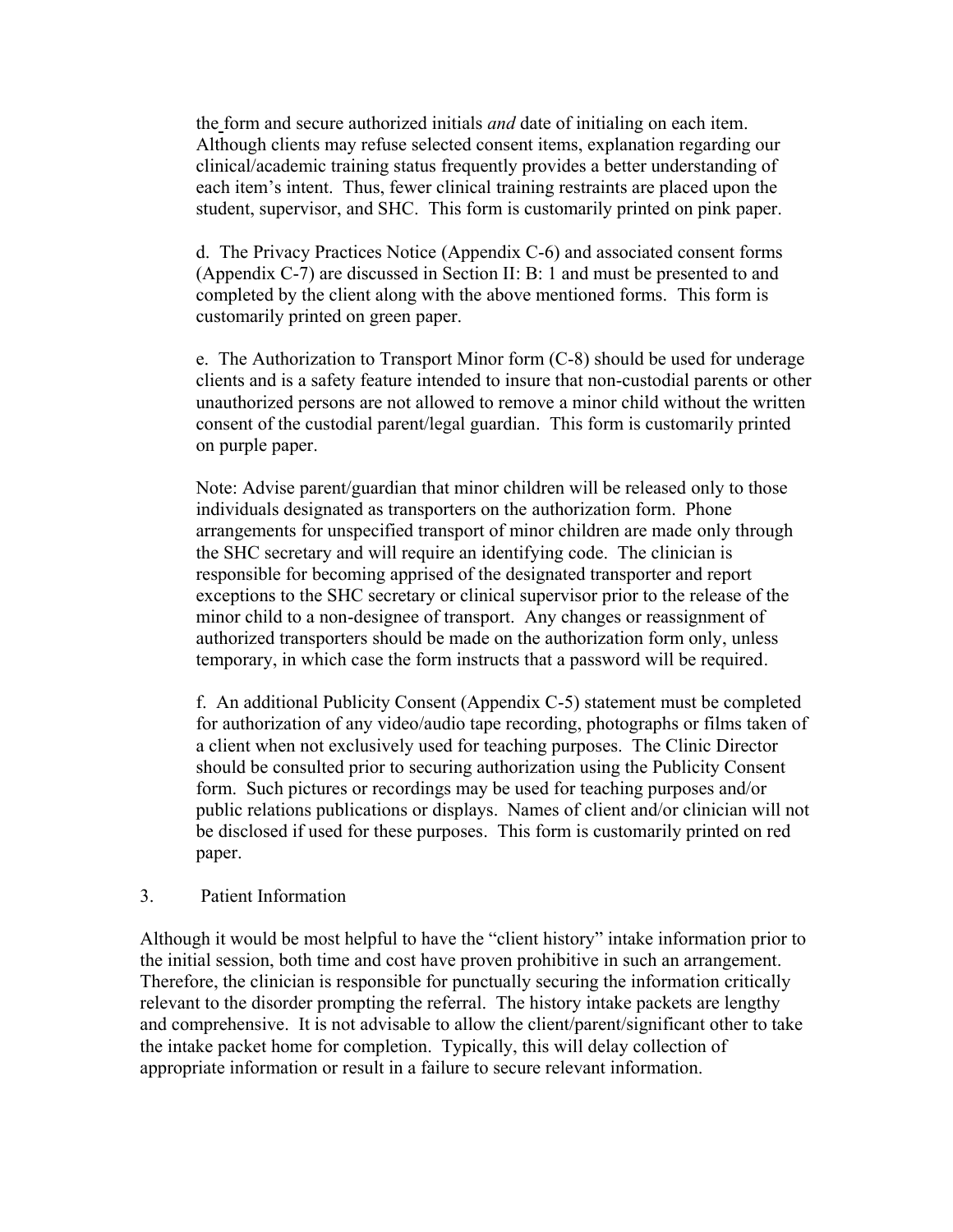The clinician should inquire regarding the availability of current or previous evaluation or treatment information, and if available, complete the aforementioned Consent for Release of Information (C-3). Any history information received prior to the initial session will be forwarded immediately to the assigned clinician who will immediately share it with the assigned supervisor. All client information will be placed in the client working file for future transfer to the permanent client file.

Age and/or disorder specific client history intake information packets are housed with the clinic secretary.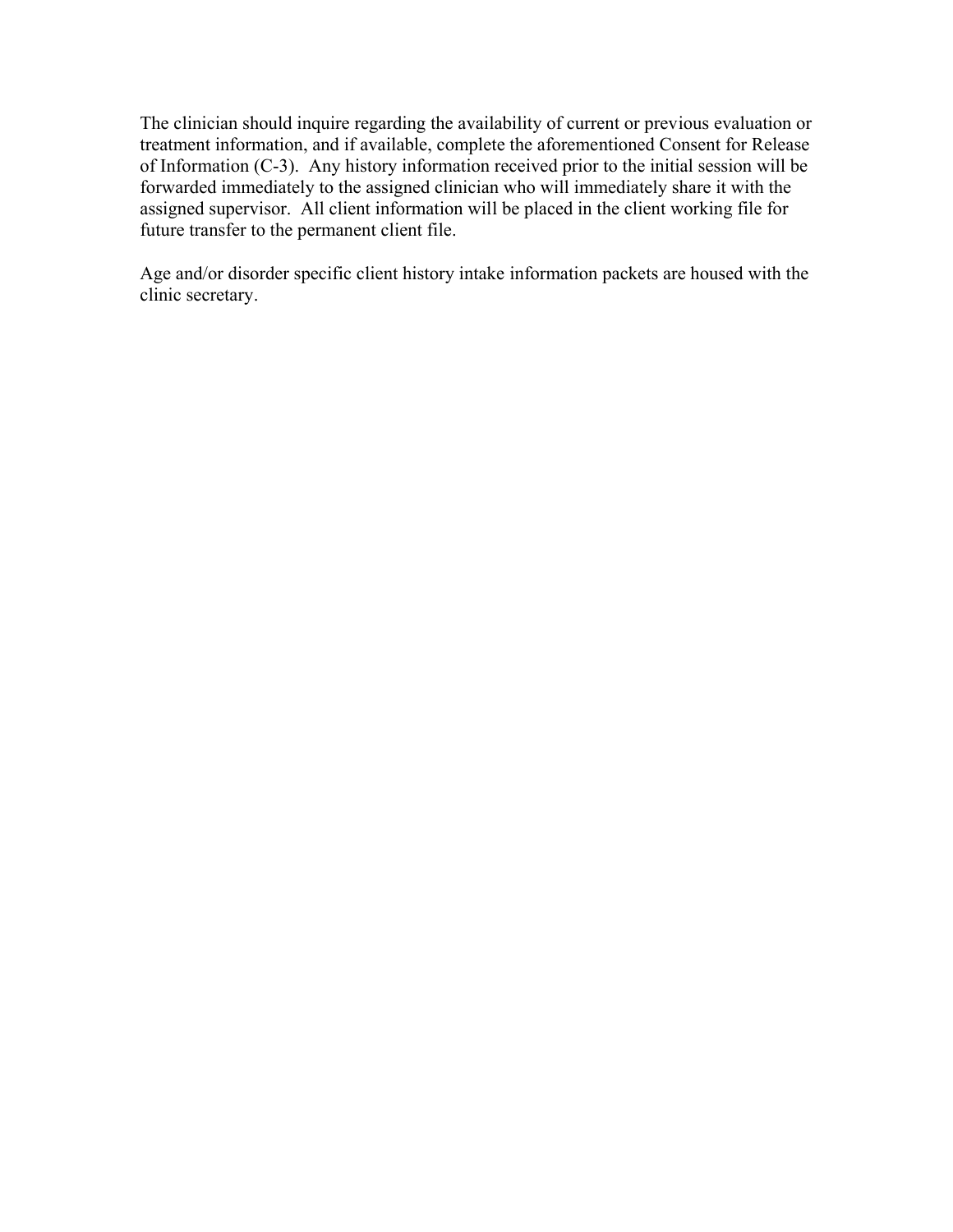## D. Reports

All reports are considered legal documents usable for medical/educational and, if applicable, billing purposes. Ownership and liability of evaluation and/or treatment rests with the licensed and credentialed supervisor. Thus, all reports or plans must be approved. Such approval is indicated by supervisor signature and/or initials prior to the initiation of diagnostics and treatment as well as distribution of written information to the client/significant other.

## 1. Diagnostic Summary

A Diagnostic Summary will be generated for every client evaluation. The Diagnostic Summary formats (speech, language and hearing) are available for reference in Appendix C-9. Each diagnostic report is required to have a prognostic statement at its conclusion as well as an indication for frequency and duration of treatment. The initial draft of the diagnostic summary and test protocols is due *within 48 hours* following the evaluation. Upon submission to the clinical supervisor, the report will be critiqued regarding technical writing and report content. Following the return of the initial draft, the practicum student will submit two copies of the revised diagnostic report within 24 hours for approval and signature. (Submission of revisions must be accompanied by all previous submissions). Immediately following the affixing of the signatures, one copy is placed in the client's working file while the remaining copy is presented to the client or significant other during a subsequent treatment session, mailed in an official letterhead envelope (available in the office) with typed address, or may be presented to the SHC secretary for mailing. All requests for forwarding of diagnostic findings to others should be submitted on the Consent for Release of Information (C-3) to the SHC secretary. Subsequently, the SHC secretary will forward the information. Punctuality in submitting diagnostic reports to the supervisor and client is an important aspect of the student's demonstration of professionalism.

Frequently, a client may present to the SHC with formal diagnostic information resulting from a previous evaluation at another site. This formal reporting should be reviewed and placed in the working file for transfer to the permanent file during the end of semester file audit or discharge. Additional testing may be appropriate for diagnostic and/or programming purposes.

## 2. Treatment Plan

The Treatment Plan (Appendix C-10) must be prepared each semester for every client served in the SHC regardless of the length for enrollment. The purpose of the report is to outline a specific plan of treatment for an identified communication related disorder based upon previous formal and informal evaluation. Such plans of treatment represent individualized behavioral goals and objectives which clearly identify three major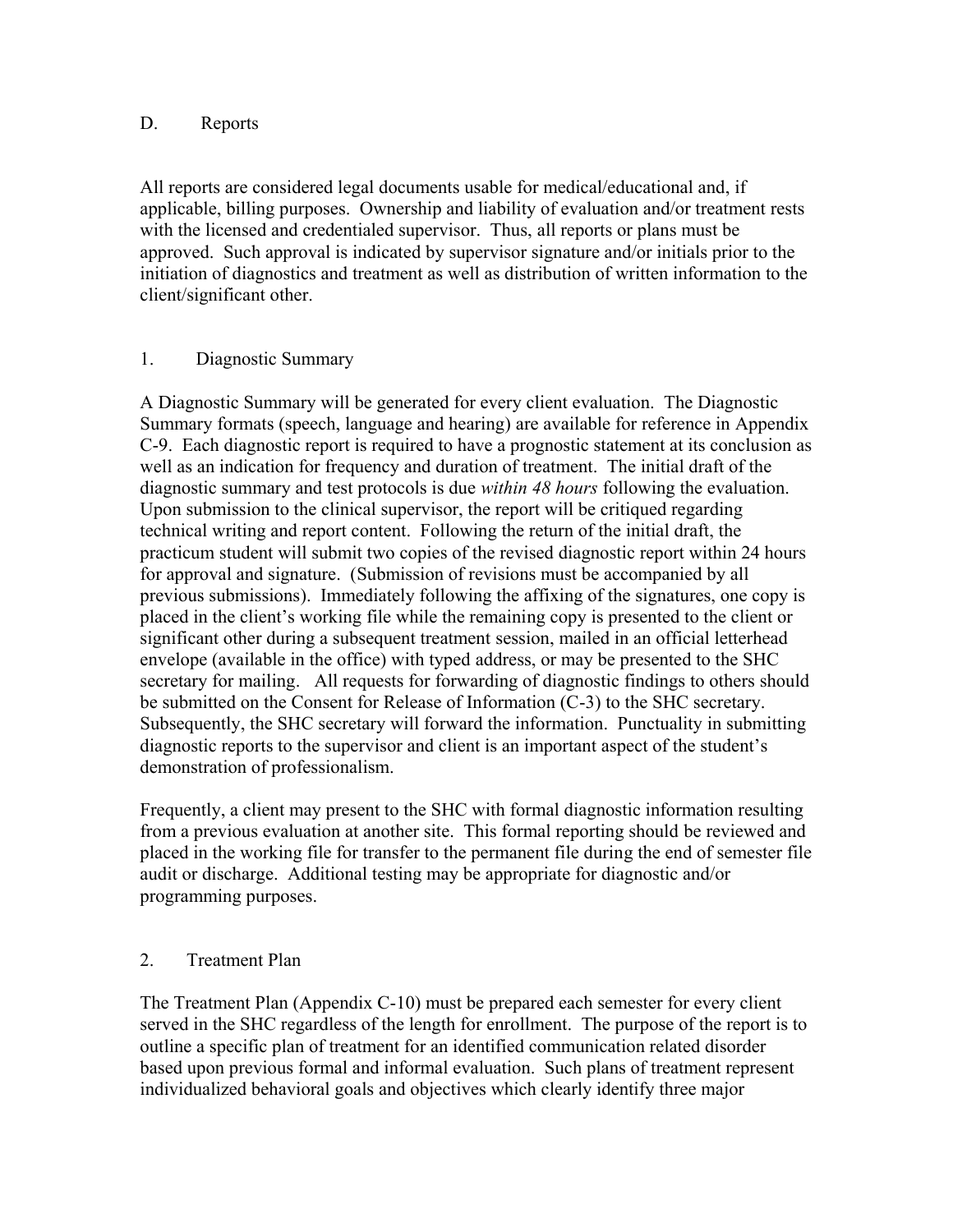components (condition, performance, and criterion) associated with the identification and acquisition of a skill. Further, the goals and objectives should reflect a hierarchical order for acquisition of speech and /or language skills. The major focus of the report is to formally record pertinent information regarding the remediation program. Goals and objectives for a particular client and an individual disorder are represented through personalized intervention goals/objectives, strategies, and/or modifications. Such plans provide the structure necessary for efficient and effective remediation of targeted skills acquisition.

The format used for the Treatment Plan should be followed carefully. It is important that each Treatment Plan clearly identifies specific individualized goals and objectives while supporting the prognosis for expected client outcomes for a specified period of time. Additionally, each Treatment Plan must record statements of frequency/duration and prognosis. It is equally important that the development of the Treatment Plan reflects client and/or significant other participation through both oral and written agreement as represented at the conclusion of each written Treatment Plan.

Critique of the student generated Treatment Plan includes determination of appropriate technical writing skills and report content. The initial draft of the Treatment Plan must be submitted for review within one week from the second therapy session. Frequently, individuals may be placed in a treatment slot prior to actual collection of evaluation information. Therefore, the Diagnostic Summary and Treatment Plan must be completed in a timely but accelerated manner. These two documents may be combined into a Diagnostic Summary/Treatment Plan. Procedurally, revisions are indicated by the supervisor and the copy is reviewed by the student for changes. Two copies of the final draft are returned to the supervisor (with original draft copy) for approval and signature. Immediately following the affixing of signature, one copy of the Treatment Plan is placed in the client's working file and the second one is immediately reviewed with/presented to the client or significant other during a subsequent treatment session or mailed. Punctuality in submitting written documentation to the supervisor and client is a primary aspect of ethical professionalism. Transfer of the Treatment Plan from the working file to the permanent file should occur at the end of semester file audit or upon discharge.

### 3. Weekly Intervention Plan/Summary

The Weekly Intervention Plan/Summary (Appendix C-11) must be prepared for each client served in the SHC using the designated format. Such a plan provides an opportunity to state or restate treatment goals and objectives as well as procedure and/or activities for remediation of disorders of communication. It also provides opportunities to record/report formal achievement of targeted tasks and informal statements relevant to the acquisition of specified deviant skills, levels of client participation, etc. Daily treatment objectives should be presented using the 3-part objective model. The C-11 will be presented to the assigned supervisor for approval prior to the session as determined by the supervisor. Each supervisor will provide a submission schedule to the supervisee during the initial clinician/supervisor meeting. Treatment results should be presented, in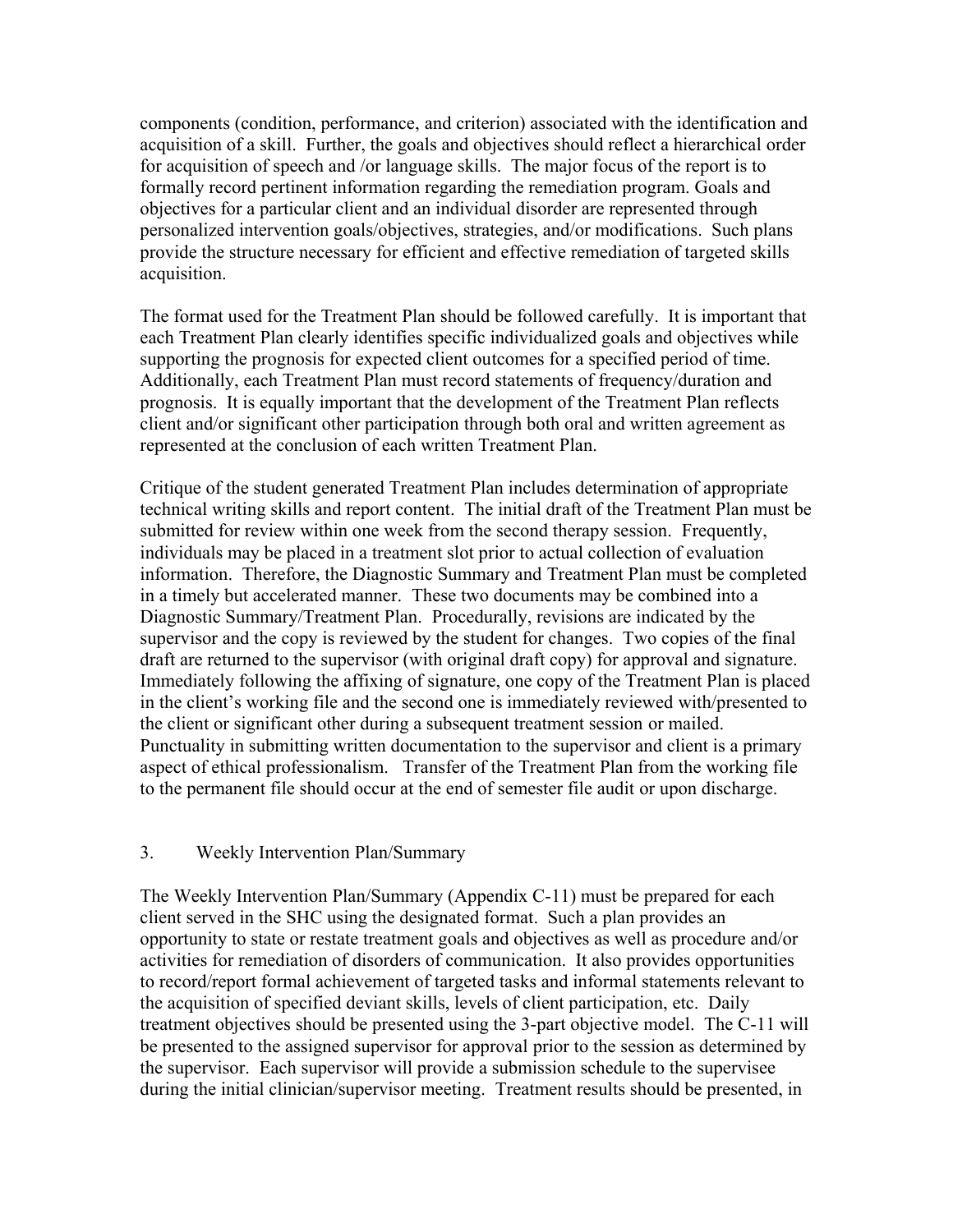the narrative "SOAP" format (Appendix C-12) is required by the supervisor.

## 4. Treatment Summary

The Treatment Summary (Appendix C-13) must be prepared for every client served in the SHC regardless of the length of enrollment. The purpose of the report is to record pertinent information regarding the client's disorder, remediation program goals and objectives, client response to therapy, progress achieved and recommendations for future maintenance or management. These reports also provide useful information for future clinicians as therapy goals/objectives are reviewed ensuring appropriate continuity of service.

The format for the Treatment Summary should be followed carefully. It is important that each client's behavior is accurately and specifically described. Provided the client continues services through the end of an academic semester, the Treatment Summary must be submitted on dates determined by the Clinic Director.

Note: In the event clients discontinue services prior to the end of an academic semester, the Treatment Summary and Discharge Summary formats may be combined resulting in a Treatment Summary/Discharge Summary.

Procedure for submission of the Treatment Summary is similar to those previously presented. It is imperative that reports be submitted in a timely manner as previously described. Students must comply with the submission guideline for initial completion, subsequent resubmission and acquisition of signatures. Client review and approval as well as inclusion procedures related to file documentation must be considered. Likewise, placement in the working file and presentation to the client/significant other must be completed in both a timely and professional manner. The Treatment Summary must be presented to the client/significant other on the last scheduled day of treatment in a given semester and placed in the working file prior to the final client file audit with the supervisor. It is essential that the final Treatment Summary be specific, concise, objective, and accurate. Transfer of the Treatment Summary from the working file to the permanent file should occur at the end of the semester file audit or upon discharge.

#### 5. Discharge Summary

A Discharge Summary (Appendix C-14) will be generated for any client discontinuing receipt of services at the SHC. Reasons for discharge may include the following: 1) completion of a remediation plan, 2) referral to another provider, 3) entry into another provider setting, 4) personal choice to discontinue services, 5) provider recommendation for discharge related to decreased participation/attendance, or 6) maximized skill level although goals/objectives not met, and/or 6) other factors contributing to the need for cessation of treatment.

As previously stated or implied, the Discharge Summary format must be followed closely in order to convey an accurate accounting of a disorder as well as the intervening services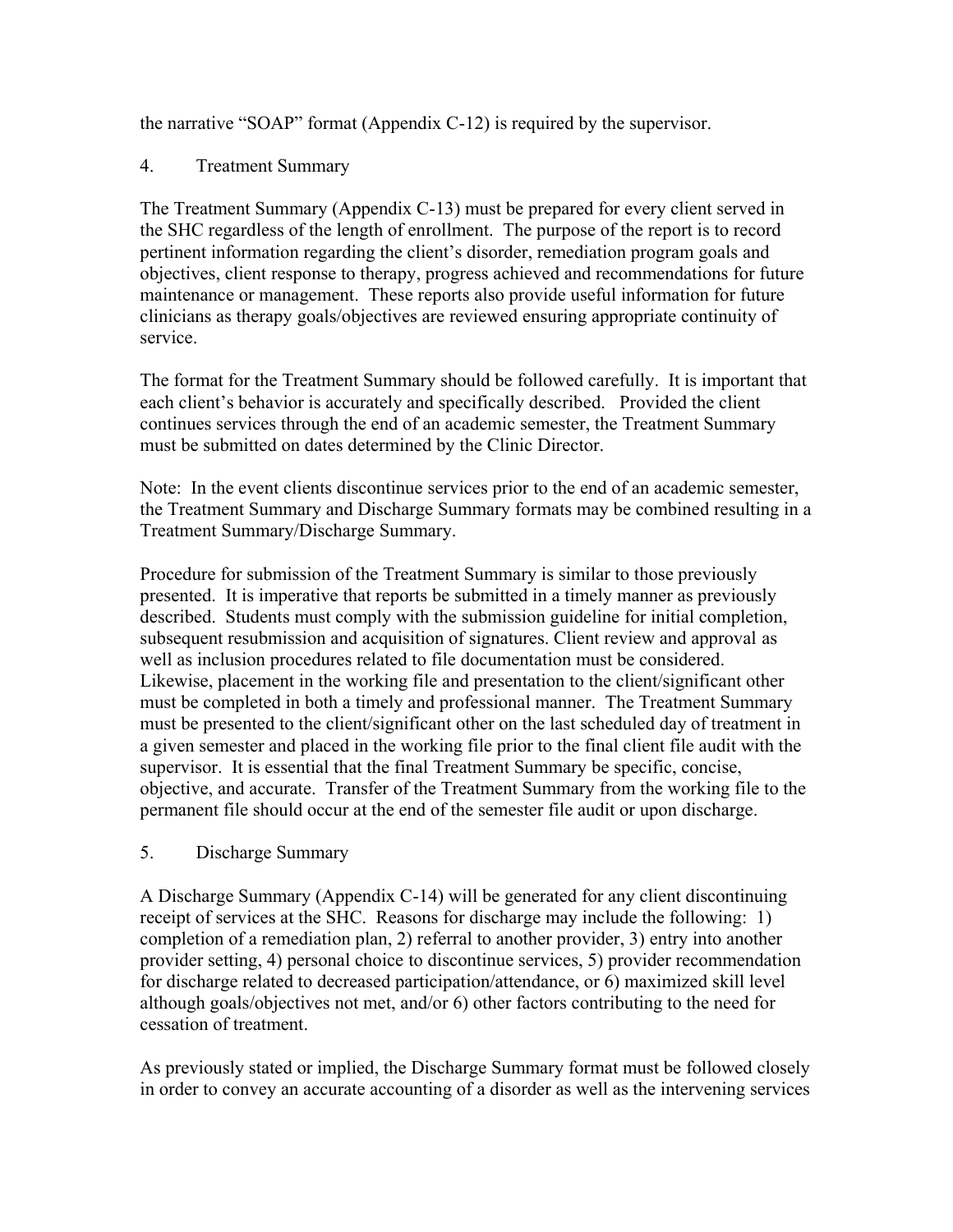focusing on communication skill building and functional application. The Discharge Summary (although an abbreviated narrative) must provide a concise and objective picture of the client's communication levels at evaluation and initiation of treatment, advancing benchmarks throughout the treatment process, and the final point of function at discharge (regardless the reason). The client's communication strengths and weaknesses must be clearly stated and applied to the aspects of activities of daily living regardless the primary setting (school, home, community, etc.). It is extremely important that the Discharge Summary accurately reflect the client's communication abilities along with any strategies or modifications that facilitate or support the reported skill level.

The Discharge Summary must be submitted to the supervisor for review and approval no later than 48 hours after determination of discharge. Should the discharge occur at the end of an academic semester, the Discharge Summary or Treatment Summary/Discharge Summary must be submitted to the supervisor prior to the last treatment session as indicated by the Clinic Director. The approved signature copies (2) must be ready for presentation to the client and placement in the working file at the final treatment session. Placement in the working file is required prior to the end of semester file audit for transfer to the permanent file. Transfer of the Discharge Summary from the working file to the permanent file should occur at the end of semester file audit or upon discharge. Note: All permanent client files determined for discharge should be presented to the SHC secretary following file audit**.** 

6. Survey of Clinical Services

The Survey of Clinical Services (Appendix C-15) must be presented to the client for completion at the end of each semester or upon discharge. This survey provides valuable quality assurance information for management of the SHC as well as documentation for CD accreditation purposes.

## 7. Self-Reflection

Each student will rate their own clinical performance for each client assignment at midterm and at the end of each semester using the Self-Reflection form (Appendix C-16). The C-16 will be presented to the supervisor prior to the end of each grading period according to the clinical calendar. Upon review, the supervisor will present these documents and grades to the Clinic Director.

## 8. Supervisor Evaluation

Each student will rate each supervisor using the Evaluation of Supervision form (Appendix C-17). Narrative comments are encouraged. It will be presented directly to the Clinic Director via the faculty mailbox located in the faculty office on the second floor. The evaluations will remain anonymous and will not be read until all clinic grades have been posted. An over-all rating will be calculated and available to the ASU SHC supervisors during the subsequent semester. Over-all ratings for off-site supervision will be calculated and available upon request or as determined by the Clinical Director.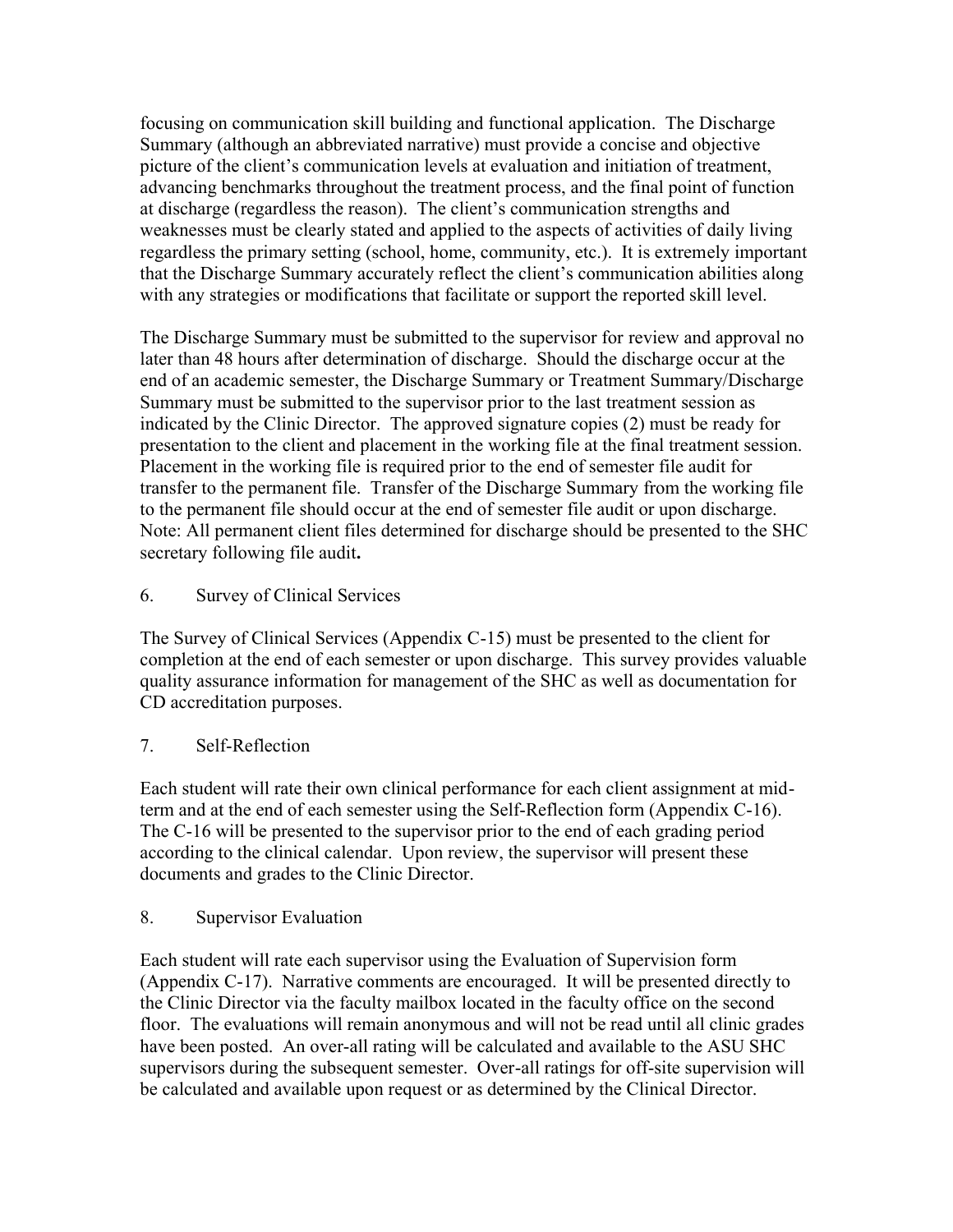#### 9. Grades

With the exception of the final (full time) clinical practicum, evaluation of clinical performance is provided throughout the semester using the Clinical Observation/ Consultation form (Appendix C-18), Mid-Term/End of Term Evaluation of Intervention form (Appendix C-19) and Mid Term/End of Term Evaluation of Diagnostic form (Appendix C-20). Both mid-term and end of semester grades are submitted by the assigned supervisor to the Clinic Director according to the clinical calendar. Grades are averaged by the Clinic Director prior to official submission to the Registrar and/or Graduate School office. Failure to comply with designated time lines for submission of client documentation, clock hour reports, grades, etc. may result in lowering of the overall clinical practicum grade. Note: Students at external sites are responsible for monitoring submission of grades in a timely manner as outlined by the clinical calendar. The original grade form(s) must be submitted subsequent to a faxed grade report.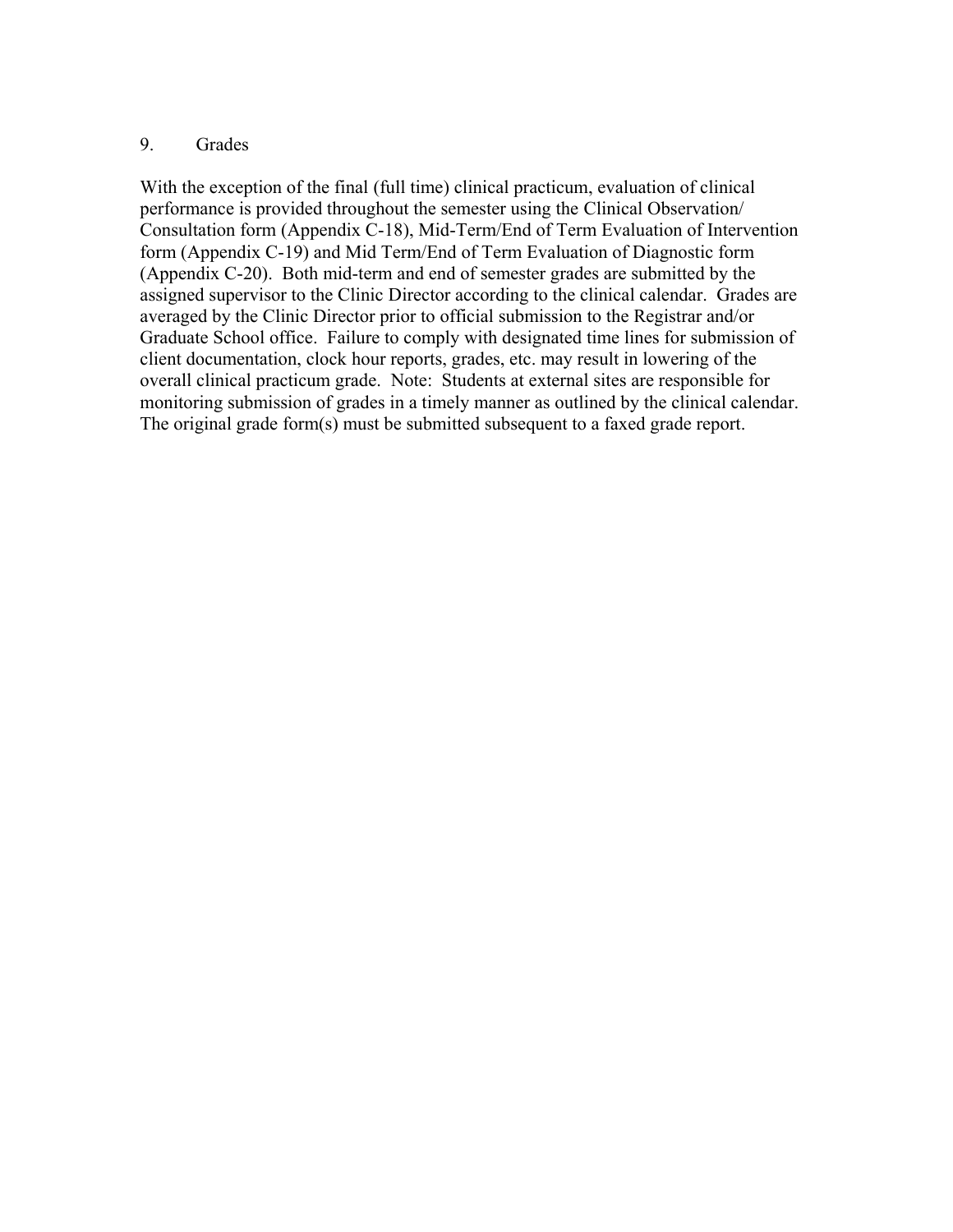## **Arkansas State University Speech and Hearing Center**

## IV. PRACTICUM

## A. Guidelines

1. Clinical Observation

All Communication Disorder (CD) majors are required to complete 25 clock hours of supervised observation prior to engaging in a direct practicum experience. The purposes of clinical observation are two-fold. Clinical observation affords acquisition of 1) clinical experience and 2) accumulation of clinical clock hours. Student observations are currently completed at the undergraduate level, generally during the first year of the undergraduate CD program. Transfer students, or those who have changed majors, will begin observation and practicum upon completion of required academic prerequisites.

The academic and clinical faculty agree that every opportunity must be presented to make observation a meaningful aspect of the total CD program. Cooperation and compliance with established clinical procedures will help the student have a positive learning experience. Failure to comply will result in cancellation or restriction of observation privileges. Such action may adversely impact timely completion of required course work or delay eligibility for application to a graduate program.

Currently, clinical observations are required within the framework of two (2) academic courses: 1) Introduction to Communication Disorders – CD 2653, and 2) Clinical Observation in  $CD - CD$  3553. After each observation, students in CD2653 will complete an Observation Summary. The Observation Record (Appendix D-2) will be completed immediately upon completion of the observations. Supervisor initials should also be secured immediately upon completion of the observation activity. Both the original Observation Summary and Observation Record will be presented to the appropriate academic professor at the conclusion of the academic offering for inclusion into the appropriate permanent student file. Observations will be documented to meet ASHA requirements. Clinical observers should maintain a copy of all originals presented for verification purposes.

## 2. Admittance to Graduate Practicum

All speech-language pathology practicum students must have completed their undergraduate degree with the normal progression of academic coursework. The student must have completed 25 clock hours of observation and have documentation of these hours in their student (advising) file for transfer to the CD clinical practicum file. The student will be registered in the appropriate clinical practicum course as identified in the graduate catalogue. Actual clinical assignments allow students to acquire diagnostic and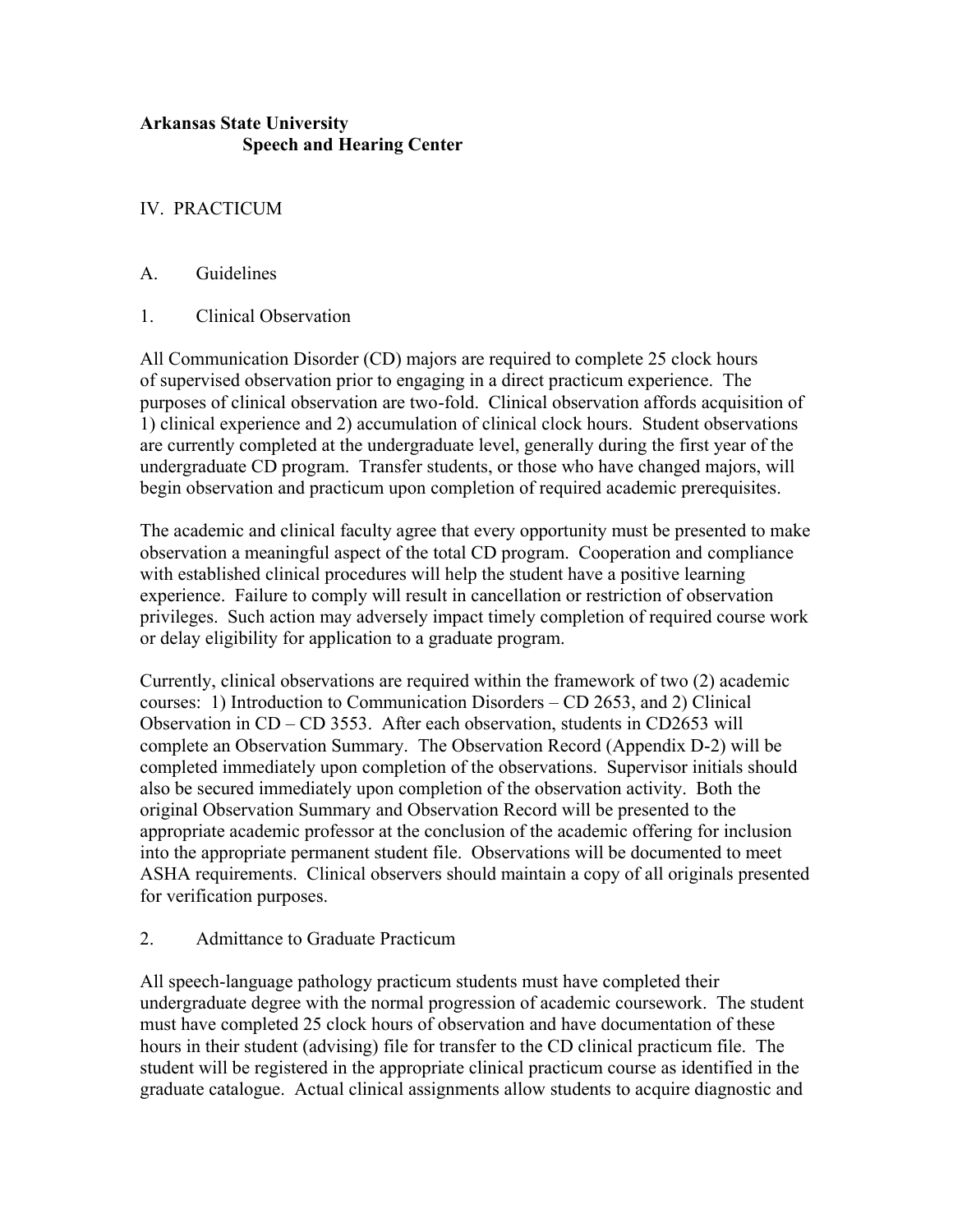treatment experiences for a variety of prescribed disorders, settings and ages. The graduate practicum student must complete one (1) undergraduate practicum in the ASU SHC prior to enrollment as a graduate clinician. The graduate practicum experience involves four (4) practicum enrollment semesters with varied clinical clock hour requirements. The first three (3) practica suggest accumulation of at least 50 clinical clock hours provided in the ASU SHC and external practicum sites. Each clinical experience will afford various amounts of clock hours based on multiple factors, including site productivity, course schedules, and weather. The final or fourth (4th) practicum experience provides a full semester of clinical experience resulting in the accumulation of a minimum 200 clinical clock hours. Students are advised that the minimum total number of clinical hours specified by ASHA is 400.

#### 3. Required Documentation

Prior to participating in the appropriate clinical practicum course, the undergraduate and graduate student must have completed the following items as evidenced each year:

a) **Professional liability insurance**. Professional liability insurance may be secured through any provider chosen by the student. However, group policy information offered to NSSLHA members through ASHA is available.

b) **Tuberculosis skin test**. Proof of tuberculosis testing may be obtained from any provider chosen by the student. Testing is also available through the ASU Student Health Services for a reduced fee. An appointment is required.

c) **CPR training**. Proof of CPR training may be obtained from any provider chosen by the student. However, provision of such training is frequently provided to students at a reduced cost through the CNHP's Nursing Program or the Red Cross prior to the beginning of the Fall semester.

d) **Hepatitis B** inservice. A brief in-service related to the occurrence and effects of Hep B will be provided. Each student will be provided the documentation to indicate their current Hep B immunization record, desire to receive immunizations, or declination of immunization. Provision of injections may be secured through the ASU Student Health Services for a reduced fee. Appointments are required. In addition, Appendix B-8 includes the CNHP infection control policy.

e) Act 703 of 2007 (Arkansas Code Annotated § 6-61-133) states that for each degree program at an institution of higher learning in this state that is prerequisite for licensure or certification in a profession in which the professional is a child maltreatment mandated reporter under the Child Maltreatment Act, the Arkansas Department of Higher Education shall coordinate with all institutions to ensure that before receiving a degree, each graduate receives training in 1) recognizing the signs and symptoms of child abuse and neglect; 2) the legal requirements of the Child Maltreatment Act and the duties of mandated reporters under the act;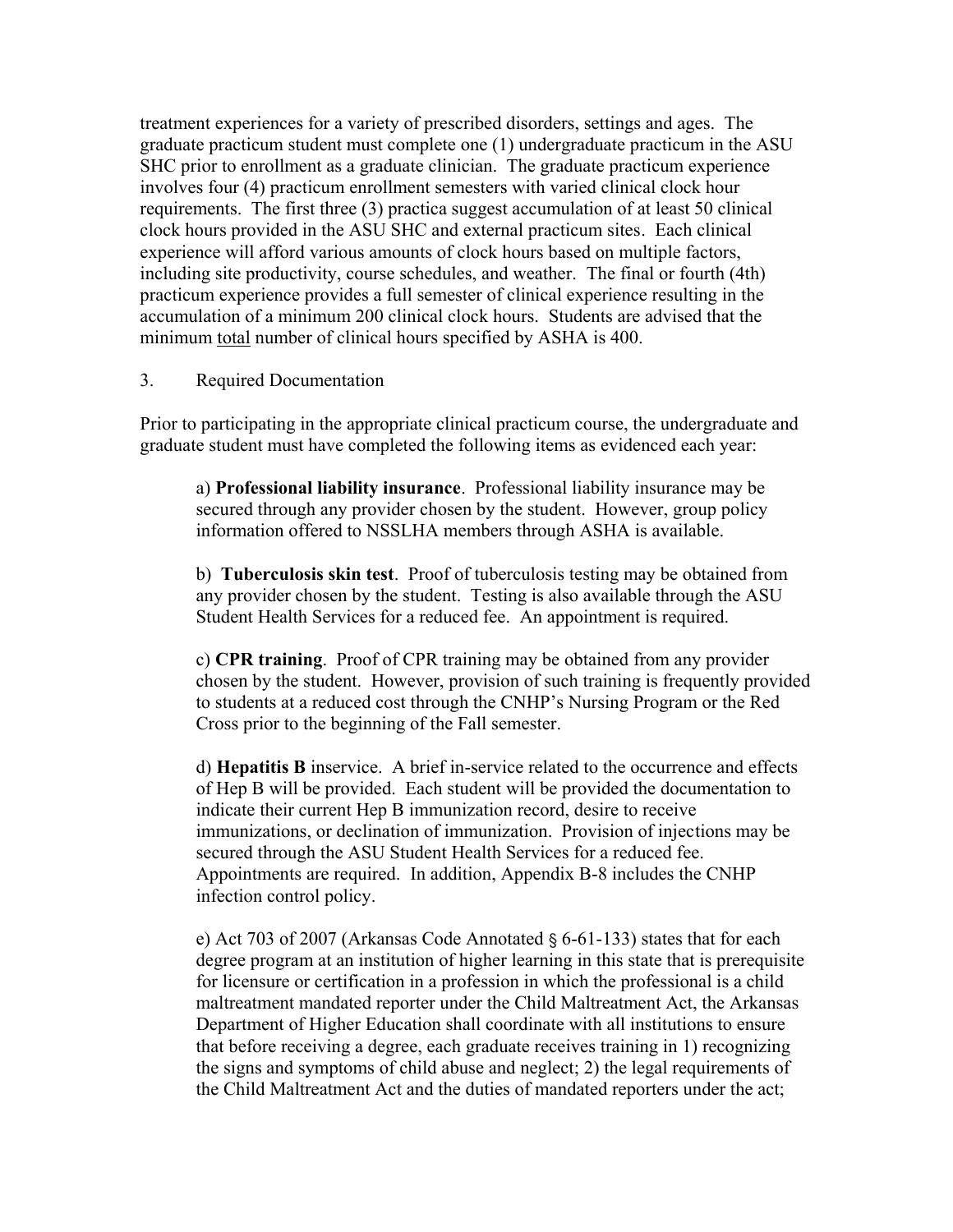and 3) methods for managing disclosures regarding child victims.

Prompt submission of the required documentation will ensure participation in the appropriate clinical experience as well as providing documentation to meet program requirements. All information will be housed in the CD clinical practicum file.

## 4. Practicum Objective

Participation in the clinical practicum allows pre-professional clinical experience involving direct client contact. Clinical practicum provides an opportunity to apply concepts, theories, and methods of assessment and management learned in academic coursework. Performance in clinical practicum usually reveals individual strengths and weaknesses in the student's ability to apply academic knowledge to the clinical situation. Therefore, the practicum experience is perceived as an on-going learning experience for the clinician. The student clinician is not expected to possess full knowledge and proficiency in client assessment and management, but is expected to continually seek answers to clinical questions. A primary responsibility of the clinical supervisors is to facilitate student growth in this special learning situation. Students are encouraged to draw on talents, knowledge and expertise of the supervisors and fellow students, in addition to pursuing library research pertaining to clinical questions and challenges.

Further, students should respect and honor the professional autonomy of each supervisor. Valuable experience may be gained through the implementation of a variety of supervisor models imposed through practice information, guidelines, procedures, strategies, activities, etc.

## 5. Clinic Calendar

Students are provided a calendar of events at the beginning of each semester. The calendar will list the beginning and/or termination of services for the semester as well as closings and special events. Students assigned to external sites will frequently experience additional service related events. Meetings scheduled by the Clinic Director or supervisors, regularly scheduled clinical activities and special events are mandatory. Such mandatory meetings do not typically appear on the events calendar.

Note: Students assigned to external sites will observe the closings/holidays determined by the assigned supervisor/site. For example, the student will observe holidays and/or "spring break" according to the site calendar and not ASU's calendar. Likewise, an offsite clinical assignment may require week-end, evening, or holiday service delivery.

## 6. National Student Speech-Language-Hearing Association

All undergraduate and graduate communication disorders majors are strongly encouraged to become members of NSSLHA. Additional hand-out materials pertaining to fees and membership requirements may be obtained from the faculty advisor or NSSLHA officers.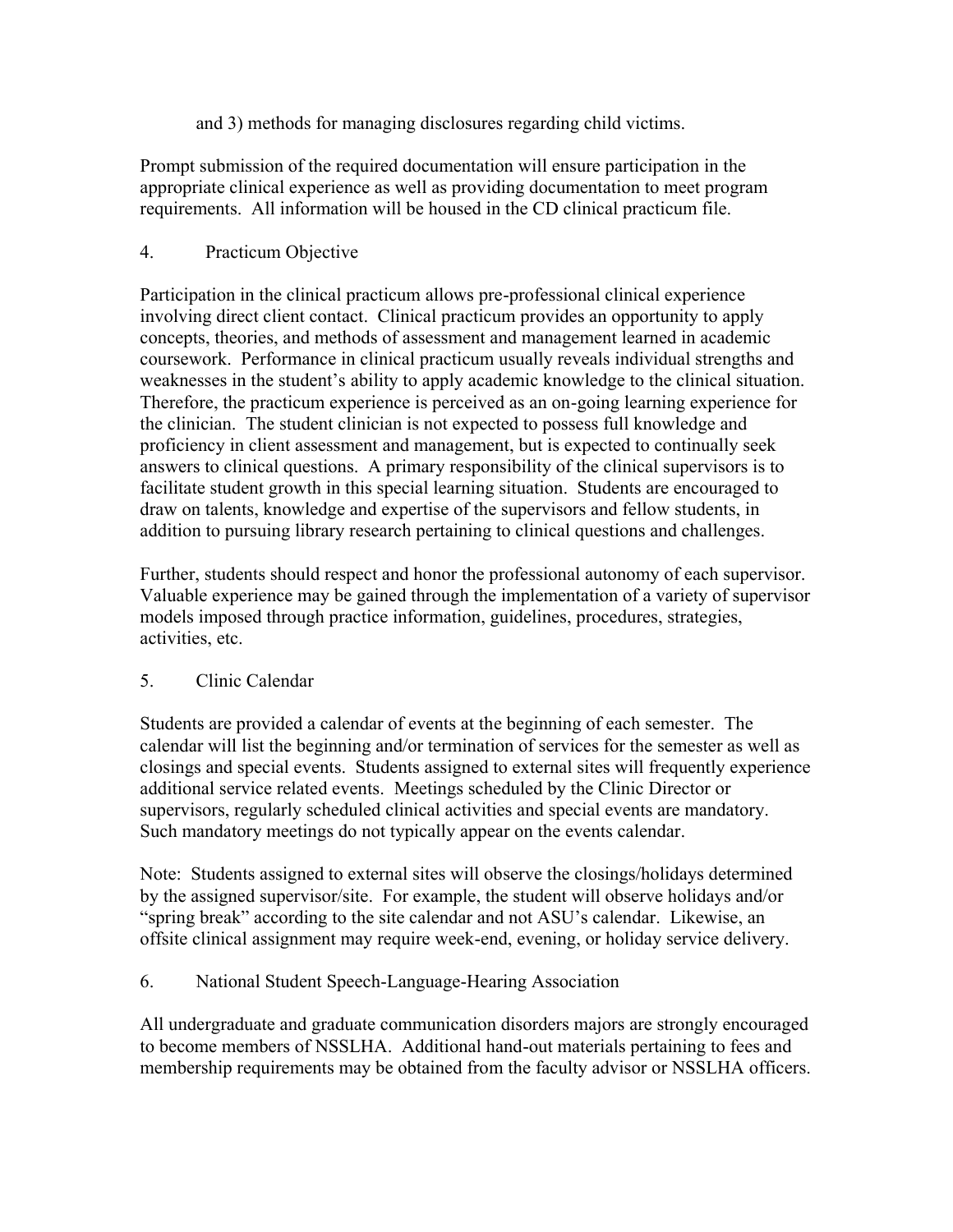#### B. Supervisor Guidance

The responsibilities of the Clinic supervisors are to work within the framework of SHC operations as outlined in the Supervision Handbook including:

1. Guide and direct student clinician growth in client assessment and arrangement during the practicum experience.

2. Observe, supervise, and demonstrate (as required) the clinical activities of assigned student clinicians in accordance with established policies and procedures.

3. Observe and evaluate in written form the performance of the assigned student clinician during each treatment session. Supervisors are encouraged to provide more than the minimum requirement of 50% supervision for evaluations and 25% supervision for treatment as prescribed by ASHA.

4. Conduct regularly scheduled conferences with each assigned student clinician to discuss client and clinician progress.

In regard to supervision relating to Speech-Language screenings and diagnostic evaluations, Audiological screenings and diagnostic evaluations, and Language-Reading evaluations, supervisors are responsible for each evaluation as follows:

1. Reviewing and instructing the student clinician in the use of current assessment procedures and instruments.

2. Assisting the student in selecting client-appropriate assessment tools.

3. Observing, directing, and performing (as required) a portion of the evaluation. Direct observation must be no less than 50% minimum.

4. Directing discussion of the results and recommendations with the student clinician prior to the exit conference.

5. Participating in the client exit conference discussion as needed.

6. Critiquing each student's performance during the evaluation and giving feedback in written and verbal form.

7. Editing the student's rough draft of the diagnostic evaluation report and signing the final report. Each supervisor is responsible for timely completion and presentation of reports.

8. Guiding finalization of the diagnostic evaluation process.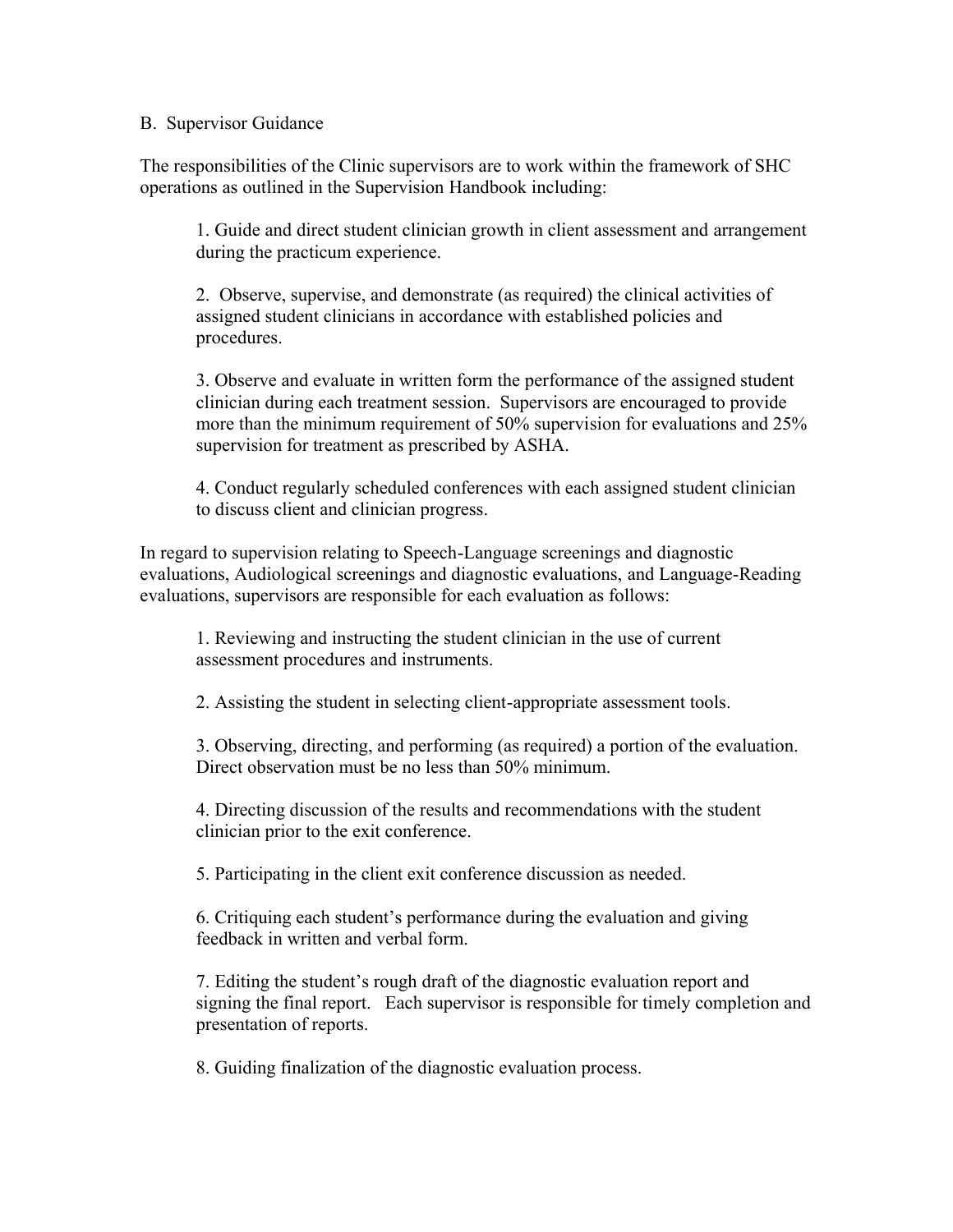### C. Clock Hours

Guidelines for discipline-specific clinical clock hours required by ASHA are as follows:

| Practicum area                           | <b>Hours needed</b> |
|------------------------------------------|---------------------|
| Total observation and practicum required | 400                 |
| a. Observation required                  | 25                  |
| b. Practicum required                    | 375                 |
| Total graduate practicum required        | 325                 |

Supervised practicum must include experience with client populations across the lifespan from culturally diverse backgrounds. Practicum must include experience with client populations with various types and severities of communication and/or related disorders, differences, and disabilities.

Guidelines for discipline-specific clinical clock hours established by the ASU Communication Disorders Program are:

| Intro | 25 hrs    |
|-------|-----------|
| L     | 50 hrs    |
| Н     | $50$ hrs  |
| Ш     | 50 hrs    |
| IV    | $200$ hrs |

Each practicum student is responsible for maintaining an accurate accounting of diagnostic evaluation and treatment clinical clock hours. Students must submit a monthly account of accrued hours using the Daily Clinical Clock Hour record (Appendix D-3) and Cumulative Clinical Clock Hour record (Appendix D-4). Since the Cumulative Clinical Clock Hour form serves as a record for a variety of time periods (monthly, semester and final), it must be completed so as to reflect its specific use. Direct client contact time is calculated using the "8-minute rule." Time will be rounded up or down to the nearest quarter-hour. For example, clients seen for either nine minutes or 22 minutes will be recorded as .25 hours. Original Daily Clinical Clock Hour records and Cumulative Clinical Clock Hour records are due monthly to the Clinic Director no later than the fifth (5th) or within three (3) days of the final treatment day in a semester. Students involved in externships are also responsible for keeping an accurate record of practicum clock hours. **Note: Proof of participation in clinical practicum from other academic institutions must be provided to the Clinic Director prior to enrollment in graduate clinical practicum.** 

Clinical practicum assignments will be subject to change by the Clinic Director until all original clock hour forms have been reviewed.

The original Daily Clinical Clock Hour records and Cumulative Clinical Clock Hour records are housed in each student's practicum file in the CD program office. These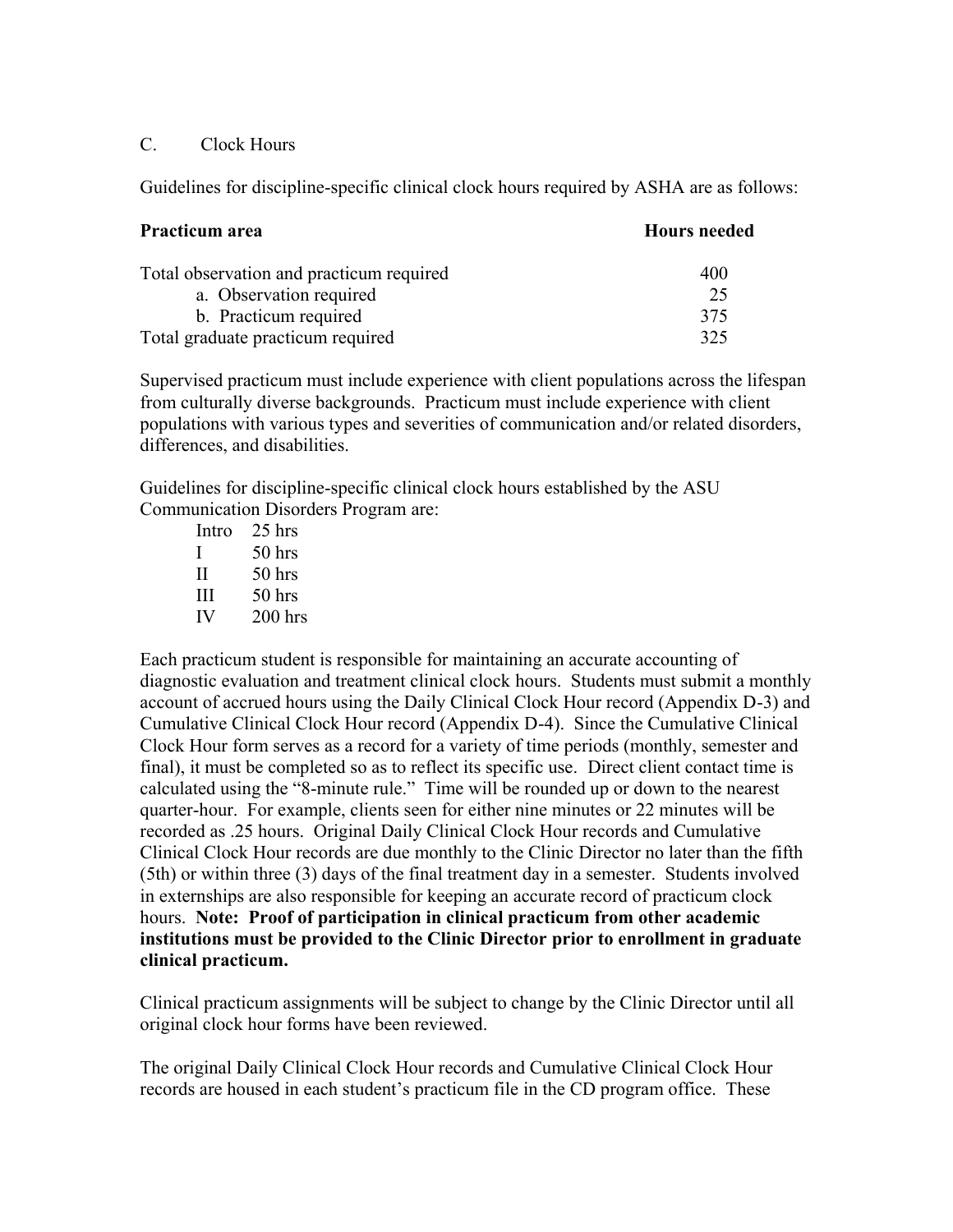forms are constructed to allow concise categorical recording of all assessment and management practicum hours. Failure to maintain an accurate record of hours will result in time loss. Therefore, it is imperative that all forms be completed in a timely and accurate manner. The student is responsible for retaining a copy of the submitted clinical clock hour records for their personal files.

The student will participate in mandatory clock hour file audits at the end of each semester and at the conclusion of their undergraduate and graduate practicum. The final clock hour audit will result in verification of the fulfillment of clinical requirements by the CD Program, ASHA and state licensure boards. The concluding clock hour documentation will be forwarded to the graduate school for verification of completion for graduation purposes and posting on the official transcript.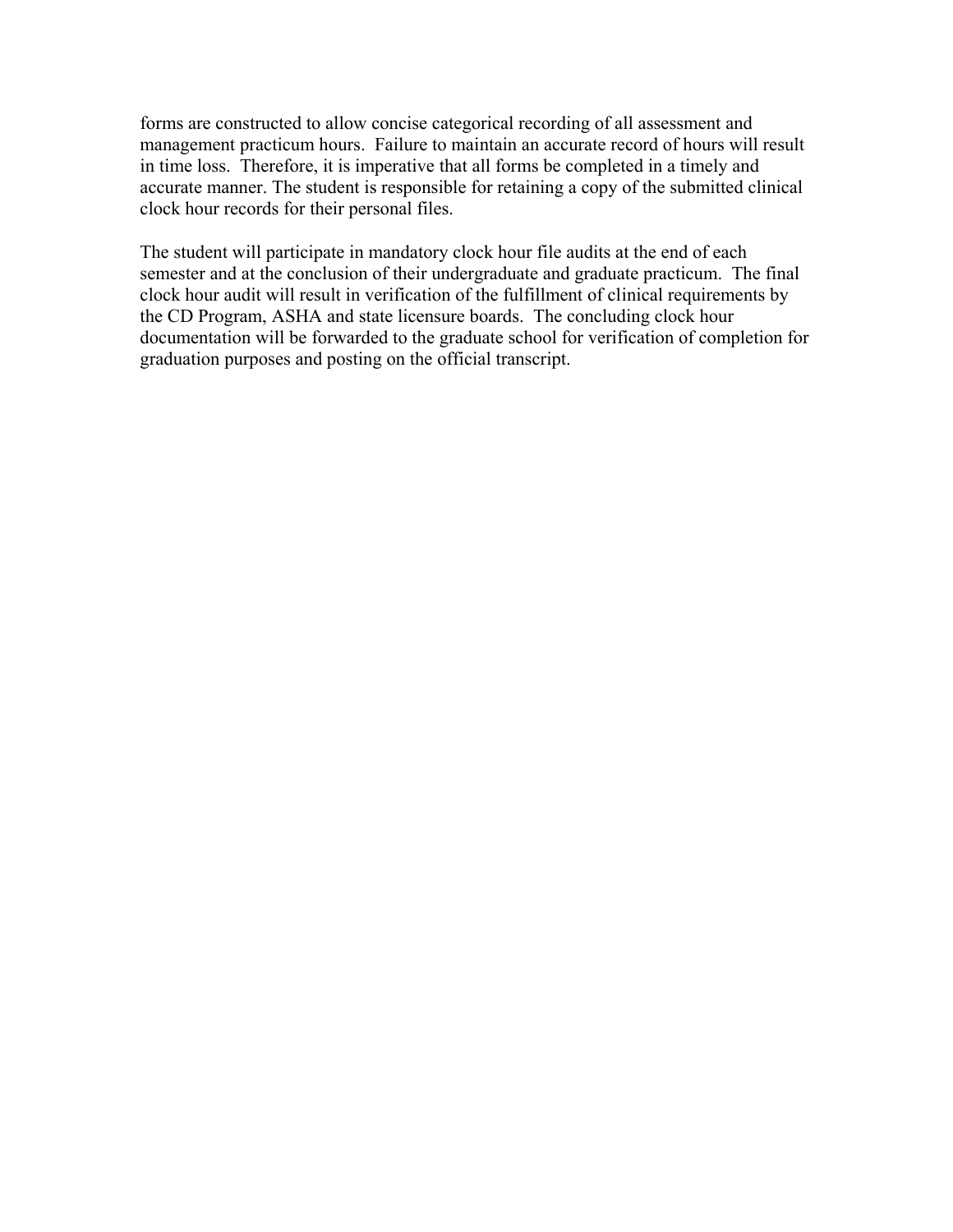## V. **APPENDICES**

**Note: The documents contained in each Appendix are listed on the following index pages. The actual documents are individual files kept separate from the handbook text due to the need for easy revision and expeditious distribution, and must be viewed separately.**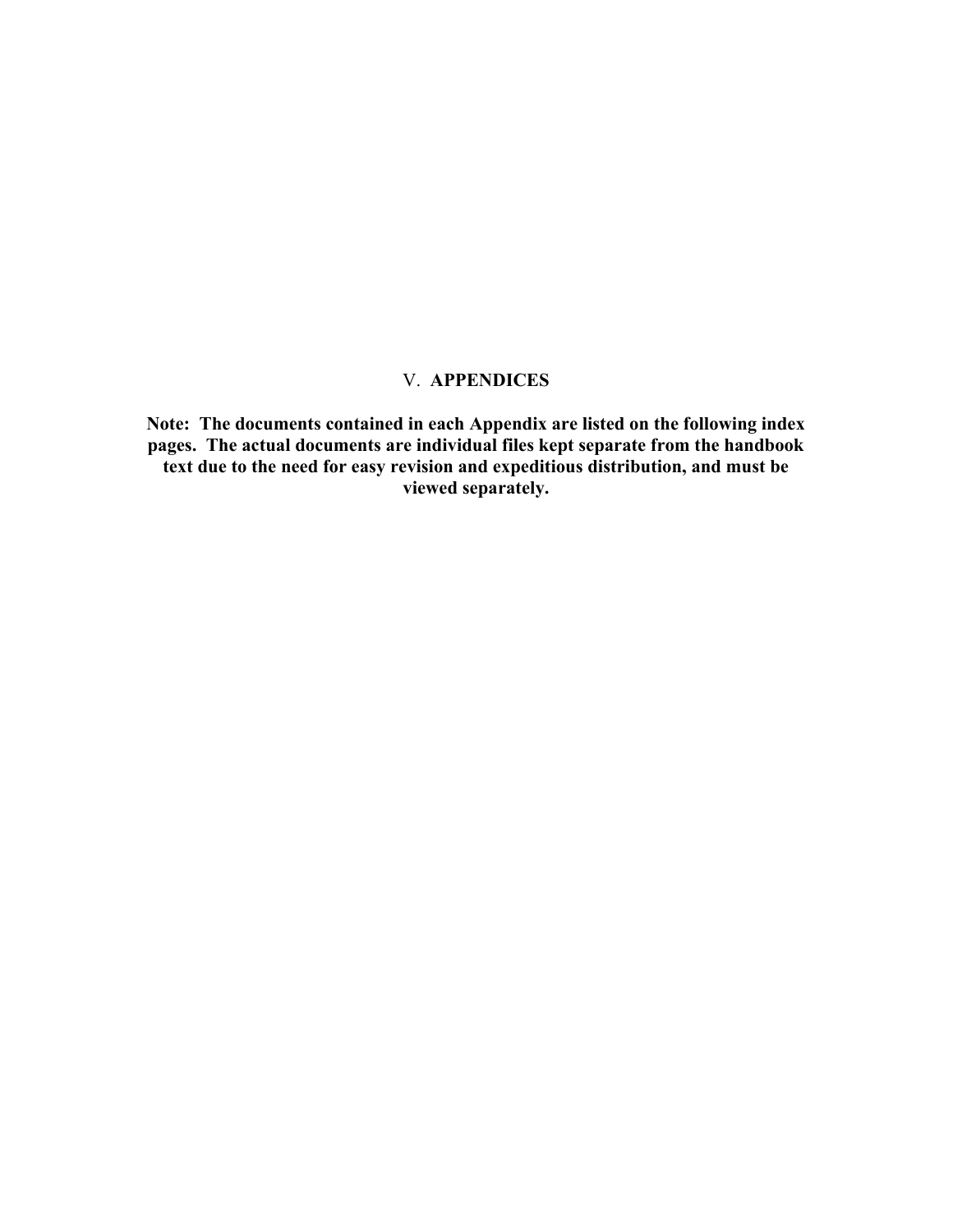## **APPENDIX A**

- A-2 External Check-OutS<br>A-3 Copy Request
	- A-3 Copy Request Order
	- A-4 Emergency Medical Status
	- A-5 Reynolds Building Exit Plan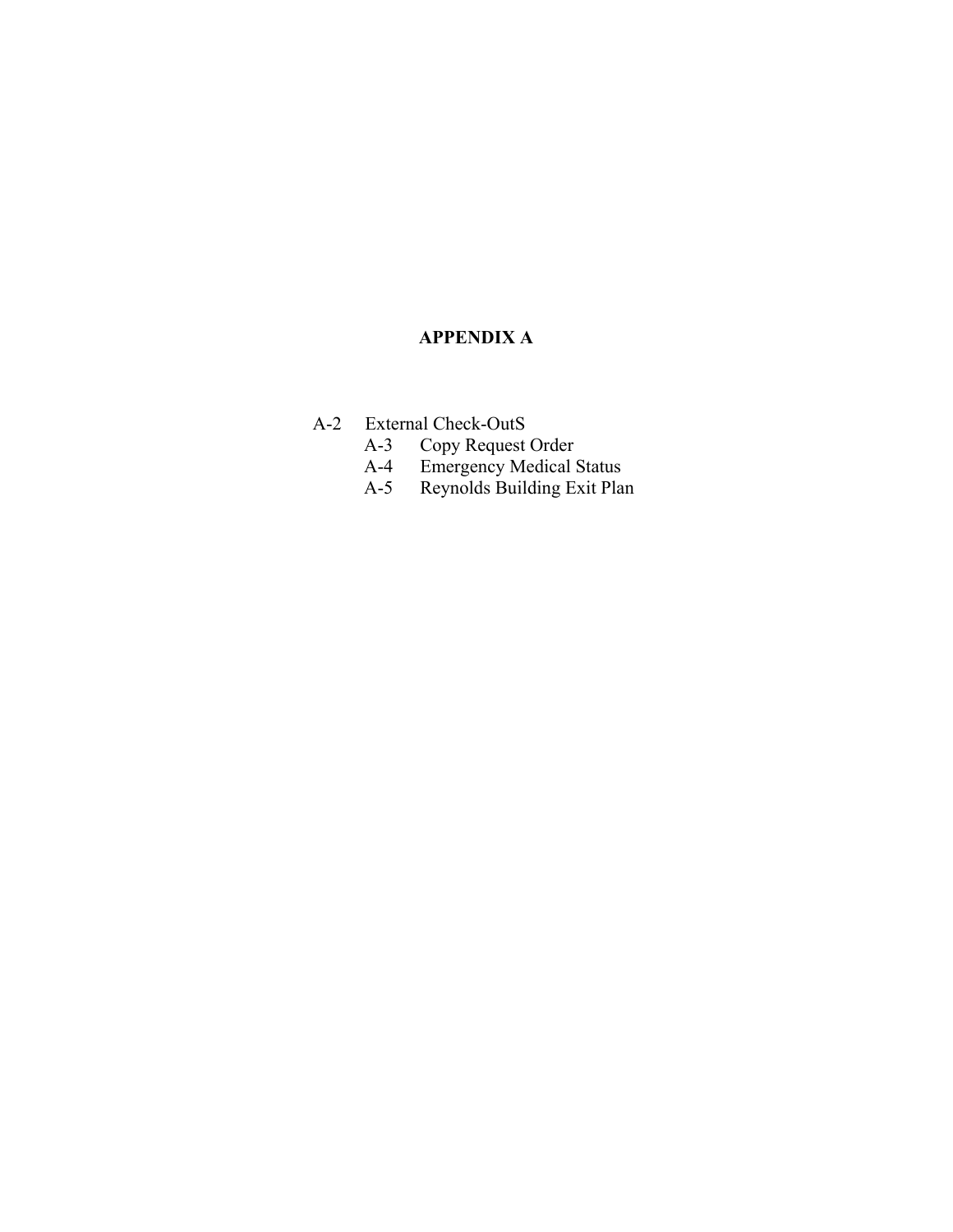## **APPENDIX B**

#### **OPERATIONAL POLICIES AND PROCEDURES**

- B-1 Code of Ethics/Honor
- B-2 File Audit
- B-4 Referral (B-4a and B-4b for HNC program)
- B-5 Disposition B-5a for Assessment, B-5b for Intervention
- B-6 Contact Record
- B-7 ASU/CNHP Policy/Procedure Guidelines for Infection Control
- B-8 Hepatitis B
- B-9 Substance Abuse
- B-12 Clinical Misconduct Form
- B-13 Child Maltreatment Reporter Training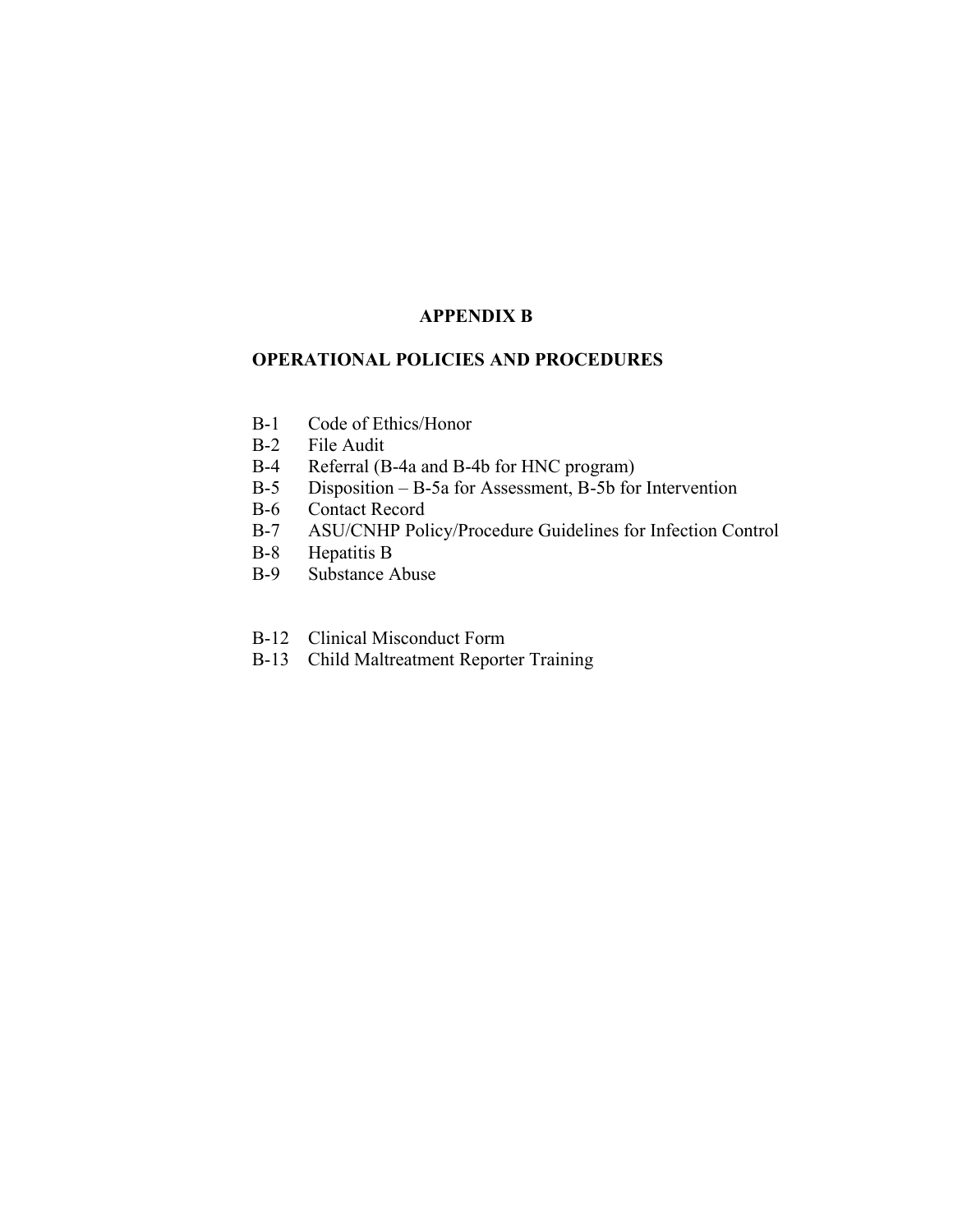#### **APPENDIX C**

## **STUDENT RESPONSIBILITIES**

- C-3 Consent for Release of Information<br>C-4 Informed Consent
- Informed Consent
- C-5 Publicity Consent
- C-6 Notice of Privacy Practices
- C-7 Patient Consent Form
- C-8 Authorization to Transport Minor<br>C-9 Diagnostic Summary
- Diagnostic Summary
- C-10 Treatment Plan
- C-11 Daily Session/Treatment Plan
- C-12 SOAP
- C-13 Treatment Summary
- C-14 Discharge Summary
- C-15 Survey of Clinical Services
- C-16 Self-Reflection
- C-17 Evaluation of Supervision
- C-18 Clinical Observation / Consultation
- C-19 Evaluation of Diagnostic
- C-20 Evaluation of Intervention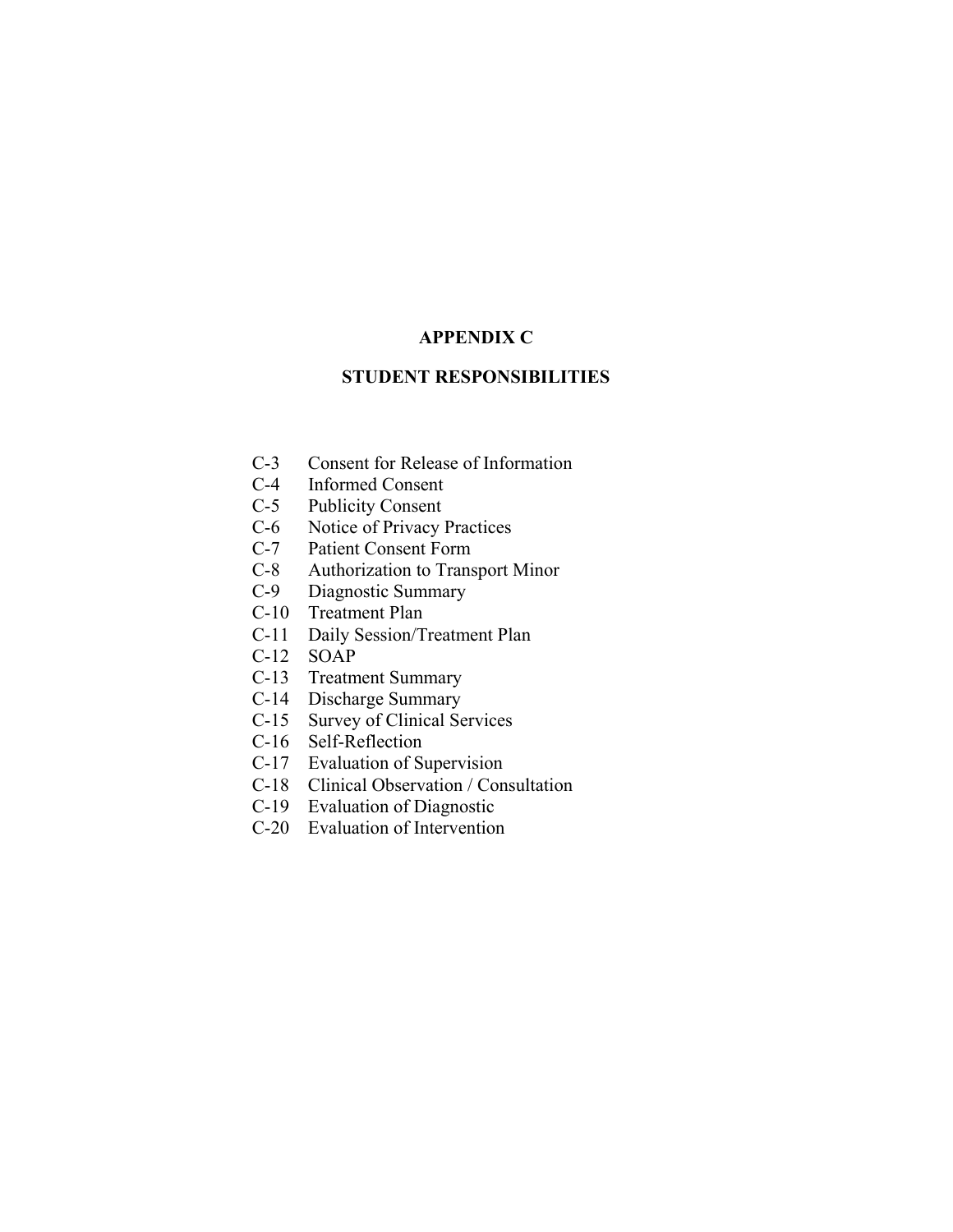## **APPENDIX D**

## **OBSERVATION HOURS/CLOCK HOURS**

- D-1 Observation Summary<br>D-2 Observation Record
- D-2 Observation Record<br>D-3 Daily Clinical Clock
- D-3 Daily Clinical Clock Hour Record<br>D-4 Cumulative Clinical Clock Hour Re
- Cumulative Clinical Clock Hour Record
- D-5 External Practicum Site Agreement